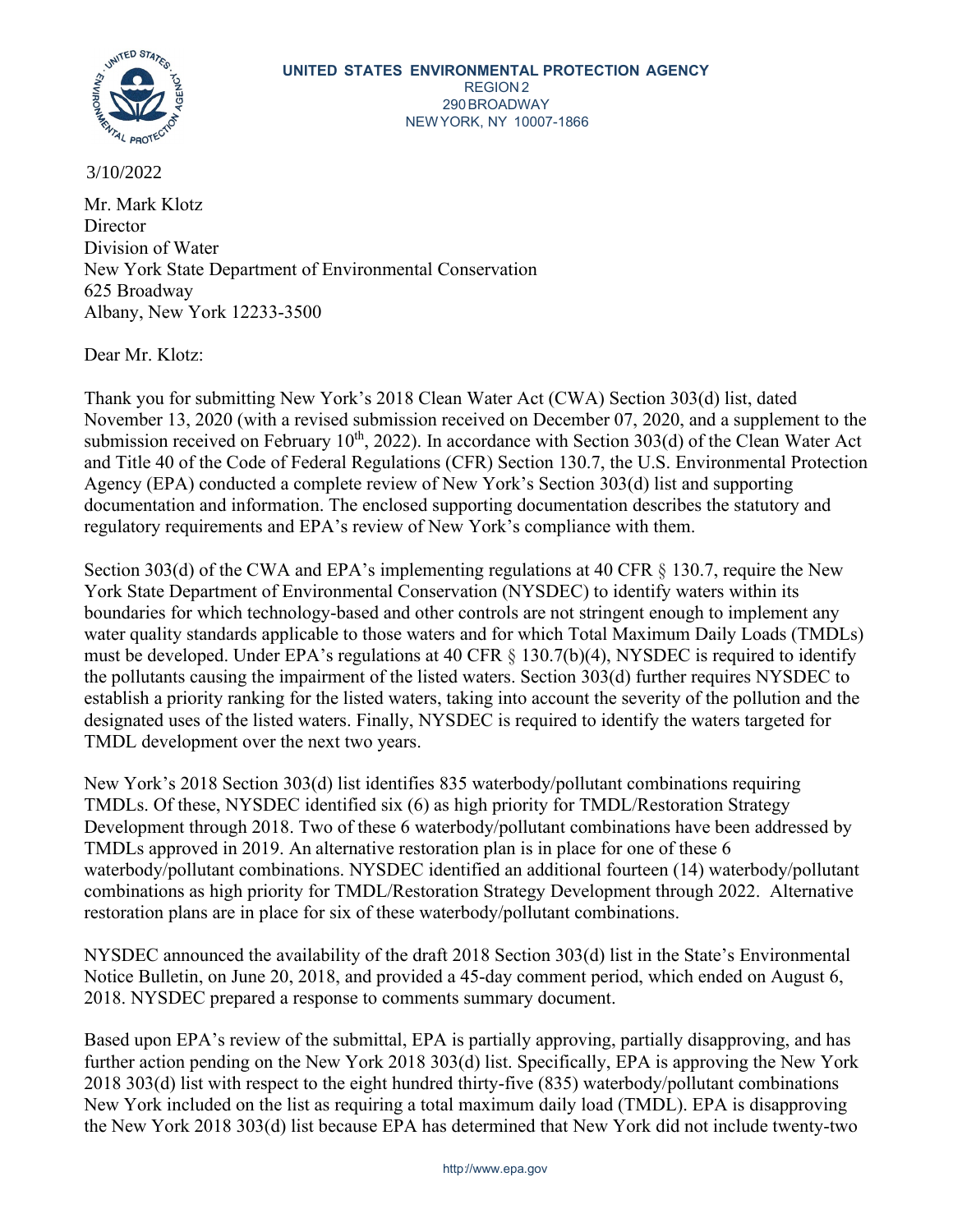(22) waterbody/pollutant combinations on the 2018 303(d) list that meet 303(d) listing requirements. EPA has further action pending with regard to one hundred and fifty-six (156) waterbody/pollutant combinations. These waterbody/pollutant combinations are described in further detail in the attached supporting documentation.

By this letter and attached supporting documentation, EPA is adding the 22 waterbody/pollutant combinations referenced above to the New York 2018 303(d) list. Pursuant to 40 CFR 130.7(d)(2), EPA will open a public comment period in order to receive comments on the addition of these 22 waterbody/pollutant combinations. After examining comments received from the public, EPA will make any appropriate revisions to the New York 2018 Section 303(d) list. After considering public comment and making any revisions EPA deems appropriate, EPA will transmit its listings to the State.

I appreciate the informative discussions our staff had with NYSDEC regarding the New York 2018 303(d) list, as we collaboratively move forward in implementing the requirements under Section 303(d) of the CWA. In addition, EPA encourages NYSDEC to submit an Integrated Report in accordance with EPA guidance, to improve transparency and for added clarity of future submissions. We are also looking forward to working with NYSDEC's water quality program to address environmental justice and account for climate change impacts. Please feel free to contact me at 212-637-4125, or your staff may contact Dr. Daniel Gurdak at 212-637-3634 if there are any questions.

Sincerely,

JAVIER LAUREANO Date: 2022.03.10

Digitally signed by JAVIER LAUREANO

Javier Laureano, Ph.D. **Director** Water Division

Enclosure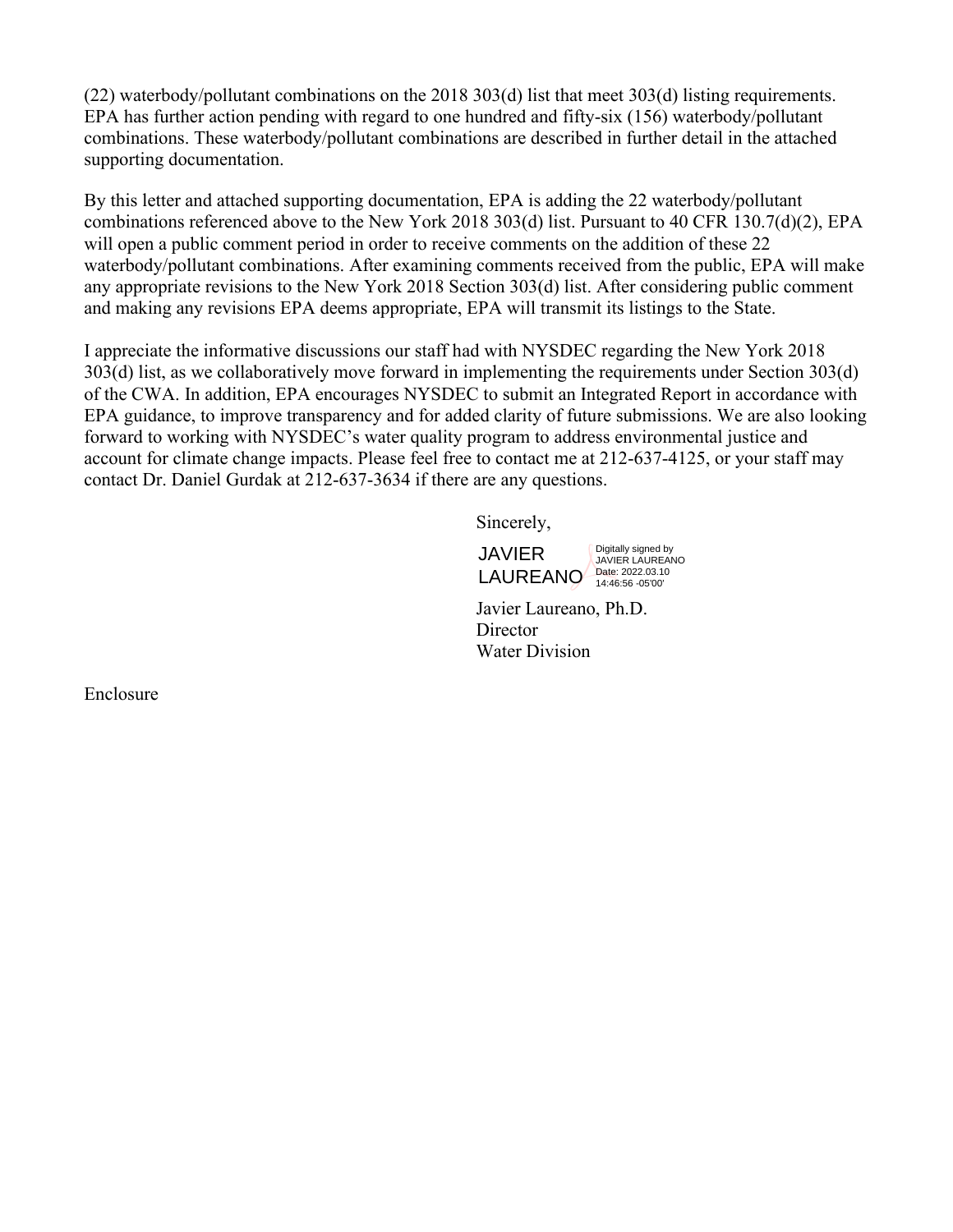## **Supporting Documentation for Review and Partial Approval/Partial Disapproval of New York State's 2018 303(d) List**

Pursuant to Section 303(d) of the Clean Water Act (CWA), New York State (the State or New York or NYSDEC) submitted its "New York State 2018 Section 303(d) List of Impaired Waters Requiring a TMDL/Other Strategy" (the New York 2018 303(d) list) to the U.S. Environmental Protection Agency (EPA) for approval or disapproval. The submission was received on Nov 13, 2020, a revised submission was received on December 07, 2020, and a supplement to the submission was received on February  $10^{th}$  $10^{th}$ ,  $2022$ .<sup>1</sup> The State also submitted to EPA, documents entitled "2018 DELISTED Waters (NOT Included on the 2018 Section 303(d) List)" (2018 Delisted Waters), "Response to Comments on The Final Proposed 2018 NYS 303(d) List of Impaired Waters Requiring a TMDL" (Response to Comments), and "List of Integrated Report (IR) Category 4a/b/c Waters- April 2020)" (IR Category 4 waters). The State did not submit to EPA an Integrated Report that includes and categorizes all assessed waters for the purposes of satisfying the reporting requirements of both Sections 303(d) and 305(b) of the CWA. EPA has reviewed the New York 2018 303(d) list and supporting documentation. The New York 2018 303(d) list and supporting documentation is referred to below collectively as the "submission."

EPA reviewed the submission based upon whether the State developed its list in compliance with Section 303(d) of the CWA and EPA's implementing regulations. This included whether the State assembled and evaluated all existing and readily available water quality-related data and information, and reasonably identified waters required to be listed. For the reasons set forth below, EPA is partially approving, partially disapproving, and has further action pending on the New York 2018 303(d) list. Specifically, EPA is approving the New York 2018 303(d) list with respect to the eight hundred thirty-five (835) waterbody/pollutant combinations New York included on the list as requiring a total maximum daily load (TMDL). EPA is disapproving the New York 2018 303(d) list because EPA has determined that New York did not include twentytwo (22) waterbody/pollutant combinations on the 2018 303(d) list that meet 303(d) listing requirements. These 22 waterbody/pollutant combinations comprise the following:

- A. Four (4) waterbody/pollutant combinations delisted from the New York 2016 303(d) list where data and/or information indicate that the applicable water quality criterion for odors is not met.
- B. Nine (9) waterbody/pollutant combinations delisted from the New York 2016 303(d) list where data and/or information indicate that the applicable water quality criterion/criteria for floatables is/are not met.

<span id="page-2-0"></span><sup>&</sup>lt;sup>1</sup> The supplement received on February 10<sup>th</sup>, 2022 added the following nine (9) waterbody/pollutant combinations that were excluded from the New York 2018 303(d) list in error: Harbor Brook, Lower, and tribs (0702-0002), Ammonia; Onondaga Creek, Middle, and tribs (0702-0004), Ammonia; Geddes Brook and tribs (0702 0007), Ammonia; Harbor Brook, Lower, and tribs (0702 0002), Phosphorus; Onondaga Creek, Middle, and tribs (0702 0004), Phosphorus; Ninemile Creek, Lower, and tribs (0702 0005), Phosphorus; Eastchester Bay (1702-0007), Pathogens; Harbor Brook, Lower, and tribs (0702 0002), Pathogens; Ninemile Creek, Lower, and tribs (0702 0005), Pathogens.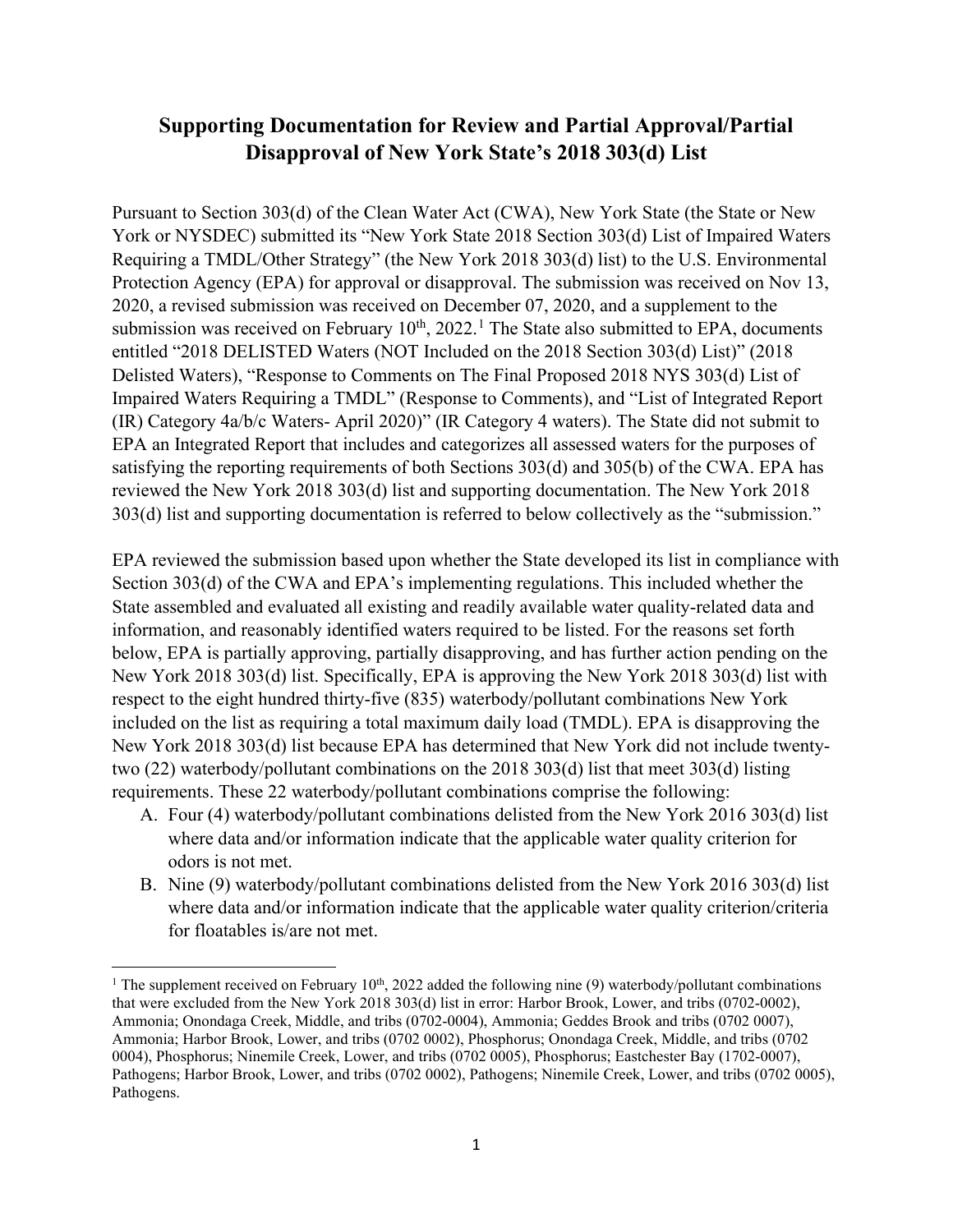- C. Two (2) waterbody/pollutant combinations delisted from the New York 2016 303(d) list where data and/or information indicate that the applicable water quality criterion for dissolved oxygen is not met.
- D. One (1) waterbody/pollutant combination delisted from the New York 2016 303(d) list where data and/or information indicate the presence of harmful algal blooms (HABs), which in turn, indicates that an applicable water quality standard is not met. New York did not demonstrate that no pollutant is causing the impairment and inappropriately moved this waterbody/pollutant combination to Integrated Report Category  $4c<sup>2</sup>$  $4c<sup>2</sup>$  $4c<sup>2</sup>$ .
- E. One (1) waterbody/pollutant combination for an assessment unit under 6.4 acres delisted from the New York 2016 303(d) list where data and/or information indicate that the applicable narrative water quality criterion for dissolved oxygen is not met.
- F. One (1) waterbody/pollutant combination delisted from the New York 2014 303(d) list and included in Integrated Report Category 4c where data and/or information indicate that the applicable narrative water quality criterion for nutrients is not met and New York did not demonstrate that no pollutant is causing the impairment.
- G. Three (3) waterbody/pollutant combinations where data and/or information indicate the presence of harmful algal blooms (HABs), which in turn, indicates that an applicable water quality standard is not met. New York did not demonstrate that no pollutant is causing the impairment and inappropriately included these waters in Integrated Report Category 4c.
- H. One (1) waterbody/pollutant combination where data and/or information indicate the presence of harmful algal blooms (HABs), which in turn, indicates that an applicable water quality standard is not met. New York did include not this waterbody/pollutant combination on the New York 2018 303(d) list or in any Integrated Report Category.

These waterbody/pollutant combinations are described in further detail in the respective section of this document below.

EPA has further action pending with regard to one hundred and fifty-six (156) waterbody/pollutant combinations:

- (1) Five (5) waterbody/pollutant combinations that are designated for shellfishing that New York did not include on the New York 2018 303(d) list despite not being certified for (and therefore closed to) shellfishing.
- (2) Seventy-two (72) waterbody/pollutant combinations that New York did not include on the New York 2018 303(d) list, and instead, included in Integrated Report Category 4c.
- (3) Sixty-five (65) waterbody/pollutant combinations that New York delisted from the New York 2016 303(d) list due to a change to their segmentation.
- (4) Fourteen (14) waterbody/pollutant combinations that are classified as Class I or Class SD waters where EPA will work with the State to assess data and/or information to determine whether the applicable standards, with respect to pathogens, are met.

<span id="page-3-0"></span><sup>2</sup> Integrated Report Category 4c includes waters where there is a demonstration that the failure to meet an applicable water quality standard is not caused by a pollutant, but instead is caused by other types of pollution, where the pollution does not result from a pollutant and a TMDL is not required (*Guidance for 2006 Assessment, Listing and Reporting Requirements Pursuant to Sections 303(d), 305(b) and 314 of the Clean Water Act (July 29, 2005))*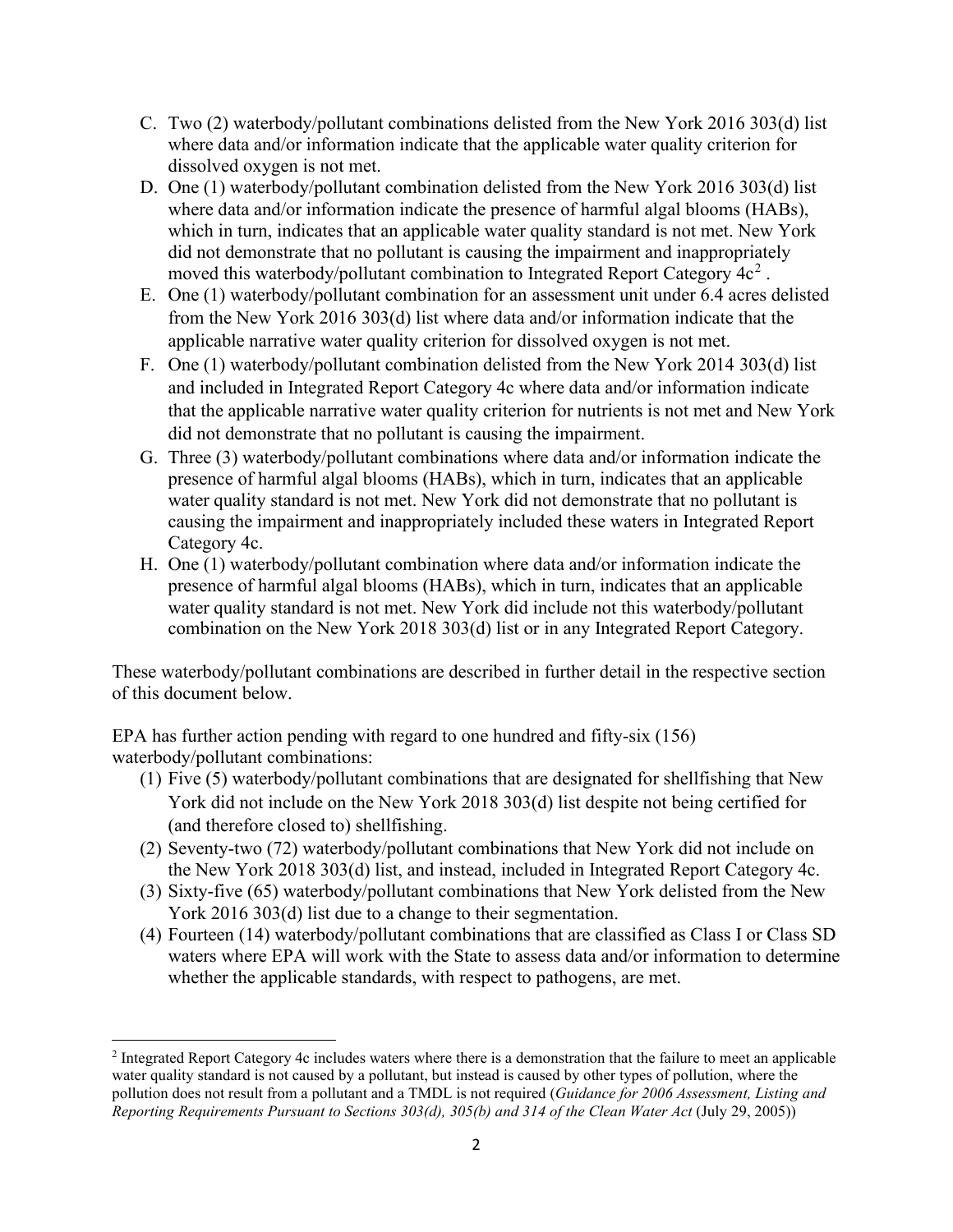These waterbody/pollutant combinations are described in further detail in the respective section of this document below. EPA is committed to working with the State to resolve these issues and to determine what additional waterbody/pollutant combinations, if any, must be included on the 303(d) list.

The Agency's action on the State's 2018 Section 303(d) list does not apply to any waters, or portions thereof, that are within Indian Country, as defined in 18 U.S.C. Section 1151. EPA, therefore, is taking no action to approve or disapprove the State's list with respect to any waters within Indian Country. EPA, or eligible Indian Tribes, as appropriate, will retain responsibilities under CWA Section 303(d) for those waters.

## **Identification of Water Quality Limited Segments for Inclusion on the 303(d) List**

Section 303(d)(1) of the CWA directs states to identify those waters within their jurisdiction for which effluent limitations required by Section  $301(b)(1)(A)$  and (B) are not stringent enough to implement any applicable water quality standards, and to establish a priority ranking for those waters, taking into account the severity of the pollution and the uses to be made of those waters. The Section 303(d) listing requirement applies to waters impaired by point and/or nonpoint sources, pursuant to EPA's long-standing interpretation of Section 303(d).

EPA regulations do not require states to list waters where the following controls are adequate to implement applicable standards: (1) technology-based effluent limitations required by the CWA; (2) more stringent effluent limitations required by state or local authority; and (3) other pollution control requirements required by state, local or federal authority. See, 40 C.F.R. §130.7(b)(1).

## **Assemble and Evaluate All Existing and Readily Available Water Quality-Related Data and Information**

In developing 303(d) lists, states are required to assemble and evaluate all existing and readily available water quality-related data and information including, at a minimum, consideration of existing and readily available data and information about the following categories of waters: (1) waters identified as partially meeting or not meeting designated uses, or as threatened, in the state's most recent CWA Section 305(b) report; (2) waters for which dilution calculations or predictive modeling indicate nonattainment of applicable standards; (3) waters for which water quality problems have been reported by governmental agencies, members of the public or academic institutions; and (4) waters identified as impaired or threatened in any Section 319 nonpoint assessment submitted to EPA. See, 40 C.F.R. § 130.7(b)(5). In addition to these minimum categories, states are required to consider any other data and information that is existing and readily available. EPA's guidance describes categories of water quality-related data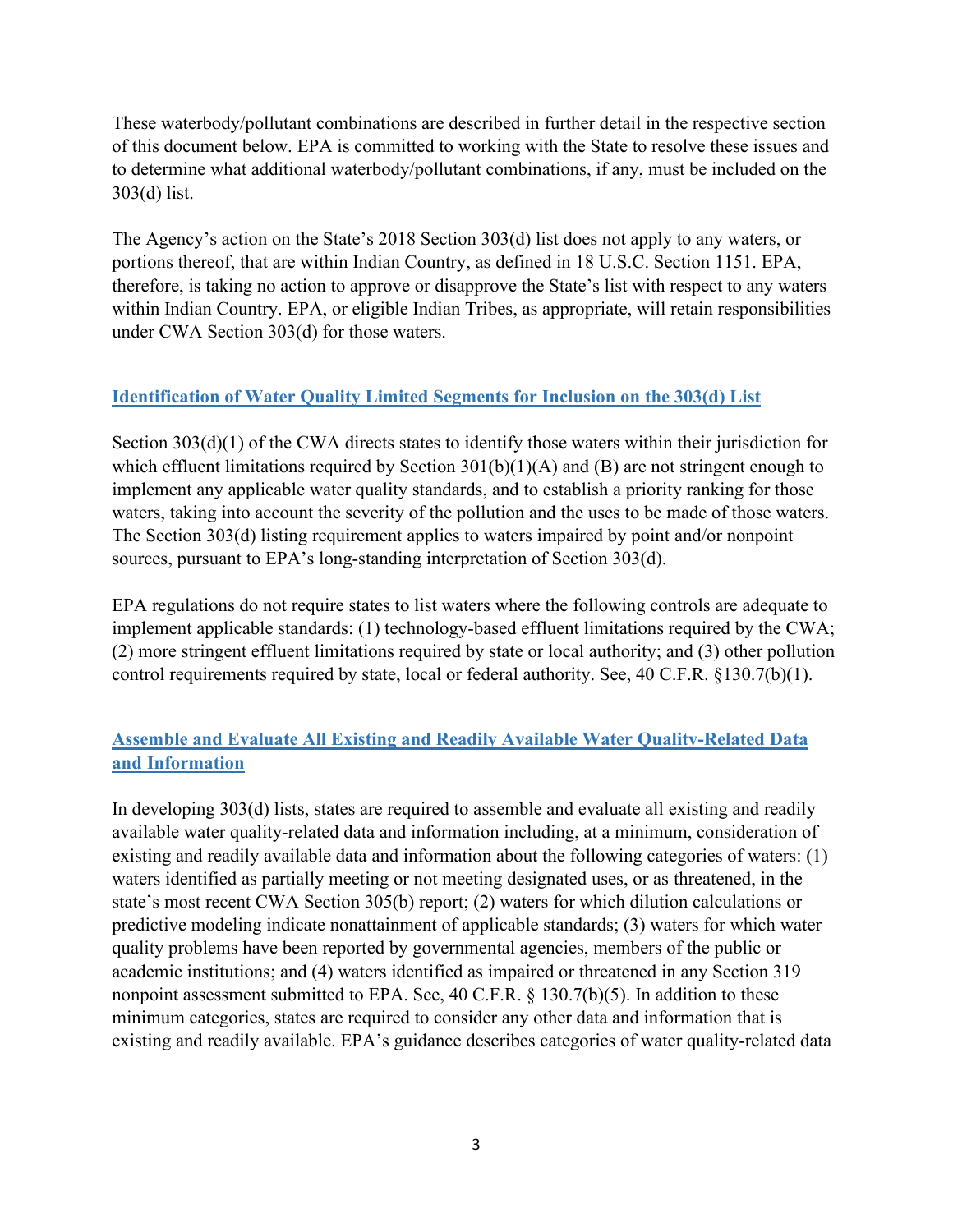and information that may be existing and readily available.<sup>[3](#page-5-0)</sup> While states are required to evaluate all existing and readily available water quality-related data and information, states may decide to not rely on particular data or information in determining whether to list particular waters provided they have a reasonable, technical explanation for their decision.

In addition to assembling and evaluating all existing and readily available water quality-related data and information, EPA regulations, at 40 C.F.R. § 130.7(b)(6), require states to submit documentation in support of determinations to list or not list its waters. This documentation must be submitted together with the list and must include, at a minimum: (1) a description of the methodology used to develop the list; (2) a description of the data and information used to identify waters; (3) documentation to support decisions not to use particular data and information, as well as documentation to support decisions to list or not list waters; and (4) any other reasonable information requested by EPA, including good cause for not including a water or waters on the list.

Pursuant to Section 303(d)(2) of the CWA and 40 C.F.R. § 130.7(d)(2), New York is required to incorporate all waterbody/pollutant combinations that EPA has previously listed on the New York 303(d) list subsequent to a disapproval, into its water quality management plan and include them on all future lists, unless, after assembling and evaluating all existing and readily available water quality-related data and information, New York reasonably concludes that a water(s) is not impaired or otherwise does not require a TMDL, New York submits documentation to EPA in support of a determination not to list a water(s) and EPA approves a subsequent list submission.

Consistent with EPA's guidance, Guidelines for Preparation of the Comprehensive State Water Quality Assessments (305(b) Reports) and Electronic Updates - EPA841-B-97-002A and EPA841-B-97-002B, 1997, and Guidance for 2006 Assessment, Listing and Reporting Requirements Pursuant to Sections 303(d), 305(b), and 314 of the Clean Water Act, July 29, 2005 ("EPA's 2006 Integrated Report Guidance"), the New York State Department of Environmental Conservation (NYSDEC) developed a Consolidated Assessment and Listing Methodology (CALM) to integrate the monitoring and assessment activities under Sections 305(b) and 303(d). The NYSDEC's CALM describes the process for evaluating and consolidating monitoring data and information. The CALM contains three sub-parts: Monitoring Strategy, Assessment Methodology and Listing Methodology. The Listing Methodology describes the process for developing the 303(d) list from evaluation and assessment of data gathered through the Monitoring Strategy and the Assessment Methodology. The State's CALM is updated periodically, generally in concert with the federal biennial assessment and listing cycle. EPA does not approve or disapprove the State's CALM.

The foundation for the State's listing process (both 305(b) and 303(d)) is the State's Water Inventory/Priority Waterbodies List (WI/PWL), which is based on the results of the State's monitoring and application of its assessment methodologies. Waters listed on the 303(d) list are

<span id="page-5-0"></span><sup>3</sup> Guidance for Water Quality-Based Decisions: The TMDL Process, EPA Office of Water, 1991, EPA 440-4-91- 001.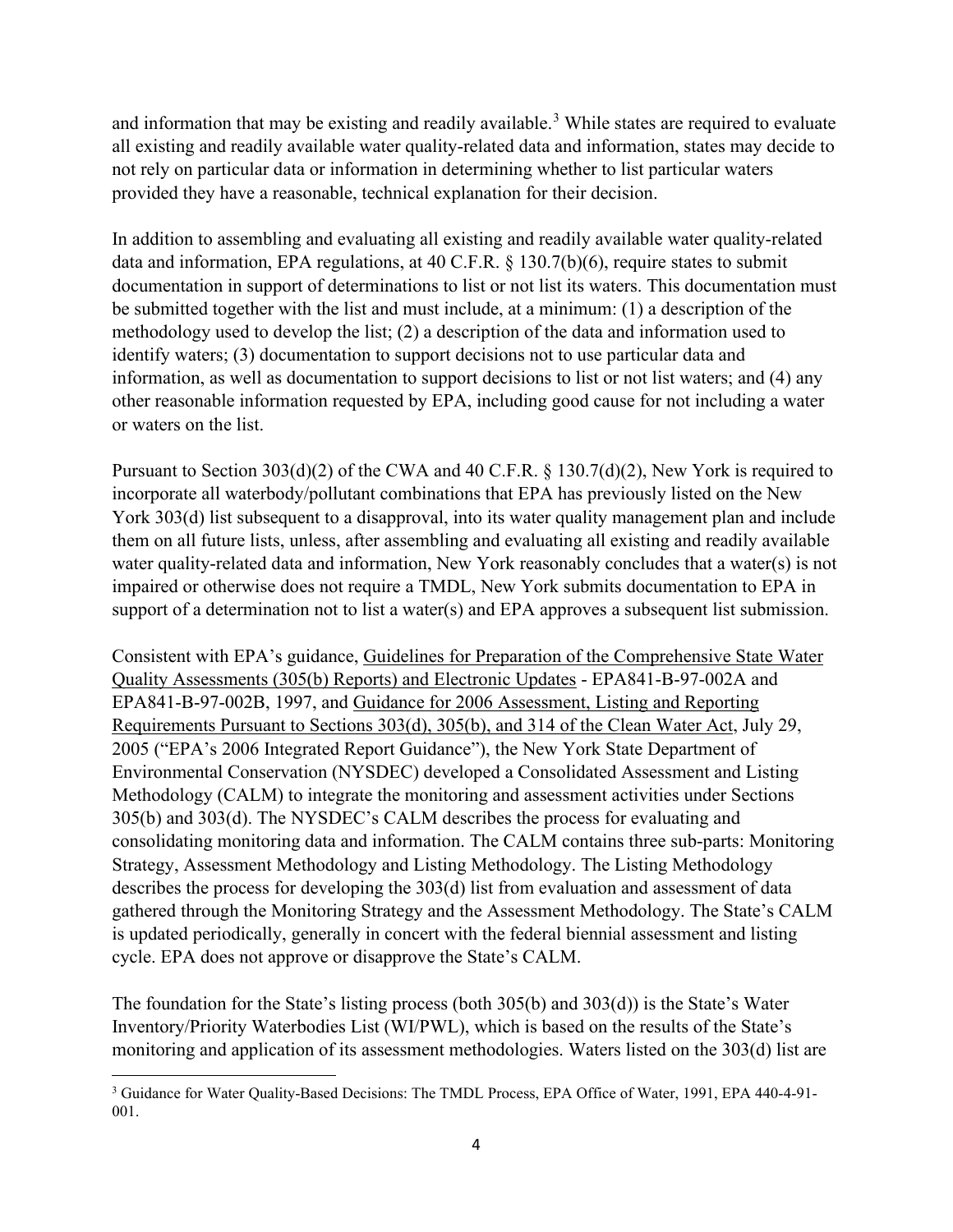drawn directly from the WI/PWL. The WI/PWL is a comprehensive inventory of waterbodies throughout the State, including those waters known or suspected to have designated uses with some degree of impairment or which are threatened by potential impairment. Designated use impairments are determined by evaluation of all available information on the waterbodies, including: use restriction orders (drinking water restrictions, bathing beach closures, fish consumption and shellfishing advisories); comparison of data from the NYSDEC ambient monitoring network, other agencies and local or public/citizen monitoring programs with parameter-specific water quality standards; the use of surrogate indicators; and qualitative perception and observational information (stream habitat assessments, recreation use or fishery resource surveys and citizen complaints).

The WI/PWL categorizes waters according to the severity of the problem (precluded, impaired, stressed, threatened, no known impact/impairment or unassessed waters) and the level of documentation of the problem (known, suspected, possible). Based upon WI/PWL categorization, the State determines which category described in EPA's Integrated Report Guidance the water is to be placed. Waterbody segments listed as "precluded" or "impaired" due to pollutants are listed under Section 303(d), or Category 5, as described in EPA's 2006 Integrated Report Guidance. Where known, the State's list identifies the pollutants causing the impairment for each listed segment.

Public input for the WI/PWL is provided through the Water Management Advisory Committee, the Statewide Nonpoint Source Committee, county water quality coordinating committees, citizen's advisory committees for Remedial Action Plans and Lake Management Plans and other interest groups. The WI/WPL also includes input from a public outreach program conducted by local county and soil and water conservation districts working in conjunction with the State. The State solicited data indicating impairment of waters in the May 10, 2017 Environmental News Bulletin (ENB). The State requested that all data submissions be received by September 29, 2017, to allow the State sufficient time for the review and consideration of all data and information.

NYSDEC organizes the 303(d) list in separate sections, allowing NYSDEC to manage its 303(d) list to meet its different programmatic needs. The following describes the structure and nomenclature of NYSDEC's 303(d) list:

Part 1: Individual Waterbody Segments with Impairments Requiring TMDL Development

Part 2: Multiple/Categorical Waterbody Segments with Impairments Requiring TMDL Development

Part 2a: Waterbody Segments Impaired by Atmospheric Deposition/Acid Rain Part 2b: Waterbody Segments Impaired by Fish Consumption Advisories Part 2c: Waterbody Segments Impaired by Shellfishing Restrictions

Part 3: Waterbodies for which TMDLs are/may be Deferred Part 3a: Waterbodies Requiring Verification of Impairment Part 3b: Waterbodies Requiring Verification of Cause/Pollutant/Source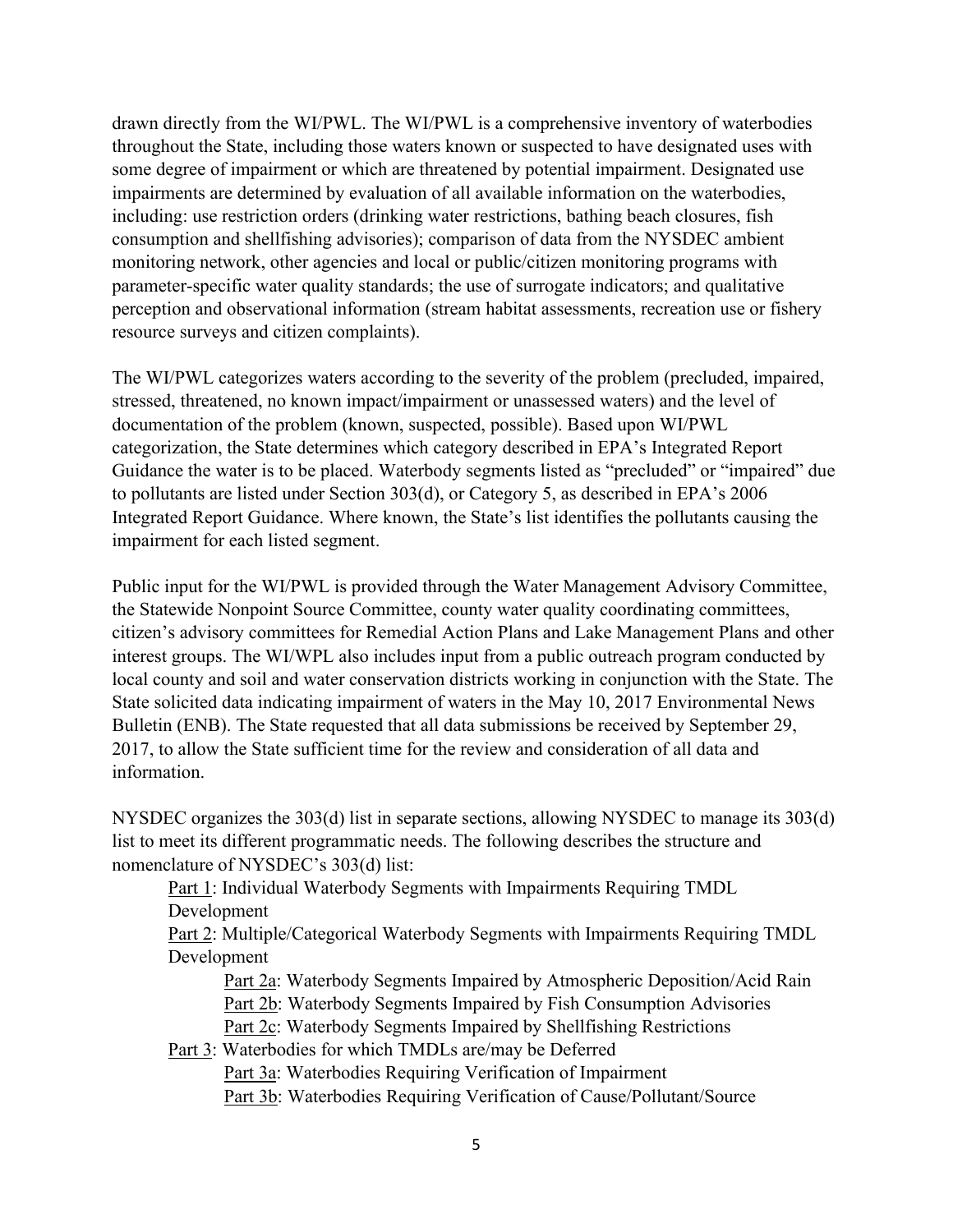Part 3c: Waterbodies Awaiting Development/Evaluation of Other Restoration Efforts

The 2018 303(d) list is comprised of 835 waterbody/pollutant combinations as designated by NYSDEC:

- Part 1 includes 225 waterbody/pollutant combinations
- Part 2a includes 57 waterbody/pollutant combinations
- Part 2b includes 213 waterbody/pollutant combinations
- Part 2c includes 77 waterbody/pollutant combinations
- Part 3a includes 80 waterbody/pollutant combinations
- Part 3b includes 95 waterbody/pollutant combinations
- Part 3c includes 88 waterbody/pollutant combinations

EPA has reviewed the State's submission, as well as its description of the data and information considered, its methodology for classifying waters, and the WI/PWL. EPA has also compared the waterbody/pollutant combinations on the New York 2018 303(d) list and the impaired/delisted waterbody/pollutant combinations not included on the 2018 303(d) list with the waterbody/pollutant combinations on the New York 2016 303(d) list.

EPA investigated interstate waters to ensure assessment and listing consistency between New York and other border states. Differences in listing of interstate waters were noted in Vermont, Connecticut, New Jersey, Massachusetts, and Pennsylvania. Because states have different waterbody classifications and water quality standards, and because data may not be available for an entire waterbody, these differences are not necessarily inconsistent with regulatory requirements under 40 C.F.R. § 130.7. None of the states that border New York submitted comments on the draft New York 2018 303(d) list.

With respect to the 835 waterbody/pollutant combinations New York included on the New York 2018 303(d) list, the State properly assembled and evaluated all existing and readily available data and information, including data and information relating to the categories of waters specified in 40 C.F.R. § 130.7(b)(5), and identified these waterbody/pollutant combinations on the New York 2018 303(d) list. This includes waters where parameters and/ or assessment units were changed since the 2016 list (see below for more details).

With respect to the 22 waterbody/pollutant combinations that meet 303(d) listing requirements that are not included on the New York 2018 303(d) list, EPA has concluded that New York did not properly assemble and evaluate all existing and readily available data and information and failed to include these waters on the New York 2018 303(d) list. More detail is provided for each of these waterbody/pollutant combinations in the respective section of this document below.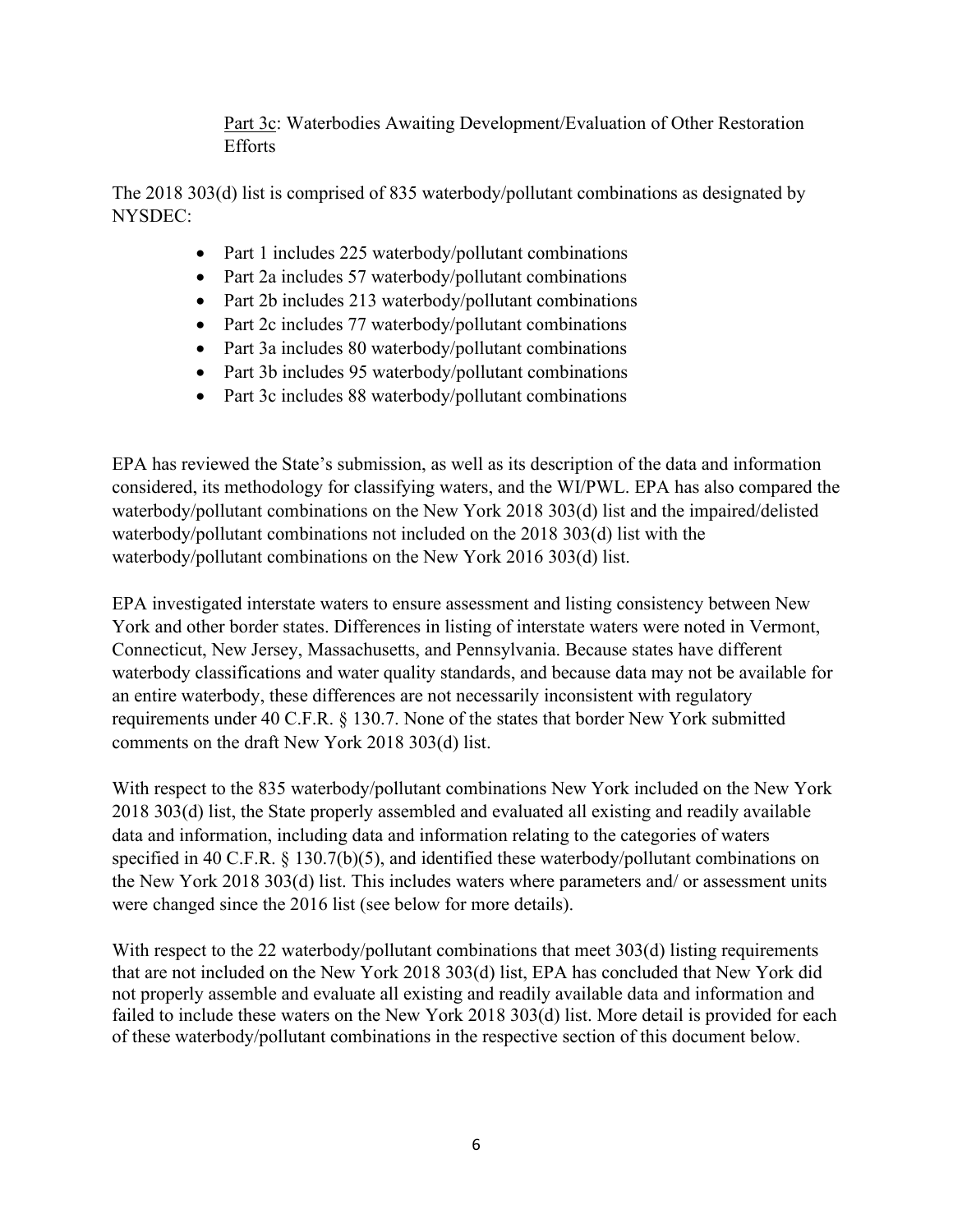### **Changes to Causes of Impairments or Assessment Units**

For two-hundred seven (207) of the 835 waterbody/pollutant combinations included on the New York 2018 303(d) list, the State updated the parameter(s) (see [Table 1\)](#page-8-0) identified on the list, to better reflect the cause of the impairment and New York's applicable water quality standards, and for which EPA is in agreement. Note, in some cases the listing was "split" to reflect the two separate impairments, resulting in additional waterbody/pollutant combinations on the New York 2018 303(d) list.

| From $\left[$ in 2016 $\right]$          | To [in 2018]                  |  |
|------------------------------------------|-------------------------------|--|
| "Dissolved Oxygen" (4)                   | "Low D.O." $(4)$ <sup>a</sup> |  |
| "DO/Oxygen Demand" (2)                   | "Low D.O." $(2)$              |  |
| "DO/Oxygen Demand" $(13)$                | "Oxygen Demand" $(13)^a$      |  |
| "Floatables" (23)                        | "Garbage & Refuse" $(23)$     |  |
| "Floatables" $(4)$                       | "Oils & Floating Sub" $(4)$   |  |
| "Pathogens" (112)                        | "Fecal Coliform" (112)        |  |
| "Nitrogen/Low D.O." $(6)$                | "Low D.O." $(6)^b$            |  |
| "Nitrogen/Low D.O." $(1)$                | "Nitrogen" $(1)$ $\circ$      |  |
| "Oxygen Demand" $(20)$ <sup>d</sup>      | "Low D.O." $(20)$             |  |
| "Phosphorus/Low D.O." $(19)$             | "Phosphorus" (19)             |  |
| "Phosphorus/Low D.O." $(1)$ <sup>e</sup> | "Phosphorus" $(1)$            |  |
|                                          | "Low D.O." $(1)$              |  |
| "Silt/Sediment" $(1)$                    | "Unknown" $(1)$ <sup>f</sup>  |  |

<span id="page-8-0"></span>*Table 1*: Summary of cause of impairment changes from the New York 2016 to the New York 2018 303(d) lists (number of waterbody/ pollutant combinations enclosed in parenthesis)

*<sup>a</sup> Waterbodies listed for "Low D.O" are distinguished from waterbodies listed for "Dissolved Oxygen" as follows: for waterbodies listed*  for "Low D.O.", NYSDEC has determined that a nutrient pollutant is also known to be present and is the likely cause of the dissolved *oxygen impairment.* 

*<sup>b</sup> These six waterbodies are also listed for "Nitrogen" (they were added to the New York 2016 list for Nitrogen by EPA subsequent to disapproval)*

*<sup>c</sup> This waterbody is also listed for "Low D.O." (it was added to the New York 2016 list for "Oxygen Demand" by EPA subsequent to disapproval)*

*<sup>d</sup> These waterbody/pollutant combinations were added to the New York 2016 list by EPA subsequent to disapproval (19 of these waterbody/pollutant combinations are also listed for "Phosphorus" and 1 is also listed for "Nitrogen")*

*<sup>e</sup> This listing was split to reflect the two separate impairments.* 

*<sup>f</sup> The cause of impairment for this waterbody/pollutant combination was modified because, "An updated assessment for this waterbody indicated causes and sources of impairments to this water are not fully understood and it is most appropriate to place it in Part 3b until more sampling is conducted." Quote taken from footnote on 2018 303(d) list.* 

New York changed the segmentation of seventy-five (75) assessment units by resegmenting and incorporating assessment units less than 6.4 acres into another assessment unit. The impairment was maintained on the New York 2018 303(d) list if the following criterion was met for the new combined assessment unit: if the smaller, impaired assessment unit comprised more than 20% of the total area of the new (i.e., combined) assessment unit OR if the assessment unit for which the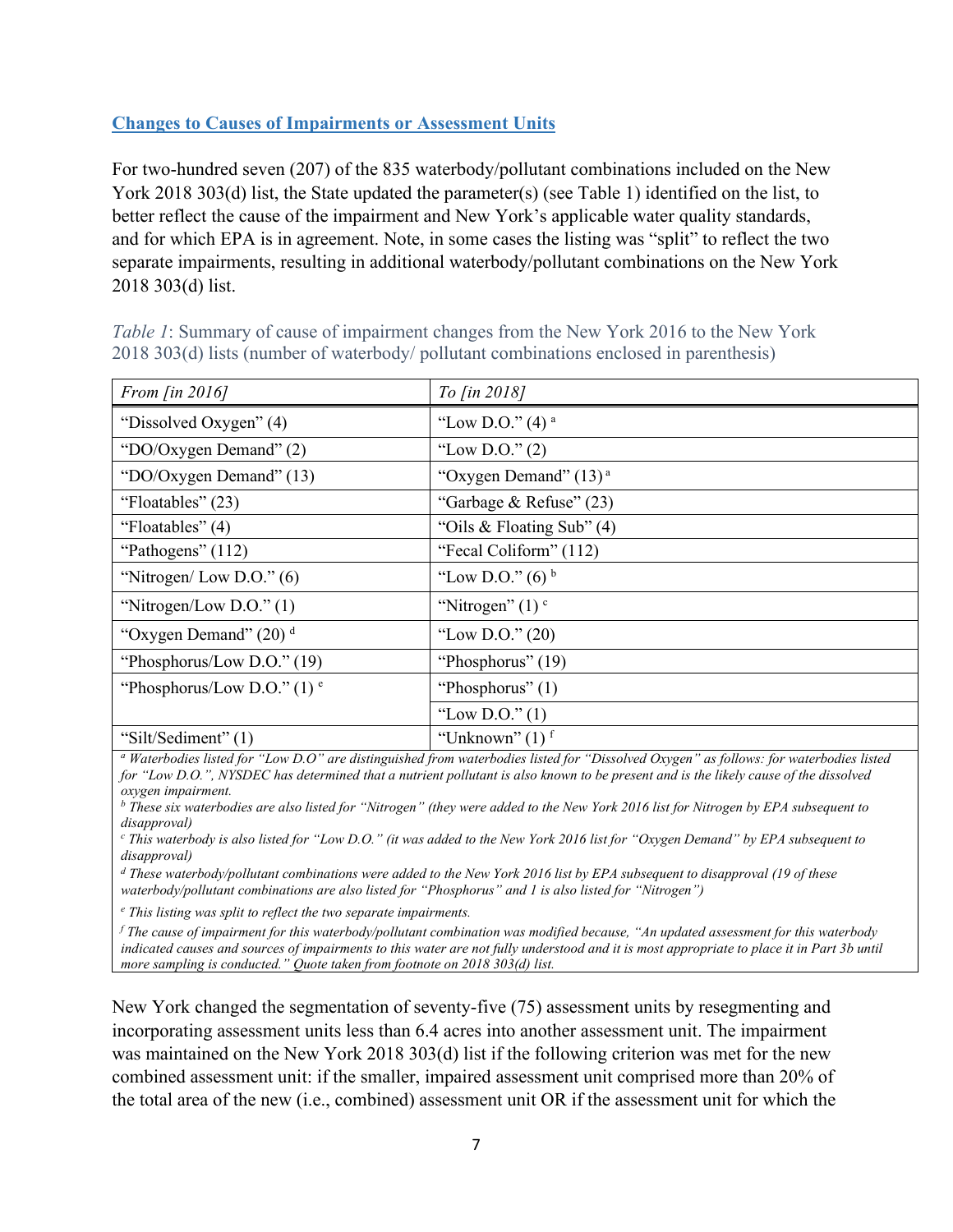smaller unit was combined into, was already listed for the same impairment. The ten (10) waterbody/pollutant combinations specified in Table 2 below, were not delisted from the New York 2016 303(d) list, as the smaller impaired assessment unit is still on the New York 2018 303(d) list due to being combined into an already listed assessment unit. Assessment units where the smaller, impaired waterbody comprised less than 20% of the total areas of the new (i.e., combined) assessment unit were not listed by New York (65 segments) and are discussed in a subsequent section of this document, ["Waters New York Did Not Include on the 303\(d\) List](#page-24-0)  [Where Further Action is](#page-24-0) Pending by EPA" (also see [Appendix B: Resegmented assessment units](#page-42-0)  [for which further action is pending by EPA\)](#page-42-0).

| NYS index<br>number                                                                                                           | 2016 Assessment Unit                                   | 2016<br>Pollutant/Cause | 2018 Assessment<br>Unit                                                            | 2018 Pollutant/Cause |
|-------------------------------------------------------------------------------------------------------------------------------|--------------------------------------------------------|-------------------------|------------------------------------------------------------------------------------|----------------------|
| $(MW1.2) S1$ -<br>$8 - 1 - 1$                                                                                                 | Springville Creek,<br>Upper, and tribs (1701-<br>0186) | Unknown (biol<br>imp)   | Richmond Creek,<br>Upper, and tribs<br>$(1701 - 0043)$                             | Unknown (biol imp)   |
| $C$ (portion 2b)                                                                                                              | Willsboro Bay (1001-<br>0015                           | <b>PCBs</b>             | L. Champlain,<br>Middle, Willsboro<br>Bay $(1000-0002)^{b}$                        | <b>PCBs</b>          |
| $(MW3.6)$ LIS-<br>13                                                                                                          | Byram River, Lower<br>$(1702 - 0132)$                  | Pathogens               | Port Chester<br>Harbor/Lower<br><b>Byram River</b><br>$(1702 - 0260)$ <sup>c</sup> | Fecal Coliform       |
|                                                                                                                               | Spring Pond/Lake<br>$(1701 - 0230)^a$                  | Chlordane               | Upper Yaphank<br>Lake (1701-0323)                                                  | Chlordane            |
| $SL-1-162-28-$<br>P <sub>231</sub>                                                                                            | Rock Pond (0903-<br>0013)                              | pH                      | Mountain Pond,<br>more (0903-0176)                                                 | Acid/Base (pH)       |
| $SL-25-115-$<br>P307                                                                                                          | Lost Pond (0905-0040)                                  | pH                      | Dillon Pond (0905-<br>0186)                                                        | Acid/Base (pH)       |
| $C-15-51-2$<br>P79                                                                                                            | Unnamed $P$ #2-079<br>$(1003 - 0027)$                  | pH                      |                                                                                    |                      |
| $C-15-51-2$<br>P80                                                                                                            | Unnamed $P$ #2-080<br>$(1003 - 0028)$                  | pH                      | Towbridge Brook<br>and tribs (1003-                                                | Acid/Base (pH)       |
| $C-15-51-2$<br><b>P81</b>                                                                                                     | Marsh Pond (1003-<br>0020                              | pH                      | 0070)                                                                              |                      |
| SLC-32-6-31-<br><b>P87</b>                                                                                                    | Mountain Pond (0902-<br>0019)                          | pH                      | Mountain Ponds<br>$(0902 - 0108)$                                                  | Acid/Base (pH)       |
| a This segment is also nominally referred to as "Spring Pond" and as assessment unit "1701-002" across documents and listings |                                                        |                         |                                                                                    |                      |

<span id="page-9-0"></span>*Table 2*: Changed segmentation from the 2016 list, but impairment for waterbody/pollutant combination on the New York 2018 303(d) list.

*b This segment was listed for this impairment in 2016*

*c This segment was listed for "pathogens" in 2016 and the parameter was updated to "fecal coliform"*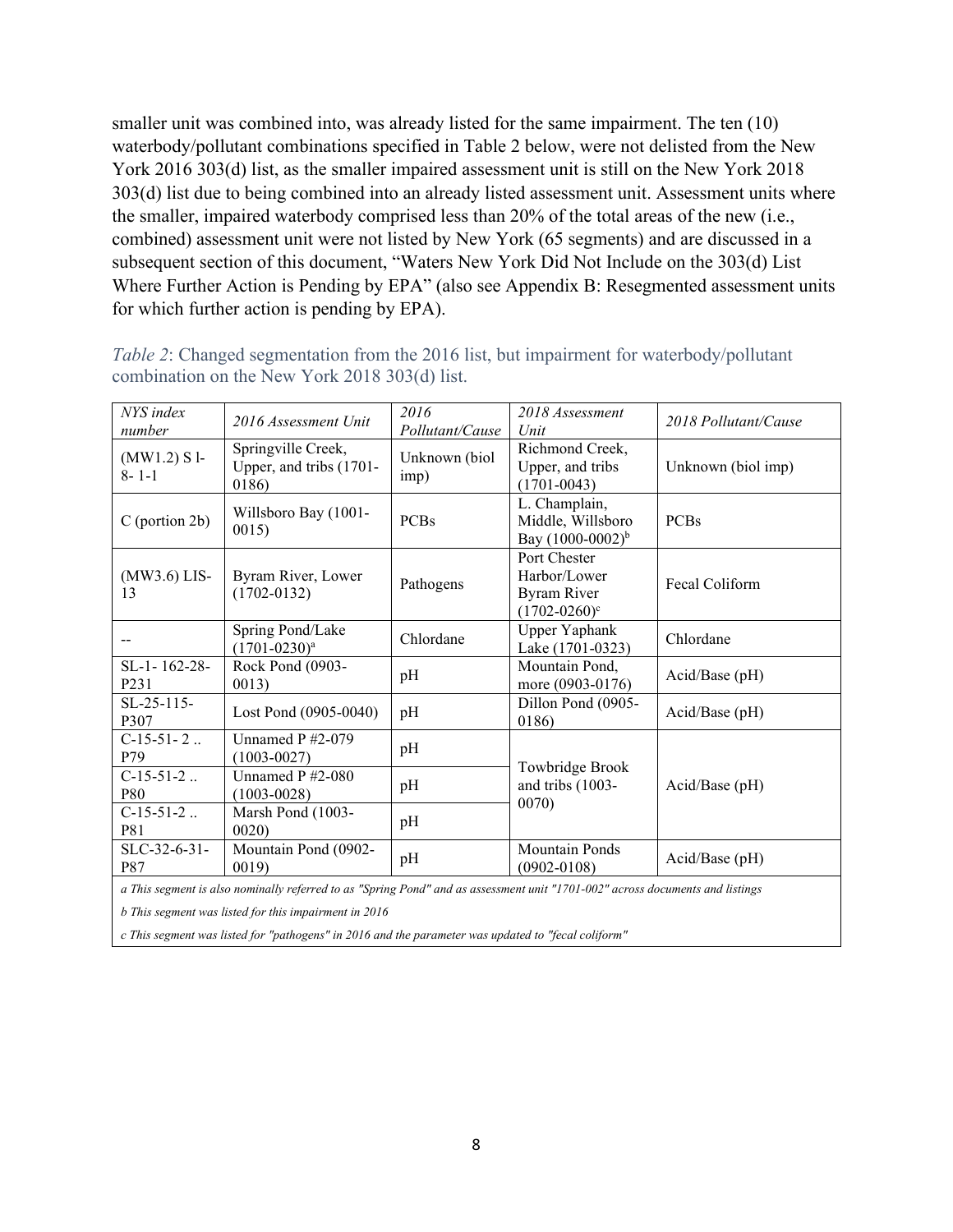### **Delisted Waterbody/Pollutant Combinations**

New York delisted thirty-two  $(32)^{4,5}$  $(32)^{4,5}$  $(32)^{4,5}$  $(32)^{4,5}$  $(32)^{4,5}$  waterbody/pollutant combinations from the New York 2016 303(d) list. EPA regulations, at 40 C.F.R. § 130.7(b)(6), require states to submit, together with their list, documentation in support of determinations not to list waters. Pursuant to 40 C.F.R. § 130.7(b)(6)(iv), when requested by EPA, a state "must demonstrate good cause for not including a water or waters on the list." EPA, throughout its review of the New York 2018 303(d) list, requested from New York, a demonstration of good cause for not including waterbody/pollutant combinations previously included on the 303(d) list. Consistent with 40 C.F.R. § 130.7(b), good cause, as described in EPA's Integrated Report Guidance<sup>[6](#page-10-2)</sup>, may be based on the following:

- The assessment and interpretation of more recent or more accurate data in the record demonstrate that the applicable water quality standard(s) is met;
- The results of more sophisticated water quality modeling demonstrate that the applicable water quality standard(s) is met;
- Flaws in the original analysis of data and information led to the segment being incorrectly listed;
- A demonstration, pursuant to 40 C.F.R.  $\S$  130.7(b)(1)(ii), that there are effluent limitations required by state or local authorities that are more stringent than technology-based effluent limitations, required by the CWA, and that these more stringent effluent limitations will result in the attainment of water quality standards for the pollutant causing the impairment;
- A demonstration, pursuant to 40 C.F.R.  $\S$  130.7(b)(1)(iii), that there are other pollution control requirements required by state, local, or federal authority that will result in attainment of water quality standards for a specific pollutant(s) within a reasonable amount of time (i.e., Integrated Report Category 4b);
- A demonstration that the failure to meet an applicable water quality standard is not caused by a pollutant, but instead is caused by other types of pollution where the pollution does not result from a pollutant and a TMDL is not required (i.e., Integrated Report Category 4c);
- Documentation that the state included on a previous section 303(d) list, an impaired segment that was not required to be listed by EPA regulations, e.g., segments where there is no pollutant associated with the impairment (i.e., Integrated Report Category 4c);
- Approval or establishment by EPA of a TMDL since the last 303(d) list;
- A state inappropriately listed a segment that is within Indian country, as defined in 18 U.S.C. section 1151; or
- Other relevant information that supports the decision not to include the segment on the 303(d) list.

<span id="page-10-0"></span><sup>4</sup> Including: a) waterbody/pollutant combinations the state included in Enclosure #3: "2018 Delisted Waters NOT Included on the 2018 303(d) list", and b) additional waterbody/pollutant combinations that do not appear anywhere in New York's submission.

<span id="page-10-1"></span><sup>5</sup> Excluding: a) waterbody/pollutant combinations noted in Enclosure 3 but parameter or assessment unit changes did not result in the waterbody/pollutant combination being delisted, and b) all waterbody/pollutant combinations for which further action by EPA is pending.

<span id="page-10-2"></span><sup>6</sup> *Guidance for 2006 Assessment, Listing and Reporting Requirements Pursuant to Sections 303(d), 305(b) and 314 of the Clean Water Act* (July 29, 2005)*.*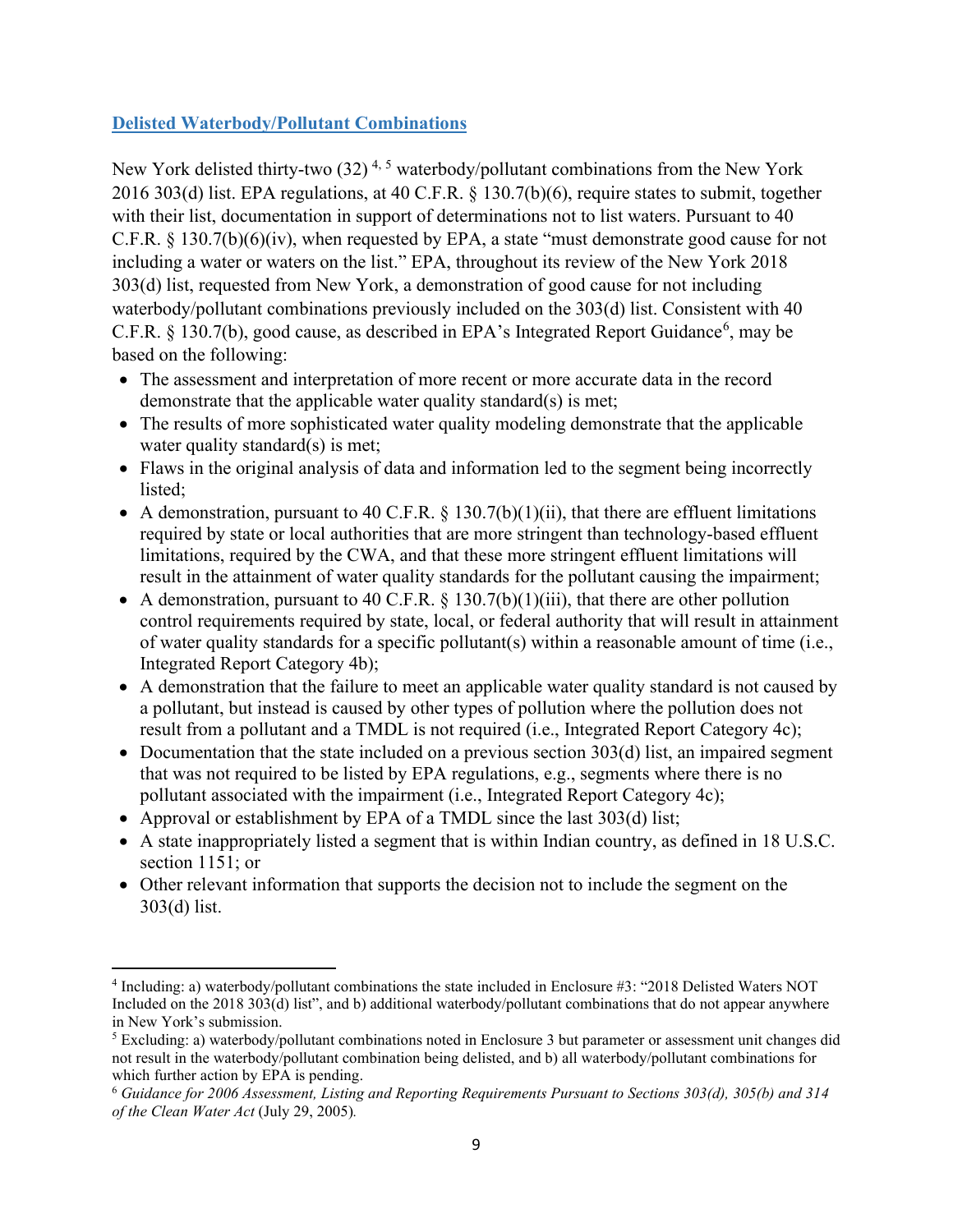- 1. New York appropriately delisted fourteen (14) waterbody/pollutant combinations from the New York 2018 303(d) list based on one of the following reasons:
	- A. Approval or establishment by EPA of a TMDL since the New York 2016 303(d) list.

New York delisted seven (7) waterbody/pollutant combinations due to the completion and EPA approval of TMDLs (see [Table 3\)](#page-11-0).

| NYS index number               | <b>Waterbody</b> (Assessment Unit) | Pollutant/Cause |
|--------------------------------|------------------------------------|-----------------|
| Pa 63 13 23 P131               | Bear Lake (0202-0008)              | Phosphorus      |
| $SL-1$ (portion 6a)/P3Sb       | Stark fall Reservoir (0903-0073)   | Mercury         |
| SL-1-65-26-P54                 | Willis Pond (0903-0105)            | Mercury         |
| M-240-82-63-19-9-P589          | Engleville Pond (1202-0009)        | Phosphorus      |
| H-240-180 (portion 4)/P79 9    | Hinkley Reservoir (1203-0022)      | Mercury         |
| H- 31- P44 - 23 - P59 6 - P62a | Lake Carmel (1302-0006)            | Phosphorus      |
| 11-31-P44-23-P59-5-P61a        | Palmer Lake (1302-0103)            | Phosphorus      |

<span id="page-11-0"></span>*Table 3*: Delisted due to approved TMDLs

## B. New York's assessment and interpretation of more recent or more accurate data demonstrate that the applicable water quality standard is met.

New York delisted four (4) waterbody/pollutant combinations due to its reassessment of data and/or information where that data and/or information indicate water quality standard attainment (see [Table 4\)](#page-11-1).

| NYS index number         | Waterbody (Assessment Unit)                         | Pollutant/Cause  |
|--------------------------|-----------------------------------------------------|------------------|
| Ont 66-12-12- P154-3     | Ley Creek and tribs (0702-0001)                     | Cyanide          |
| Ont 19-81-58-25-P874     | Brook Trout Lake (0801-0009)                        | $Acid/Base$ (pH) |
| $H-391$ (portion 3)/P374 | Schroon Lake (1104-0002)                            | <b>PCBs</b>      |
| $1 - 1 - 240 - 227$      | Ninemile Creek, Lower, and tribs<br>$(1201 - 0014)$ | Pathogens        |

<span id="page-11-1"></span>*Table 4*: Delisted due to more recent/accurate data

### C. The original basis for listing was incorrect.

New York delisted three (3) waterbody/pollutant combinations due to incorrect, insufficient or inadequate data and/or information to determine the water quality status at the time of listing, and therefore determined that the original basis for listing was incorrect (see [Table 5\)](#page-12-0).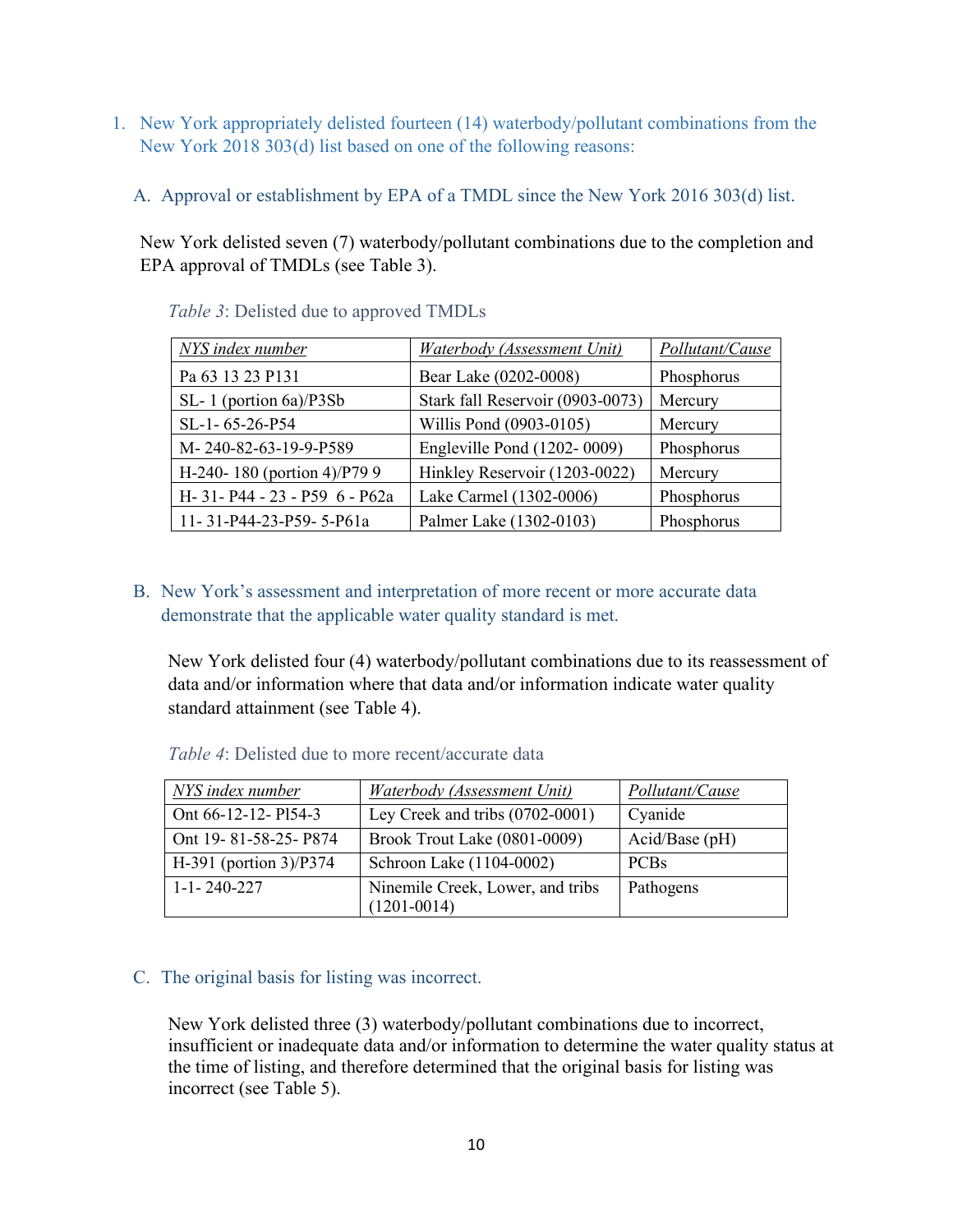| NYS index number | Waterbody (Assessment Unit)                        | Pollutant/Cause        |
|------------------|----------------------------------------------------|------------------------|
| Ont 117 - 14     | Red Creek and Tribs (0402-0024)                    | Unknown (biol impacts) |
| Ont $117 - 57$   | Jaycox Creek and tribs $(0402-0064)$ Phosphorus    |                        |
| Ont 117-57       | Jaycox Creek and tribs (0402-0064)   Silt/Sediment |                        |

<span id="page-12-0"></span>*Table 5*: Delisted because the original basis for listing was incorrect.

- 2. New York improperly delisted seventeen (17) waterbody/pollutant combinations from the 2016 303(d) list that EPA has determined meet 303(d) listing requirements because data and information indicate that the applicable water quality standard is not met:
	- A. New York delisted four (4) waterbody/pollutant combinations from the New York 2016 303(d) list where data and/or information indicate that the applicable water quality criterion for odors is not met.

New York's narrative water quality criterion for odors is: "none in amounts that will adversely affect the taste, color or odor thereof, or impair the waters for their best uses." In New York's response to comments document, New York explains that its basis for delisting these waters is that "there is no quantitative data available to support any of these listings." Despite this general statement about data representativeness, New York did not discuss, identify or address the specific data that was used to support the original listing. New York's previous determination that these waters were impaired by odors, as evidenced by their inclusion on the New York 2016 303(d) list as impaired by odors, is information indicating that the applicable water quality standard for odors is not met in these waters.

New York did not provide new data and/or information indicating that the applicable water quality standard for odors is met in these waters (see [Table 6\)](#page-13-0), nor did it provide an updated analysis of the data and/or information that supported its earlier determination that odors are present "in amounts that …adversely affect the taste, color or odor thereof" or "impair the waters for their best uses." Because data and/or information indicates that the applicable water quality standard for odors is not met and New York did not demonstrate good cause for not including these waterbody/pollutant combinations on the list, EPA is partially disapproving the New York 2018 303(d) list with respect to these waters.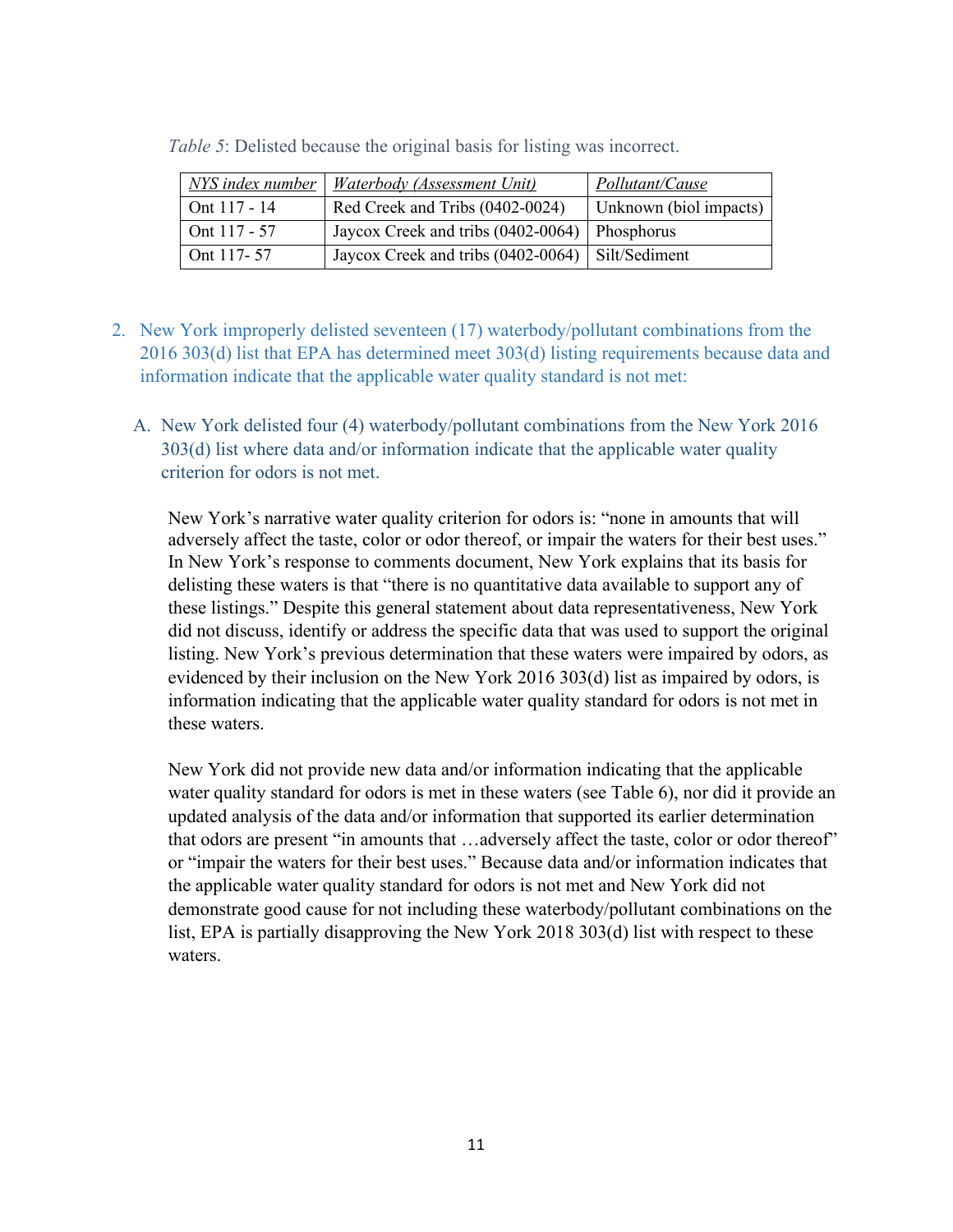| Waterbody (Assessment Unit)                    | Pollutant/Cause |
|------------------------------------------------|-----------------|
| Hendrix Creek (1701-0006)                      | Odors           |
| Gowanus Canal (1701-0011)                      | Odors           |
| Paerdegat Basin (1701-0363)                    | Odors           |
| Hutchinson River, Lower, and tribs (1702-0003) | Odors           |

<span id="page-13-0"></span>*Table 6*: Waters for which the applicable water quality criterion for odors is not met.

B. New York delisted nine (9) waterbody/pollutant combinations from the New York 2016 303(d) list where data and/or information indicate that the applicable water quality criterion/criteria for floatables is/are not met.

New York states, in its response to comments document, that "NYSDEC currently has two narrative WQS that can be associated with the generic term 'Floatables:' 'oil and floating substances' and 'garbage, cinders, ashes, oils, sludge and other refuse.' New York's water quality criterion for "oil and floating substances" is "no residue attributable to sewage, industrial wastes or other wastes, nor visible oil film nor globules of grease." New York's water quality criterion for "garbage, cinders, ashes, oils, sludge and other refuse" is "none in any amounts." New York explains that its basis for delisting these waters is "a lack of data" to support these listings (see [Table 7\)](#page-14-0). Despite this general statement about data, New York did not discuss, identify or address the specific data that was used to support the original listing. New York's previous determination that these waterbody/pollutant combinations were impaired by floatables, as evidenced by their inclusion on the New York 2016 303(d) list as impaired by floatables, is information indicating that the applicable water quality standard(s) for floatables is not met.

New York did not provide new data and/or information indicating that the applicable water quality standard for floatables is met, nor did it provide an updated analysis of the data and/or information that supported its earlier determination that the waters were impaired for floatables. Because data and/or information indicates that the applicable water quality standard(s) for floatables is/are not met and New York did not demonstrate good cause for not including these waterbody/pollutant combinations on the list, EPA is partially disapproving the New York 2018 303(d) list, with respect to these waters.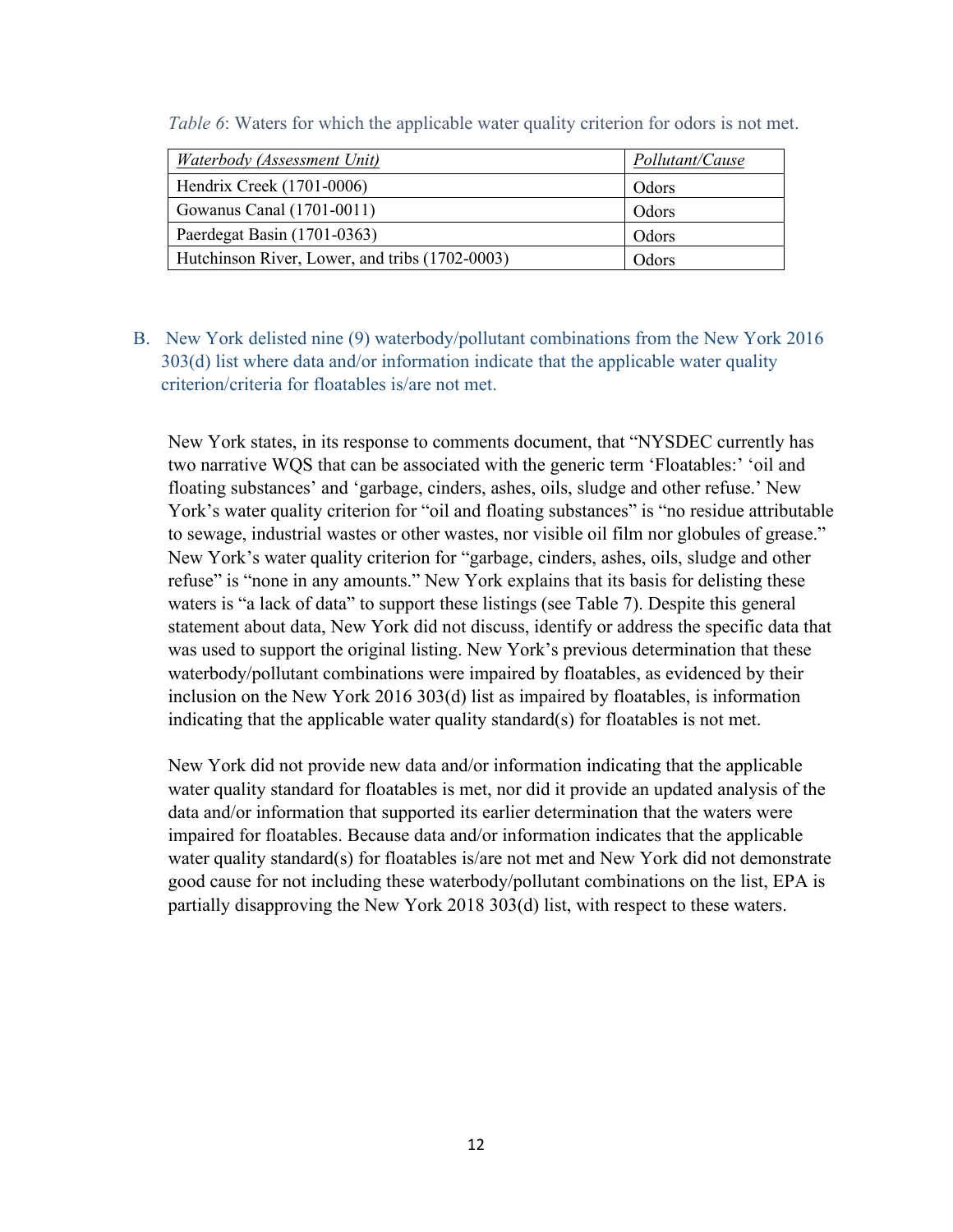| NYS index number                                                                                                                                                    | Waterbody (Assessment Unit)                              | Pollutant/Cause |  |  |
|---------------------------------------------------------------------------------------------------------------------------------------------------------------------|----------------------------------------------------------|-----------------|--|--|
| $(MW3.1)$ LIS (portion 2a)                                                                                                                                          | Larchmont Harbor (1702-0116)                             | Floatables      |  |  |
| (MW3.3) LIS (portion 2b)                                                                                                                                            | Mamaroneck Harbor (1702-0125)                            | Floatables      |  |  |
| $(MW3.4)$ LIS (portion 2c)                                                                                                                                          | Milton Harbor/Lower Blind<br>Brook (1702-0063)           | Floatables      |  |  |
| $H-240$ (portion 13)                                                                                                                                                | Mohawk River, Main Stem<br>Floatables<br>$(1201 - 0010)$ |                 |  |  |
| $H-240$ (portion 14)                                                                                                                                                | Mohawk River, Main Stem<br>$(1201 - 0094)$               | Floatables      |  |  |
| $(MW3.6)$ LIS (portion 2d)                                                                                                                                          | Port Chester Harbor (1702-0260)                          | Floatables      |  |  |
| $H-4$                                                                                                                                                               | Saw Mill River (1301-0007)                               | Floatables      |  |  |
| $H-240$ (portion 12b)                                                                                                                                               | Utica Harbor (1201-0228)                                 | Floatables      |  |  |
| New Rochelle Harbor (1702-<br>$(MW3.1)$ LIS (portion 1b)<br>Floatables<br>$(0259)*$                                                                                 |                                                          |                 |  |  |
| * New York did not include, anywhere in its 2018 submission, this<br>waterbody/pollutant combination that was on the $2016\,303(d)$ list through EPA<br>disapproval |                                                          |                 |  |  |

<span id="page-14-0"></span>*Table 7*: Waters for which the applicable water quality criterion/criteria for floatables is/are not met.

## C. New York delisted two (2) waters (Spring Creek and Paerdegat Basin) from the New York 2016 303(d) list impaired by Low Dissolved Oxygen.

New York's applicable water quality criterion for dissolved oxygen in these waters is that dissolved oxygen "shall not be less than 4.0 mg/L at any time." In New York's response to comments document, New York explains that its basis for delisting these waters is that there is: (1) 98% compliance between 2015-2017 with the 4.0 mg/L D.O. standard in Spring Creek, and (2) 99% compliance between 2014-2017 with the 4.0 mg/L D.O. standard in Paerdegat Basin. Because New York's applicable water quality criterion for dissolved oxygen is expressed as "*shall* not be less than 4.0 mg/L *at any time*" (emphasis added), the criterion must be met 100% of the time. Any other interpretation would not be consistent with the expression of this criterion. In other words, percent attainment rules are not appropriately applied if their application is not consistent with the manner in which the applicable water quality criteria are expressed.<sup>[7](#page-14-1)</sup> Because data and/or information indicate that the applicable water quality criterion for dissolved oxygen in these waters is not met and New York did not demonstrate good cause for not including

<span id="page-14-1"></span><sup>&</sup>lt;sup>7</sup> Use of a percent rule for interpreting water quality data is usually not consistent with water quality criteria expressed either as: 1) instantaneous maxima not to be surpassed at any time, or 2) average concentrations over specified times. In the case of "instantaneous maxima (or minima) never to occur" criteria, use of a percent rule typically leads to the belief that segment conditions are equal or better than specified by the criteria. *Guidance for 2006 Assessment, Listing and Reporting Requirements Pursuant to Sections 303(d), 305(b) and 314 of the Clean Water Act* (July 29, 2005).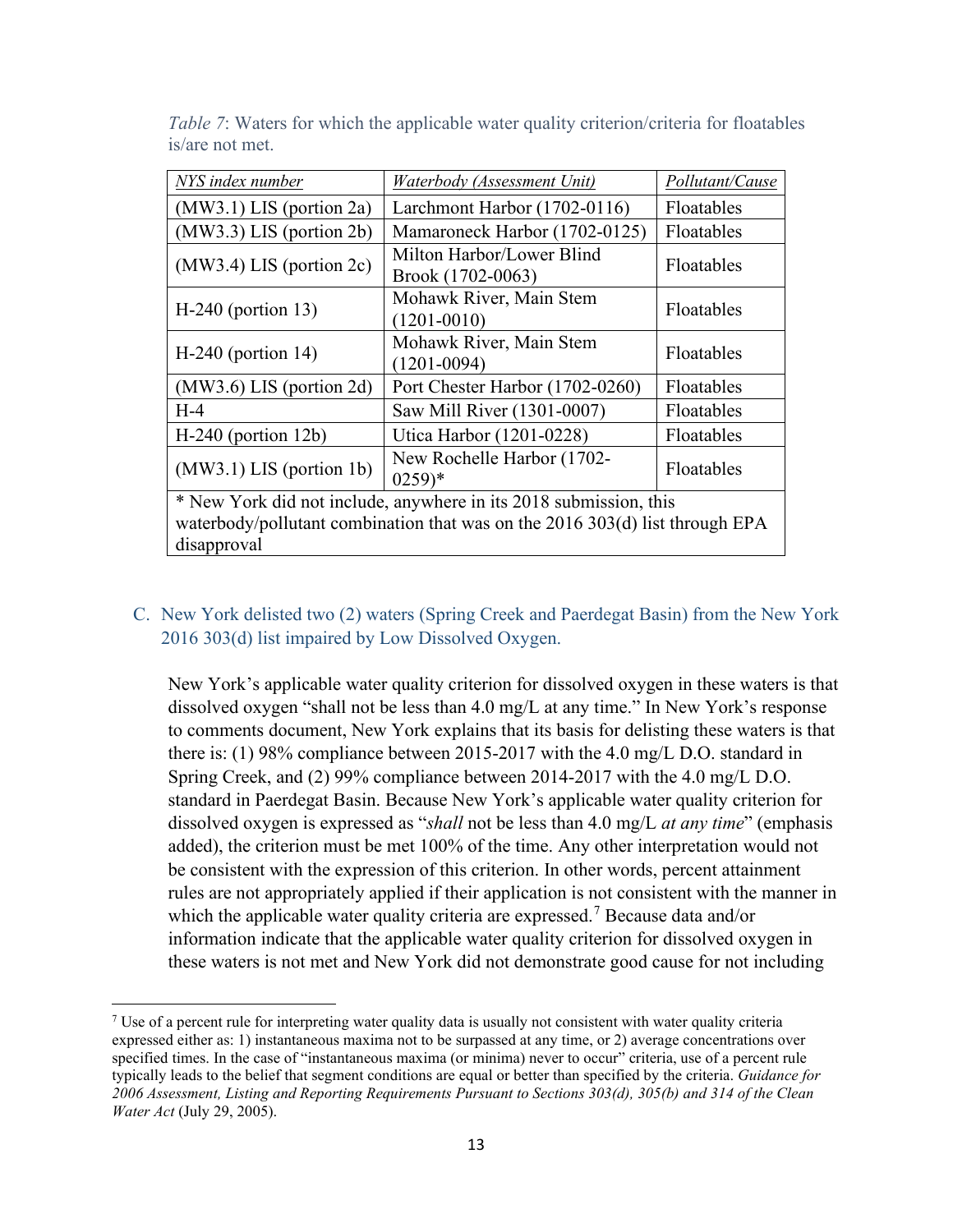these waterbody/pollutant combinations on the list, EPA is partially disapproving the New York 2018 303(d) list (see [Table 8\)](#page-15-0).

<span id="page-15-0"></span>*Table 8*: Waters for which the applicable water quality criterion for Dissolved Oxygen is not met.

| NYS index number  | Waterbody (Assessment Unit) | Pollutant/Cause      |
|-------------------|-----------------------------|----------------------|
| $(MW8.5b)$ JB-249 | Spring Creek (1701-0361)    | <b>Oxygen Demand</b> |
| $(MW8.6)$ JB-250a | Paerdegat Basin (1701-0363) | <b>Oxygen Demand</b> |

D. New York delisted one (1) water (Owasco Lake) from the New York 2016 303(d) list where data and/or information indicate the presence of harmful algal blooms (HABs), which in turn, indicates that an applicable water quality standard is not met. New York did not demonstrate that no pollutant is causing the impairment and inappropriately moved this waterbody/pollutant combination to Integrated Report Category 4c

Data and/or information for this water indicate that an applicable water quality standard is not met. The presence of algal blooms and harmful algal blooms indicate that the applicable primary contact designated use of this water is not met. Data and/or information indicate impairment of the narrative nutrients criterion is also likely $^{8}$  $^{8}$  $^{8}$ . In 2008, New York added Owasco Lake to the 303(d) list for "nutrients." On the 2016 303(d) list, New York changed the Cause/Pollutant to "cause unknown" with a footnote stating:

"This listing is the result [of] frequent harmful algal blooms (HABs) that impair recreational use (and threaten water supply use) in the Lake. Listings for waterbodies impaired due to HABs are not listed with HABs as the cause/pollutant because HABs is not a pollutant that can be regulated with a TMDL. More typically, listings of waterbodies impaired by HABs identify nutrients as the cause/pollutant however in this case the levels of phosphorus and chlorophyll-*a* in the open lake waters are low and indicate that something other than nutrient eutrophication is driving the occurrence of HABs. Therefore until there is a better understanding of the cause(s) of HABs in this situation, the most appropriate place to list this waterbody is Part 3b with the cause/pollutant noted as *Unknown*."

In New York's 2016 303(d) list submission, New York identified "Oswaso Lake (0706- 0009) for Unknown" as one of the waterbody/pollutant combinations for TMDL/Restoration Strategy Development through 2022.

<span id="page-15-1"></span><sup>8</sup> New York's narrative nutrients criterion, at 6 NYCRR §703.2, is "[n]one in amounts that will result in growths of algae, weeds and slimes that will impair the waters for their best usages."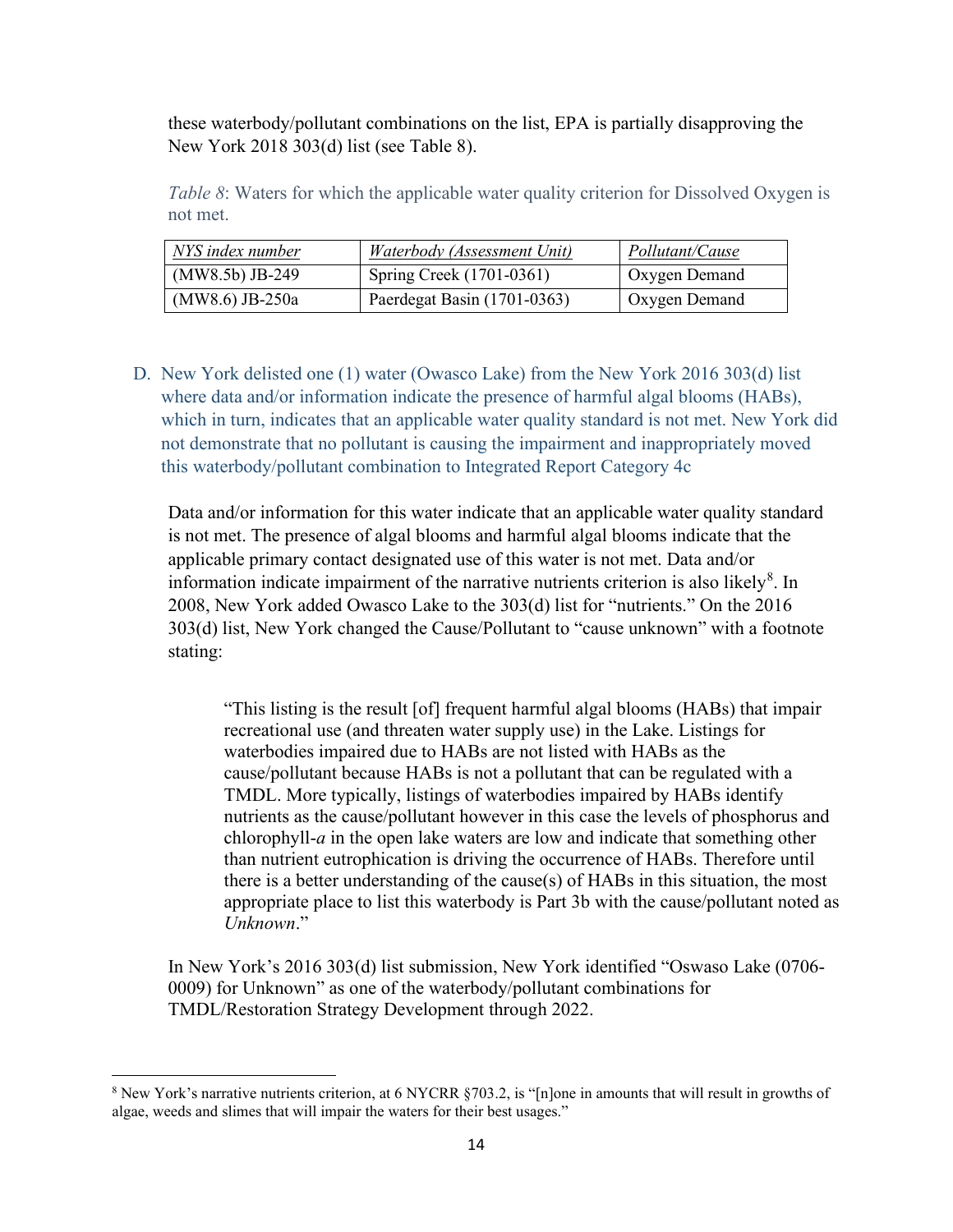New York delisted this water in this (2018) listing cycle by removing it from the 303(d) list and including it in Integrated Report Category 4c for "algal/weed growth." In its response to comments document, New York acknowledges that Owasco Lake is impaired due to Harmful Algal Blooms (HABs) and states that the blooms cannot be explicitly attributed to phosphorus. The State explains that data collected in 2017-2018 indicate that phosphorus concentrations in the lake are less than 15 ug/L, which is less than New York's guidance value for phosphorus (numeric translation for phosphorus of New York's narrative nutrients criterion) of 20 ug/L. New York further states that it, "considers HABs to be a condition of pollution, not a pollutant, and appropriate for placement in IR Category 4c."

With respect to the appropriate use of Integrated Report Category 4c, "[s]egments should be placed in Category 4c when the states demonstrates that the failure to meet an applicable water quality standard is not caused by a pollutant, but instead is caused by other types of pollution….Pollution, as defined by the CWA, is 'the man-made or maninduced alteration of the chemical, physical, biological, and radiological integrity of water' (section  $502(19)$ ). In some cases, the pollution is caused by the presence of a pollutant and a TMDL is required. In other cases, pollution does not result from a pollutant and a TMDL is not required. States should schedule these segments for monitoring to confirm that there continues to be no pollutant associated with the failure to meet the water quality standard and to support water quality management actions necessary to address the cause(s) of the impairment."<sup>[9](#page-16-0)</sup>

EPA also notes that a segment must be included on the 303(d) list even when the cause is not known. "[I]f a designated use is not supported and the segment is impaired or threatened, the fact that the specific pollutant is not known does not provide a basis for excluding the segment from Category 5. These segments must be listed unless the state can demonstrate that no pollutant(s) causes or contributes to the impairment. Prior to establishing a TMDL for such segments the pollutant causing the impairment must be identified. If the assessment of the new data and information demonstrates that the use impairment is not associated with a pollutant and is attributable only to other types of pollution (e.g., flow or habitat alteration) the segment may be placed into Category 4c."<sup>10</sup>

NYSDEC's HABs Program includes HABs notification, archiving, and monitoring research. NYSDEC assigns a HABs status to waterbodies on a four-level scale (see table below) based on one or a combination of HABs reports and/or monitoring data. NYSDEC's Suspicious Algal Bloom Report form allows anyone to submit information including photographic evidence of HABs occurrences throughout the State using an online platform<sup>[11](#page-16-2)</sup>. Photographic evidence is evaluated to characterize the bloom and the bloom is assigned either a status of "Suspicious Bloom" or "Confirmed Bloom." Water sampling and monitoring data, where available, can be used to assign a status of "Confirmed Bloom" (C) or a "Confirmed Bloom with High Toxins Bloom" (HT).

<span id="page-16-0"></span><sup>9</sup> Guidance for 2006 Assessment, Listing and Reporting Requirements Pursuant to Sections 303(d), 305(b) and 314 of the Clean Water Act (July 29, 2005)

<span id="page-16-1"></span> $10$  Id.

<span id="page-16-2"></span><sup>11</sup> See "Report it" at- https://www.dec.ny.gov/chemical/77118.html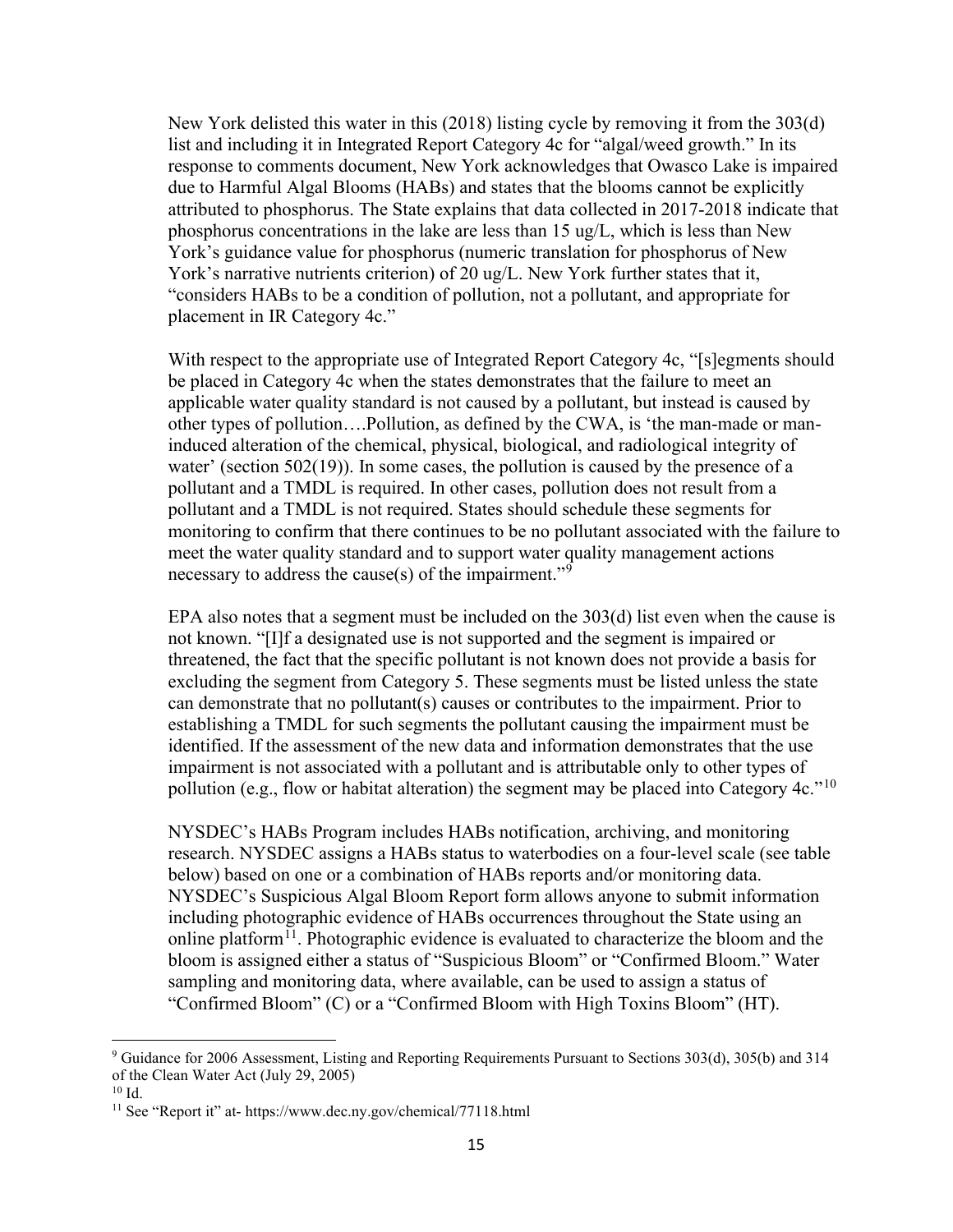NYSDEC HABs status levels "C" and "HT" can be assigned based on the presence of microcystins (see [Table 9\)](#page-17-0).

<span id="page-17-0"></span>*Table 9*: Description of the four levels of Harmful Algal Bloom (HAB) status that NYSDEC assigns under its HABs Program.\*

#### **Bloom Status** & Description

#### **No Bloom**

Applied to a HAB report evaluated by NYSDEC HABs Program or NYSDOH staff to have a low likelihood of a cyanobacteria bloom present. At least one of the following criteria must be met: (1) visual evidence is not consistent with a cyanobacteria bloom; (2) Blue Green (BG) chlorophyll levels  $\leq 25 \mu g/L$ ; (3) microscopic indication that sample is not dominated by cyanobacteria or not present in bloom-like density; or (4) total microcystins  $\leq 4 \mu g/L$  (only in absence of the previous criteria being met).

#### **Suspicious Bloom (S)**

Applied to any HAB report received that NYSDEC or NYSDOH staff are unable to determine conclusively as a cyanobacteria bloom because photos were not provided, or the report was otherwise inconclusive.

### **Confirmed Bloom (C)**

Applied to a HAB report received from the public or a trained participant in a HAB reporting program that NYSDEC or NYSDOH staff determine, based on digital photographs or a descriptive field report, is a cyanobacteria bloom; OR HAB report received by NYSDEC with associated laboratory analytical results from a sampled bloom, that meet the following criteria: (1) BG chlorophyll levels  $\geq$  25  $\mu$ g/L;

(2) microscopic confirmation that majority of sample is cyanobacteria and in absence of chlorophyll value, at a density indicative of bloom conditions;

(3) only in absence of the previous criteria being met: total microcystins  $\geq 4$  µg/L but < 20 μg/L and digital photographs or a descriptive field report.

### **Confirmed with High Toxins Bloom (HT)**

Applied to a HAB report received by NYSDEC with associated laboratory analytical results from a sampled bloom, that meet the criteria of a Confirmed Bloom AND any of the following criteria:

(1) total microcystins  $\geq 20 \mu g/L$  (shoreline samples only);

(2) total microcystins  $\geq 10 \mu g/L$  (open water samples only);

(3) DEC and NYSDOH staff determine potential risk of exposure to anatoxin or another cyanotoxin.

\*Adapted from NYSDEC Harmful Algal Blooms (HABs) Program Guide – version 3: [https://www.dec.ny.gov/docs/water\\_pdf/habsprogramguide.pdf](https://www.dec.ny.gov/docs/water_pdf/habsprogramguide.pdf)

According to information submitted by the Cayuga County Water Quality Management Agency during the NYSDEC's data solicitation for the 2016 303(d) list, water purveyors who purchased water from the Town of Owasco and the City of Auburn have been cited by the Health Department for disinfection by-product (DBP) violations due to chlorine reacting to excessive organic material present in the source water. Also, blue green algae were seen in the City of Auburn's intake to its treatment plant, residents have been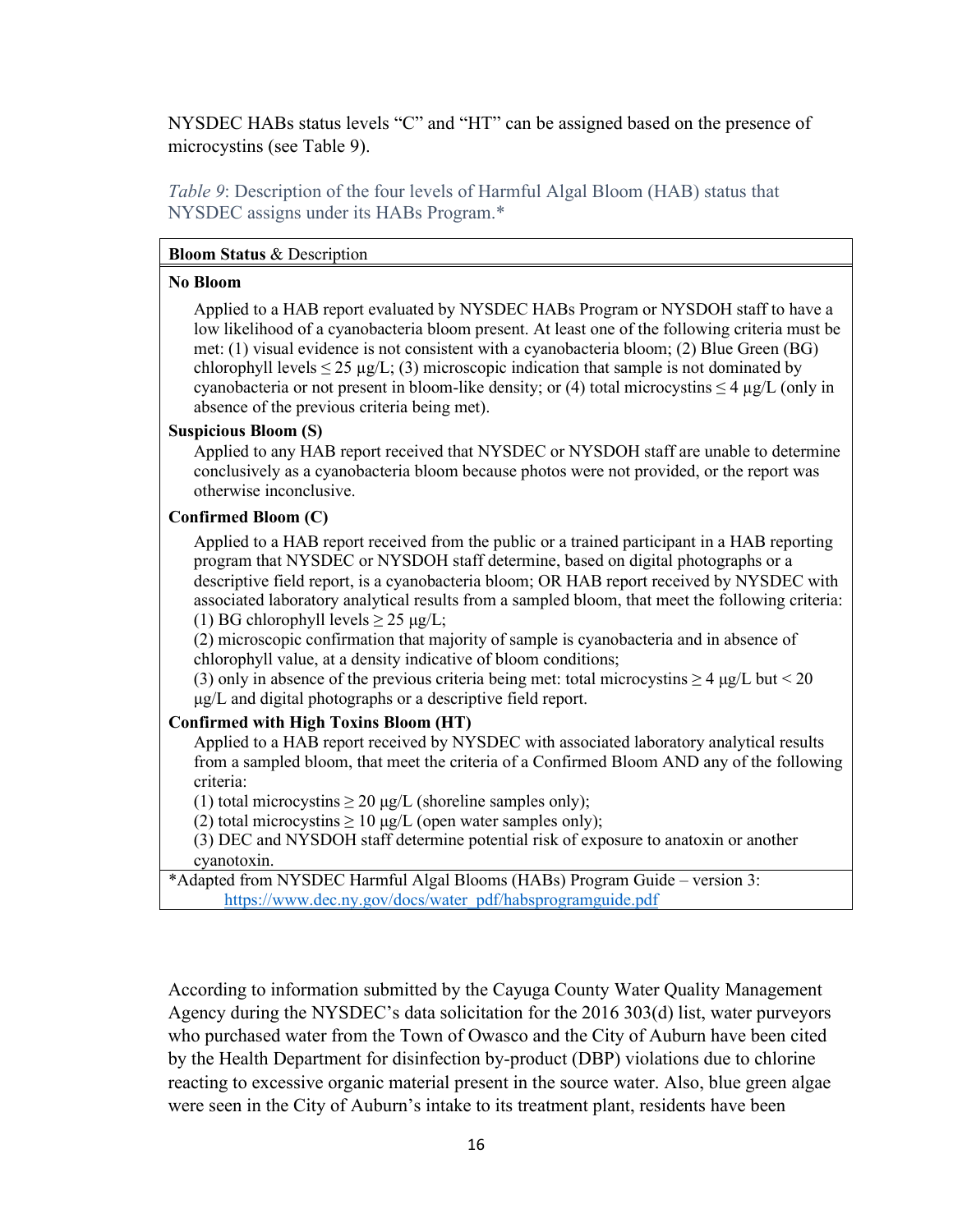complaining about the taste and odor of their water and there were several beach closures in 2015 due to algae blooms. Additionally, for HABs reports for Owasco Lake during August 2013 and October 2017, NYSDEC applied the bloom status level: "Confirmed with High Toxins Bloom."

As mentioned above, New York acknowledges and has determined that Owasco Lake is experiencing "frequent harmful algal blooms (HABs) that impair recreational use (and threaten water supply use)." Although New York determined that Owasco Lake is impaired, New York has not demonstrated that no pollutant(s) is causing or contributing to the impairment. Harmful algal blooms (HABs) and hypoxia are primarily a result of high nutrient loading.<sup>[12](#page-18-1)</sup> Notwithstanding whether the phosphorus guidance value is the appropriate endpoint for an attainment decision, only accounting for phosphorus may be an overly simplistic model for managing algal blooms. [13](#page-18-2) Because data and/or information indicates that the applicable primary contact recreation designated use in this water is not met and New York did not demonstrate an adequate basis for not including this waterbody/pollutant combination on the list, EPA is partially disapproving the New York 2018 303(d) list (see [Table 10\)](#page-18-0). Data and/or information indicate impairment of the narrative nutrients criterion is also likely.

<span id="page-18-0"></span>*Table 10*: Water for which the applicable primary contact recreation designated use is not met.

| NYS index number | <i>Waterbody (Assessment Unit) Pollutant/Cause</i>                |  |
|------------------|-------------------------------------------------------------------|--|
|                  | Ont 66 -12-43-P212   Owasco Lake $(0706-0009)^{14}$   HABs/ algal |  |

E. New York delisted one (1) waterbody/pollutant combination from the New York 2016 303(d) list for an assessment unit under 6.4 acres from the New York 2016 303(d) list where data and/or information indicate that the applicable water quality criterion for dissolved oxygen is not met.

All waters in the state that are "waters of the United States" (as defined in 40 C.F.R. § 122.2) should be assessed and reported on regardless of size.<sup>[15](#page-18-4)</sup> New York resegmented the assessment units in Appendix A of the New York 2016 303(d) list by combining those smaller assessment units into other assessment units, except for the assessment unit for this waterbody/pollutant combination, and New York delisted this waterbody/pollutant combination from the New York 2016 303(d) list. Since New York previously determined that this water was impaired by dissolved oxygen and it was on the New York 2016 303(d) list as impaired by dissolved oxygen, this information indicates that the applicable water

<span id="page-18-1"></span><sup>12</sup> [https://data.pnnl.gov/sites/default/files/2020-09/IHTM\\_Workshop\\_Report\\_FINAL\\_0.pdf](https://data.pnnl.gov/sites/default/files/2020-09/IHTM_Workshop_Report_FINAL_0.pdf)

<span id="page-18-2"></span><sup>13</sup> <https://www.epa.gov/sites/default/files/documents/nandpfactsheet.pdf>

<span id="page-18-3"></span><sup>&</sup>lt;sup>14</sup> New York State Priority Waterbody List (PWL) factsheet is found at <https://www.dec.ny.gov/data/WQP/PWL/0706-0009.pdf>

<span id="page-18-4"></span><sup>&</sup>lt;sup>15</sup> Guidance for 2006 Assessment, Listing and Reporting Requirements Pursuant to Sections 303(d), 305(b) and 314 of the Clean Water Act (July 29, 2005)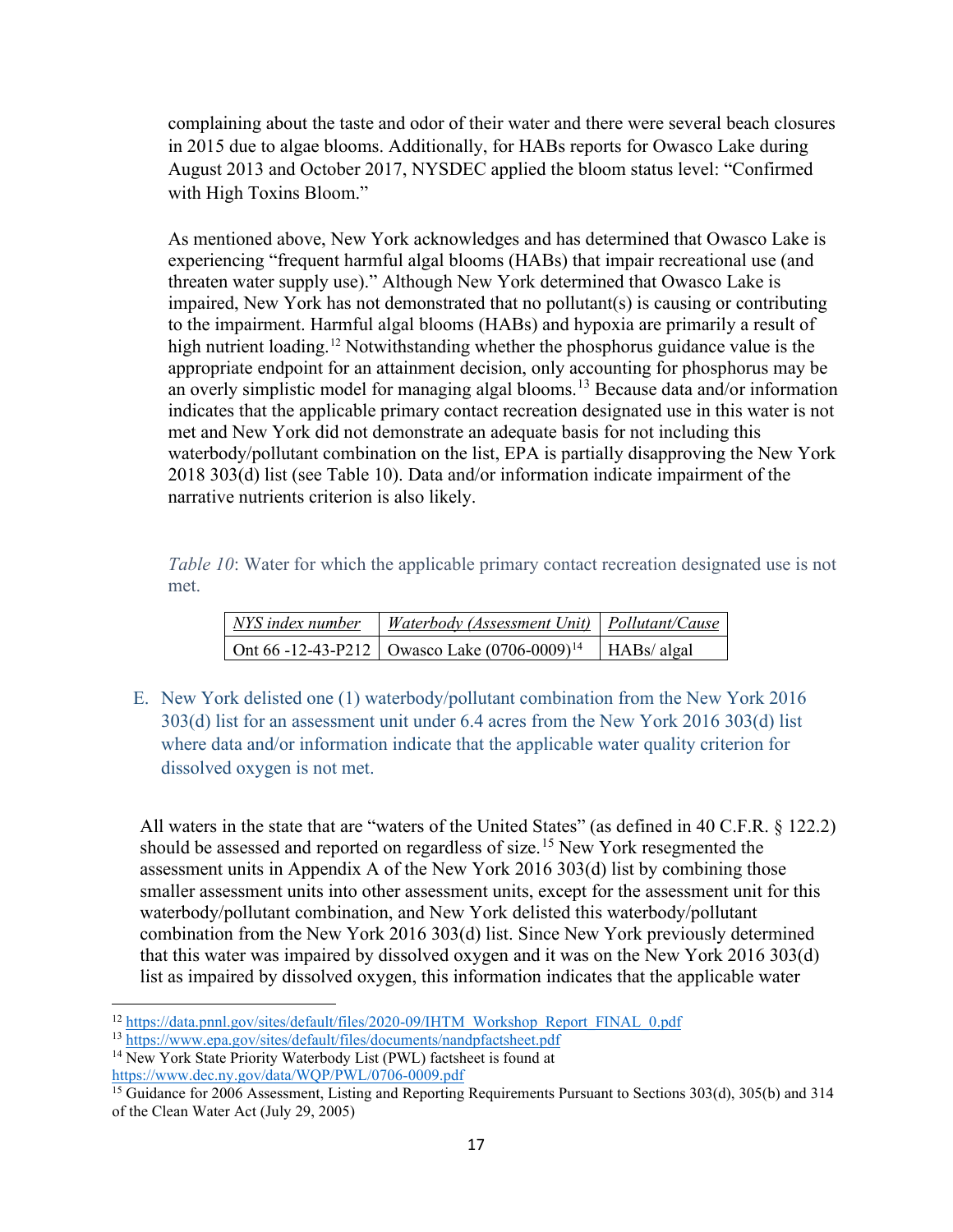quality standard for dissolved oxygen is not met. New York did not provide new data indicating that the applicable water quality standard for dissolved oxygen is met. Because data and/or information indicates that the applicable water quality criterion for dissolved oxygen in these waters is not met and New York did not demonstrate good cause for not including this waterbody/pollutant combination on the list, EPA is partially disapproving the New York 2018 303(d) list (see [Table 11\)](#page-19-0).

<span id="page-19-0"></span>*Table 11*: Water delisted where data and information indicate that the applicable water quality criterion for dissolved oxygen is not met.

|       | Old Assessment Unit   2016 Pollutant/Cause   New Assessment Unit |                                                                        |
|-------|------------------------------------------------------------------|------------------------------------------------------------------------|
|       |                                                                  | Milburn Pond (1701-   Low dissolved oxygen   No new segment specified. |
| 0053) |                                                                  |                                                                        |

### **Impaired waters not included on the New York 2016 or 2018 303(d) list**

1. New York did not include, on the New York 2018 303(d) list, one (1) water (Jones Inlet/Jones Bay) that EPA listed on the New York 2014 303(d) list where data and/or information indicate that the applicable narrative water quality criterion for nutrients is not met. New York did not demonstrate that no pollutant is causing the impairment and inappropriately included this water in Integrated Report Category 4c for "algal/weed growth."

As noted, New York's narrative nutrients criterion is "[n]one in amounts that will result in growths of algae, weeds and slimes that will impair the waters for their best usages." By email, dated February 19, 2014, EPA sent NYSDEC data and/or information indicating nutrient impairment in Jones Inlet/Jones Bay. This e-mail included links to several articles about excess amounts of algae washing up on the shores of Point Lookout Beach; photographs of the algae; and blogs where boaters, fishers and visitors of Jones Inlet/Jones Bay complained about the algae problem. The presence of algal growth is often an indicator of excess nutrients.[16](#page-19-1) Based on the photographs, articles and citizen complaints, EPA determined that the narrative criterion for nutrients is not met in Jones Inlet/Jones Bay. Though the algal growth in Jones Inlet/Jones Bay may be caused by nitrogen originating from sources in the adjacent waters of the Western Bays, the narrative water quality criterion for nutrients is nevertheless not met in Jones Inlet/Jones Bay. Because NYSDEC did not include this water on the New York 2014 303(d) list,

<span id="page-19-1"></span><sup>16</sup> *Guiding Principles on an Optional Approach for Developing and Implementing a Numeric Nutrient Criterion that Integrates Causal and Response Parameters*, (Sept. 2013), [https://www.epa.gov/sites/default/files/2013-](https://www.epa.gov/sites/default/files/2013-09/documents/guiding-principles.pdf) [09/documents/guiding-principles.pdf](https://www.epa.gov/sites/default/files/2013-09/documents/guiding-principles.pdf) (characterizing algal growth as one of the variables "most indicative of nutrient pollution in streams" and an "ideal response indicator" of excess nutrients.)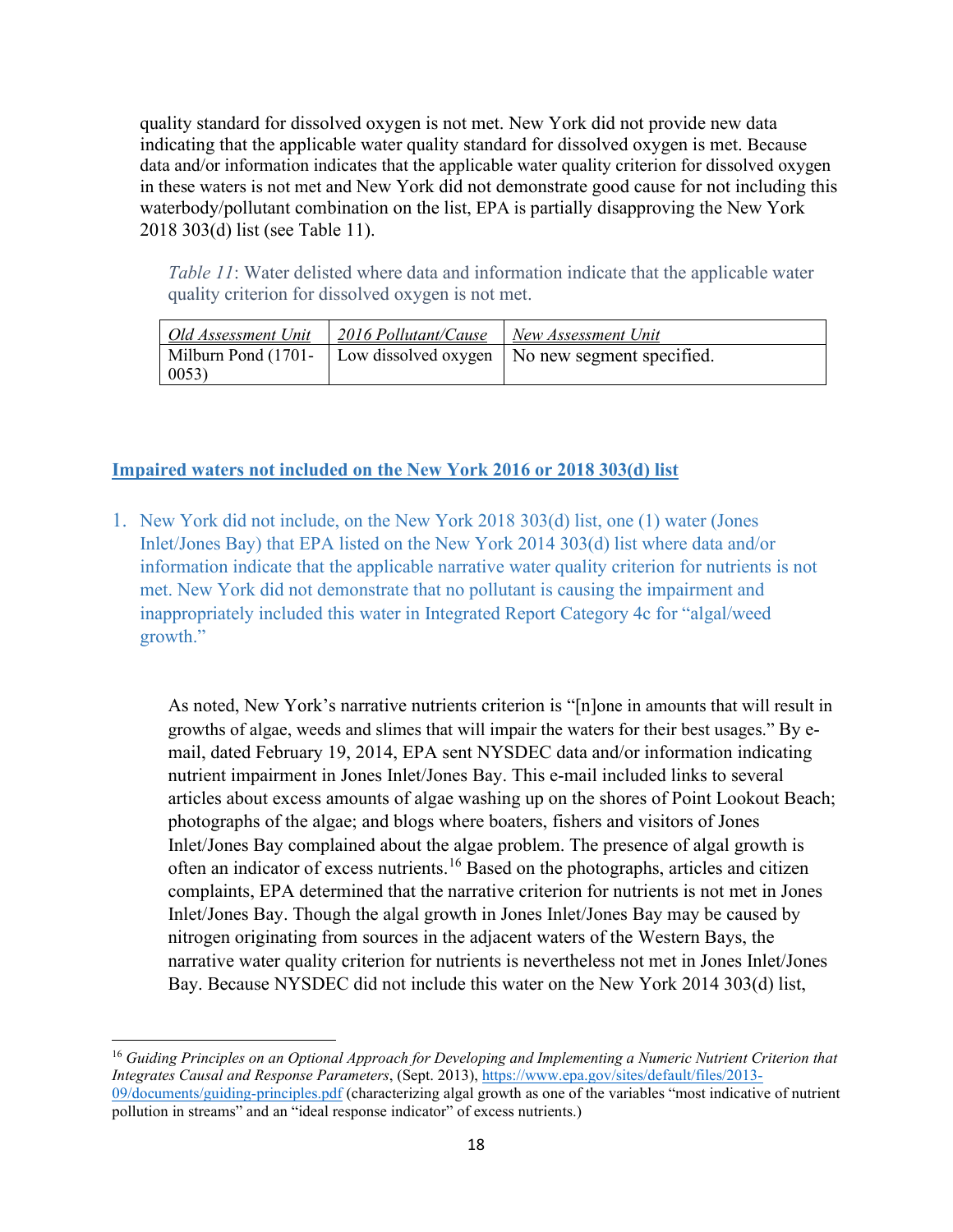EPA partially disapproved New York's list and added this water to the New York 2014 303(d) list.

On February 23, 2015, EPA published a notice in the Federal Register (Federal Register, Vol. 80, No. 35, pp. 9456-9457) announcing the partial approval/partial disapproval of the New York 2014 303(d) list and opening a public comment period on EPA's addition of Jones Inlet/Jones Bay to the New York 2014 303(d) list. After considering all submissions and in accordance with the Clean Water Act and EPA regulations and guidance, EPA confirmed that its addition of Jones Inlet/Jones Bay was appropriate. On April 23, 2015, EPA transmitted this listing to NYSDEC.

New York did not include this waterbody/pollutant combination on the New York 2016 and 2018 303(d) lists. As noted, New York is required to incorporate all waterbody/pollutant combinations that EPA adds to the 303(d) list into its water quality management plan and include them on all future lists, unless, after assembling and evaluating all existing and readily available water quality-related data and information, New York reasonably concludes that the waters are not impaired or otherwise do not require a TMDL, submits documentation to EPA in support of a determination not to list a water(s), and EPA approves a subsequent list submission. New York did not submit any new data and/or information along with its 2016 list indicating that the narrative nutrients criterion in Jones Inlet/Jones Bay is met, however, because EPA, in error, approved the 2016 303(d) list without this waterbody/pollutant combination, this waterbody/pollutant combination is no longer on the New York 303(d) list.

New York, in its response to comments document for the 2018 303(d) list, states that the "ulva impacts observed are due to excessive macroalgae growth in adjacent waters of the Western Bays, where nitrogen concentrations are 4-16 times higher than those found in Jones Inlet/Bay. Excess ulva growing in the nitrogen-rich Western Bays then washes into Jones Inlet/Bay due to the prevailing currents…..NYSDEC concluded that this waterbody is impaired by algal/weed growth, but not nitrogen. The ulva conditions in Jones Inlet/Bay is due to pollution, not a pollutant, and therefore more appropriately recorded in Integrated Report Category 4c."

Noted above and repeated here, with respect to the appropriate use of Integrated Report Category 4c, "[s]egments should be placed in Category 4c when the states demonstrates that the failure to meet an applicable water quality standard is not caused by a pollutant, but instead is caused by other types of pollution….Pollution, as defined by the CWA, is 'the man-made or man-induced alteration of the chemical, physical, biological, and radiological integrity of water' (section 502(19)). In some cases, the pollution is caused by the presence of a pollutant and a TMDL is required. In other cases, pollution does not result from a pollutant and a TMDL is not required. States should schedule these segments for monitoring to confirm that there continues to be no pollutant associated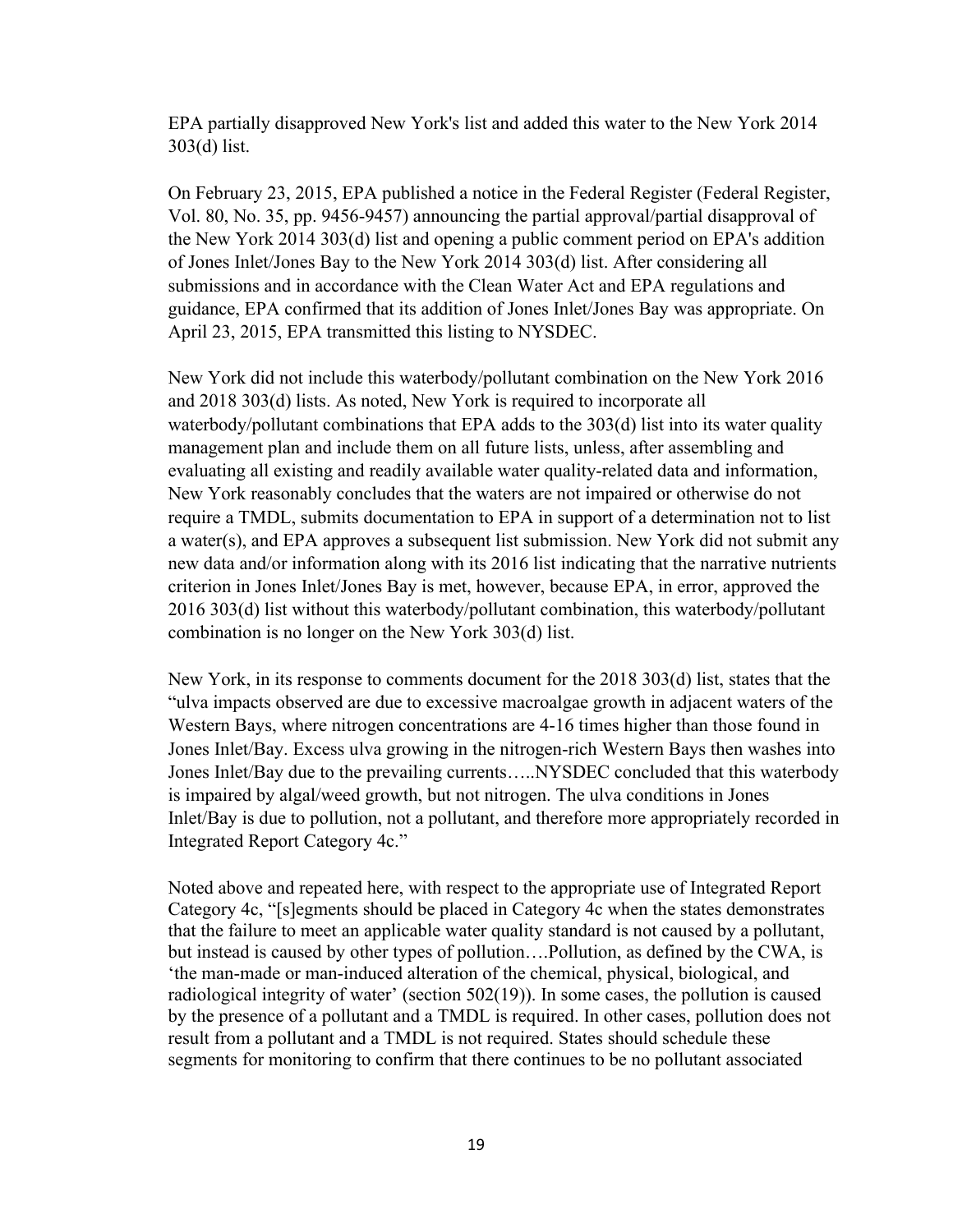with the failure to meet the water quality standard and to support water quality management actions necessary to address the cause(s) of the impairment."<sup>[17](#page-21-0)</sup>

A segment must be included on the 303(d) list even when the cause is not known. "[I]f a designated use is not supported and the segment is impaired or threatened, the fact that the specific pollutant is not known does not provide a basis for excluding the segment from Category 5. These segments must be listed unless the state can demonstrate that no pollutant(s) causes or contribute to the impairment*.* Prior to establishing a TMDL for such segments the pollutant causing the impairment must be identified. If the assessment of the new data and information demonstrates that the use impairment is not associated with a pollutant and is attributable only to other types of pollution (e.g., flow or habitat alteration) the segment may be placed into Category  $4c.^{18}$  $4c.^{18}$  $4c.^{18}$ 

Although New York determined that Jones Inlet/Jones Bay is impaired, New York, however, has not demonstrated that no pollutant(s) is causing or contributing to the impairment. Only accounting for nitrogen may be an overly simplistic model for managing algal blooms.<sup>[19](#page-21-2)</sup> Placement in Integrated Report Category 4c, therefore, is not appropriate. Also, as noted in EPA's response to comments document after it added this waterbody/pollutant combination to the New York 2014 303(d) list,

"[S]ection 303(d) of the CWA requires a water to be listed if an applicable water quality standard for the water is not met. The water must be listed whether or not the source of the impairment originates within the waterbody itself. States must list water quality-limited waters regardless of the type, location and/or level of knowledge of the source. See, EPA's *National Clarifying Guidance For* 1998 *State and Territory Clean Water Act Section 303(d) Listing Decisions* (August 17, 1997). Further, despite the fact that bottom cover of Ulva is low in most of the area, the algae accumulating along the shoreline causes impairment of recreational use." $20, 21$  $20, 21$  $20, 21$ 

Because data and/or information indicate that the narrative nutrients criterion for Jones Inlet/Jones Bay is not met and New York did not demonstrate good cause for not including this waterbody/pollutant combination on the list, EPA is partially disapproving the New York 2018 303(d) list (see [Table 12\)](#page-22-0). The presence of algal blooms also indicates that the applicable primary contact designated use of this water is not met.

<span id="page-21-0"></span><sup>17</sup> *Guidance for 2006 Assessment, Listing and Reporting Requirements Pursuant to Sections 303(d), 305(b) and 314 of the Clean Water Act* (July 29, 2005)

<span id="page-21-1"></span> $18$  Id.

<span id="page-21-2"></span><sup>19</sup> <https://www.epa.gov/sites/default/files/documents/nandpfactsheet.pdf>

<span id="page-21-3"></span><sup>20</sup> Response Summary for EPA's Proposed Listing of Jones Inlet/Jones Bay on New York's 2014 303(d) list (April 23, 2015)

<span id="page-21-4"></span><sup>&</sup>lt;sup>21</sup> EPA notes that New York appropriately includes Reynolds Channel East (1701-0215) and West (1701-0216) on the 2018 303(d) list. New York, in footnote 12 on its 2018 303(d) list, states, "the impact of the transported macroalgae [from adjacent waters] into the Channel and deposits along the shore result in the impairment of uses…..[N]itrogen levels in the Channel will be addressed through the Western Bays Nitrogen TMDL and other efforts to restore water quality and coastal habitat in Hempstead Bay and other adjacent waters."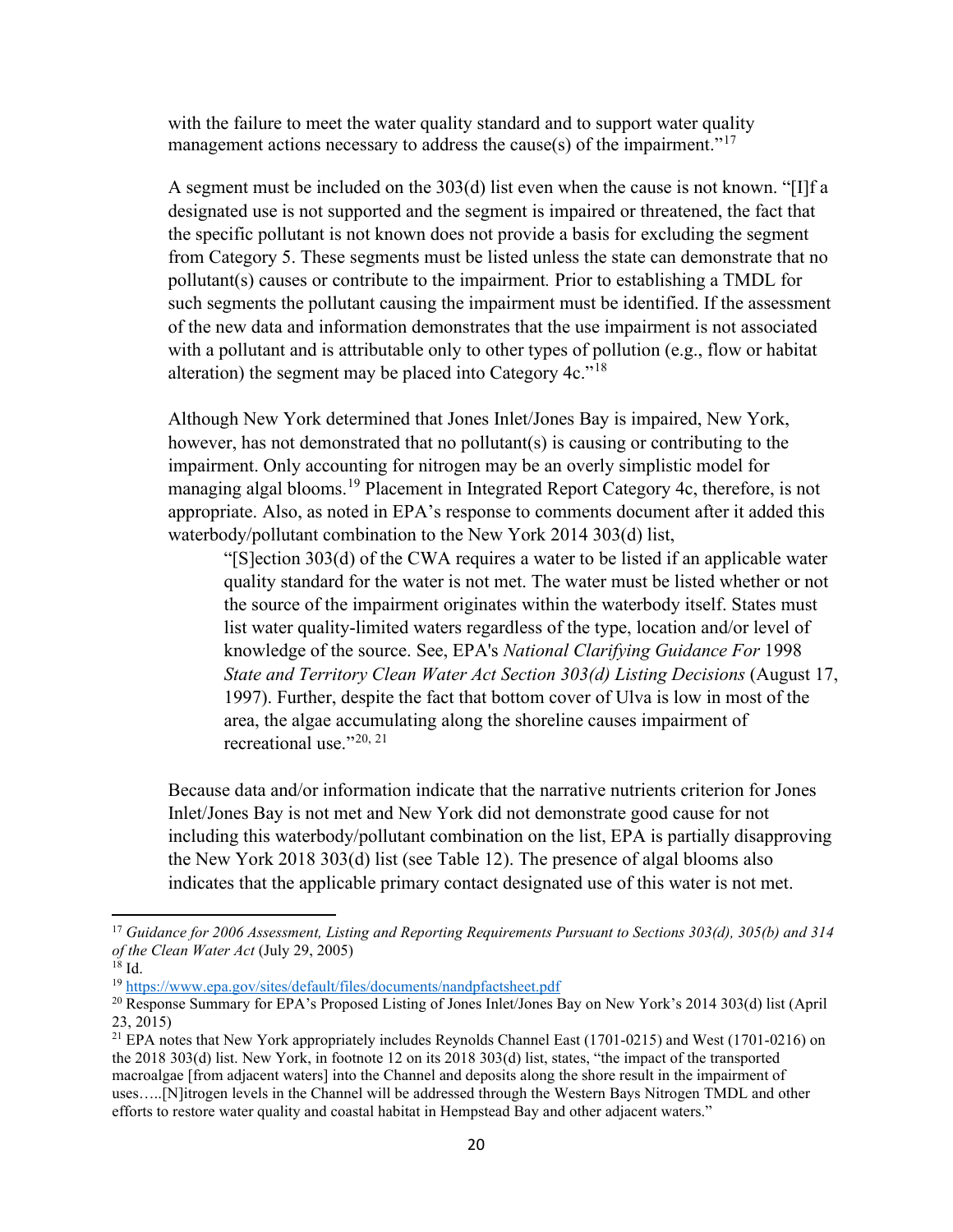<span id="page-22-0"></span>

|  | <i>Table 12: Jones Inlet/Jones Bay assessment unit impaired by Nutrients.</i> |  |
|--|-------------------------------------------------------------------------------|--|
|  |                                                                               |  |

| NYS index number                     | Waterbody (Assessment Unit)         | Pollutant/Cause |
|--------------------------------------|-------------------------------------|-----------------|
| $(MW8.3) MDB$ (portion<br>$7)$ JI/JB | Jones Inlet/Jones Bay $(1701-0373)$ | Nutrients       |

2. New York did not include three (3) waters on the New York 2018 303(d) list where data and information indicate the presence of HABs, which in turn, indicates that an applicable water quality standard is not met. New York did not demonstrate that no pollutant is causing the impairment and inappropriately included these waters in Integrated Report Category 4c.

Data and/or information for these waters indicate that an applicable water quality standard is not met. The presence of algal blooms and harmful algal blooms indicate that the applicable primary contact designated use of these waters is not met. Data and/or information indicate impairment of the narrative nutrients criterion is also likely.<sup>[22](#page-22-1)</sup> New York, in its response to comments document, states that these waters "experience impacts from HABs. However, none of the subject waterbodies exceed the total phosphorus guidance value of 20 ug/L that NYSDEC uses to protect aesthetic conditions that could affect the best uses of primary and secondary contact recreation. Since this threshold is not exceeded in these waters, NYSDEC considers the observed HABs to be a condition of pollution, not a pollutant, and appropriate for placement in IR Category 4c." NYSDEC, under its HABs Program, has assigned a bloom status level of "Confirmed" and "Confirmed with High Toxins" to each of these waters (see [Table 9](#page-17-0) for New York's definition of HABs status levels).

Again, with respect to the appropriate use of Integrated Report Category 4c, segments should be placed in Category 4c when the states demonstrates that the failure to meet an applicable water quality standard is not caused by a pollutant, but instead is caused by other types of pollution. New York acknowledges that there are HABs in these waters and has determined that these waters are impaired, however, New York has not demonstrated that no pollutant(s) is causing or contributing to the impairment. Notwithstanding whether the phosphorus guidance value is the appropriate endpoint for attainment decision, only accounting for phosphorus may be an overly simplistic model for managing algal blooms.<sup>[23](#page-22-2)</sup> As noted, the fact that the specific pollutant is not known does not provide a basis for excluding the segment from the 303(d) list. Because data and/or information indicates that the applicable primary contact recreation designated use in these waters is not met and New York did not demonstrate good cause for not including these waterbody/pollutant combinations on the list,

<span id="page-22-1"></span><sup>&</sup>lt;sup>22</sup> New York's narrative nutrients criterion, at 6 NYCRR  $\S703.2$ , is "[n]one in amounts that will result in growths of algae, weeds and slimes that will impair the waters for their best usages."

<span id="page-22-2"></span><sup>23</sup> <https://www.epa.gov/sites/default/files/documents/nandpfactsheet.pdf>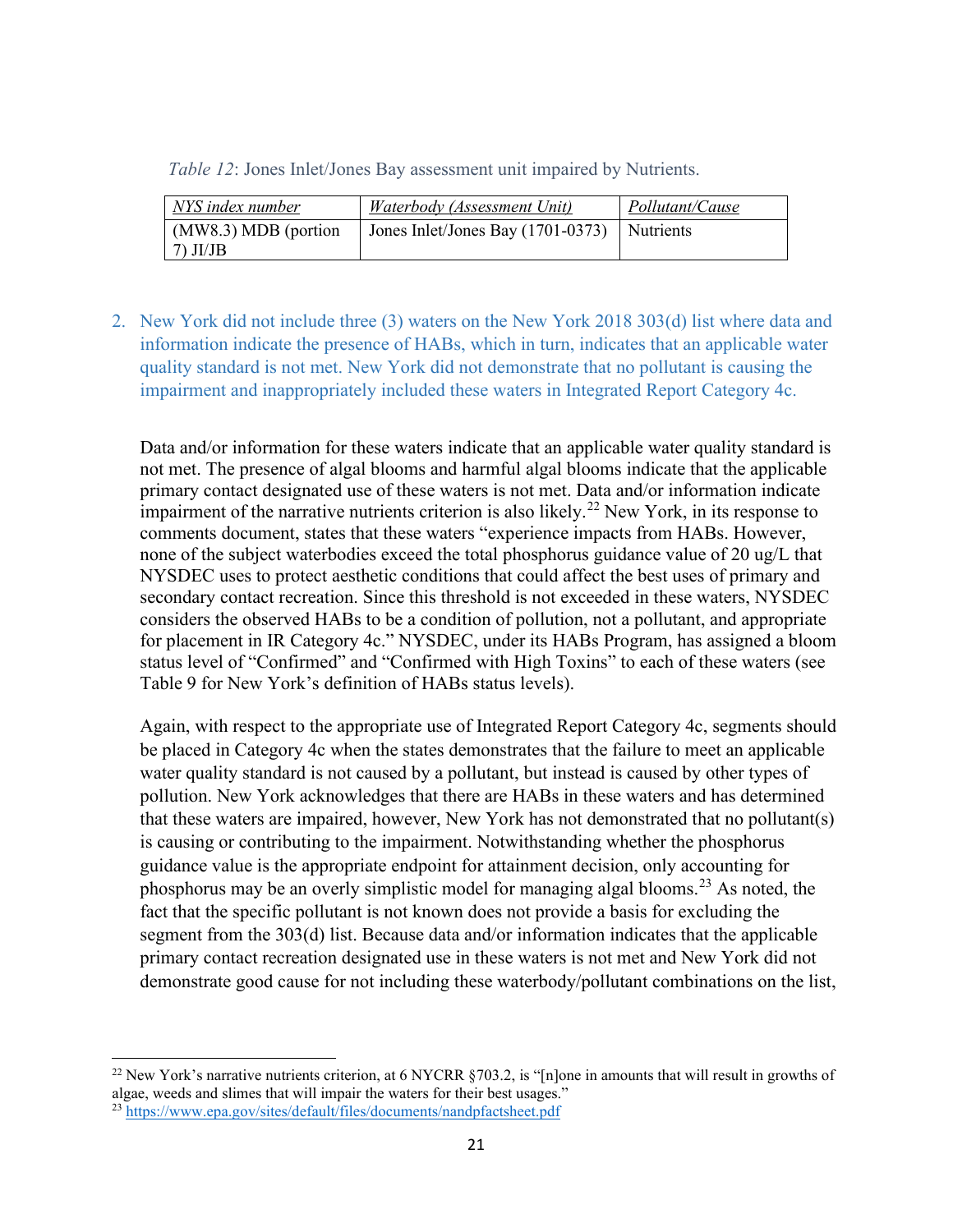EPA is partially disapproving the New York 2018 303(d) list (see [Table 13\)](#page-23-0). Data and/or information indicate impairment of the narrative nutrients criterion is also likely.

<span id="page-23-0"></span>*Table 13*: Waters where the applicable primary contact recreation designated use is not met and the associated HAB status assigned pursuant to New York's HABs Program

| Period of record<br>from DEC HABs                                                                                      |                                                | <b>Bloom</b> |                                               | Pollutant<br><u>/ Cause</u> |
|------------------------------------------------------------------------------------------------------------------------|------------------------------------------------|--------------|-----------------------------------------------|-----------------------------|
| Program                                                                                                                | Waterbody Name                                 | $Type(s)*$   | <i>Location in New York's 2018 Submission</i> |                             |
| September 2012<br>to October 2016                                                                                      | Cazenovia Lake<br>$(0703 - 0021)^{24}$         | $C & H$ T    | 4c, "Algal/Weed Growth"                       | HABs/<br>Algal              |
| April 2015 to<br>October 2017                                                                                          | Canandaigua Lake<br>$(0704 - 0001)^{25}$       | $C$ & HT     | 4c, "Algal/Weed Growth"                       | HABs/<br>Algal              |
| June $2012$ to<br>October 2017                                                                                         | Roaring Brook<br>Lake (1301-<br>$(0.037)^{26}$ | $C$ & HT     | 4c, "Algal/Weed Growth"                       | HABs/<br>Algal              |
| * Data source: https://data.ny.gov/Energy-Environment/Harmful-Algal-Blooms-by-Waterbody-<br>Summary-Beginnin/95my-wijm |                                                |              |                                               |                             |

3. New York did not include on the 2018 303(d) list, one (1) water (Lake Como) where data and/or information indicate the presence of HABs, which in turn, indicates that an applicable water quality standard is not met. New York did not include Lake Como on the 303(d) list or any Integrated Report Category.

Data and/or information for this water indicates that an applicable water quality standard is not met. The presence of algal blooms and harmful algal blooms indicate that the applicable primary contact designated use of this water is not met. Data and/or information indicate impairment of the narrative nutrients criterion is also likely.<sup>[27](#page-23-4)</sup> As mentioned by EPA in its comments on the 2018 Draft 303(d) list, "[d]uring the 2016 listing cycle, the EPA was aware that Lake Como (0705-0029) is impaired due to the presence of harmful algal blooms in 2015. According to information sent to the NYSDEC during the [2016] data solicitation period, the Cayuga County Health Department, on multiple occasions, advised the public to avoid swimming or otherwise expose themselves to the lake due to the blooms. This indicates that the narrative nutrient standard…..is not being met." [28](#page-23-5)

In its response to comments document for the New York 2018 303(d) list, New York states that "phosphorus data…nears the threshold for impairment, but the other trophic state metrics

<span id="page-23-3"></span> $\frac{1}{26}$  New York State Priority Waterbody List (PWL) factsheet is found at https://www.dec.ny.gov/data/WOP/PWL/1301-0037.pdf.

<span id="page-23-1"></span><sup>&</sup>lt;sup>24</sup> New York State Priority Waterbody List (PWL) factsheet is found at https://www.dec.ny.gov/data/WQP/PWL/0703-0021.pdf.

<span id="page-23-2"></span> $\frac{25 \text{ New York State Priority Waterbody List (PWL) factsheet is found at   
https://www.dec.ny.gov/data/WQP/PWL/0704-0001.pdf.}$ 

<span id="page-23-4"></span><sup>&</sup>lt;sup>27</sup> New York's narrative nutrients criterion, at 6 NYCRR §703.2, is "[n]one in amounts that will result in growths of algae, weeds and slimes that will impair the waters for their best usages."

<span id="page-23-5"></span><sup>&</sup>lt;sup>28</sup> Comments on the Draft New York State 2018 303(d) List: U.S. Environmental Protection Agency (EPA), Region 2 to New York State Department of Environmental Conservation (NYSDEC) (August 6, 2018)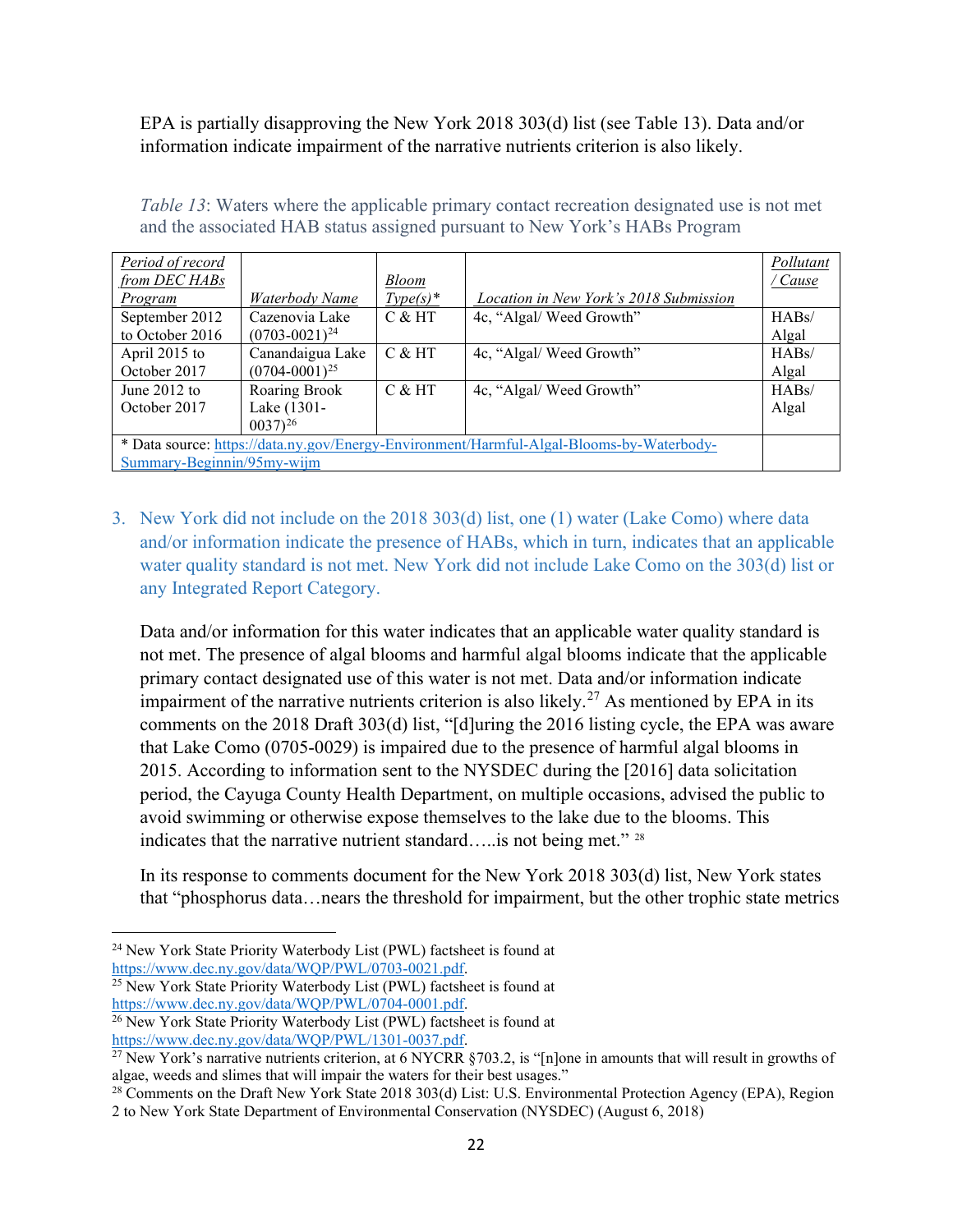indicate phosphorus in not causing the HABs…..[and the] phosphorus guidance value (numeric translator of the narrative Phosphorus WQS) of 20 ug/L [is met]." It further states that "NYSDEC considers HABs to be a condition of pollution, not a pollutant, and appropriate for placement in IR Category 4c." New York, nevertheless, has not included this water anywhere in its submission. NYSDEC, under its HABs Program, has assigned a bloom status level of "Confirmed" and "Confirmed with High Toxins" to this water (see [Table 9](#page-17-0) for New York's definition of HABs status levels).

New York acknowledges that there are HABs in this lake and has determined that the water is impaired, however, New York did not demonstrate that no pollutant(s) is causing or contributing to the impairment. Notwithstanding whether the phosphorus guidance value is the appropriate endpoint for attainment decision, only accounting for phosphorus may be an overly simplistic model for managing algal blooms.<sup>[29](#page-24-2)</sup> Again, as noted, the fact that the specific pollutant is not known does not provide a basis for excluding the segment from the 303(d) list. Because there is data and/or information that indicate that the applicable primary contact recreation designated use in this water is not met and New York did not demonstrate good cause for not including this waterbody/pollutant combinations on the list, EPA is partially disapproving the New York 2018 303(d) list (see [Table 14\)](#page-24-1). Data and/or information indicate impairment of the narrative nutrients criteria is also likely.

<span id="page-24-1"></span>*Table 14*: The applicable primary contact recreation designated use in Lake Como is not met and the associated HAB status assigned pursuant to New York's HABs Program

| Period of record from DEC<br>HABs Program | Waterbody Name                    | <b>Bloom</b><br>$Type(s)^*$ | Location in New York's<br>2018 Submission | Pollutant<br>'Cause |
|-------------------------------------------|-----------------------------------|-----------------------------|-------------------------------------------|---------------------|
| July 2013 to October 2015                 | Lake Como<br>$(0705 - 0029)^{30}$ | $C$ & HT                    | Not included on 2018 list**               | HABs/<br>Algal      |
| $\cdot$ $\sim$ $\cdot$                    |                                   |                             |                                           |                     |

\* Data source[: https://data.ny.gov/Energy-Environment/Harmful-Algal-Blooms-by-Waterbody-Summary-](https://data.ny.gov/Energy-Environment/Harmful-Algal-Blooms-by-Waterbody-Summary-Beginnin/95my-wijm)[Beginnin/95my-wijm](https://data.ny.gov/Energy-Environment/Harmful-Algal-Blooms-by-Waterbody-Summary-Beginnin/95my-wijm)

<span id="page-24-0"></span>\*\* As per NYSDEC communication and the NYSDEC response to comments, NYSDEC intended to include this water in Integrated Report Category 4c.

<span id="page-24-2"></span><sup>29</sup> <https://www.epa.gov/sites/default/files/documents/nandpfactsheet.pdf>

<span id="page-24-3"></span><sup>&</sup>lt;sup>30</sup> New York State Priority Waterbody List (PWL) factsheet is found at [https://www.dec.ny.gov/data/WQP/PWL/0705-0029.pdf.](https://www.dec.ny.gov/data/WQP/PWL/0705-0029.pdf)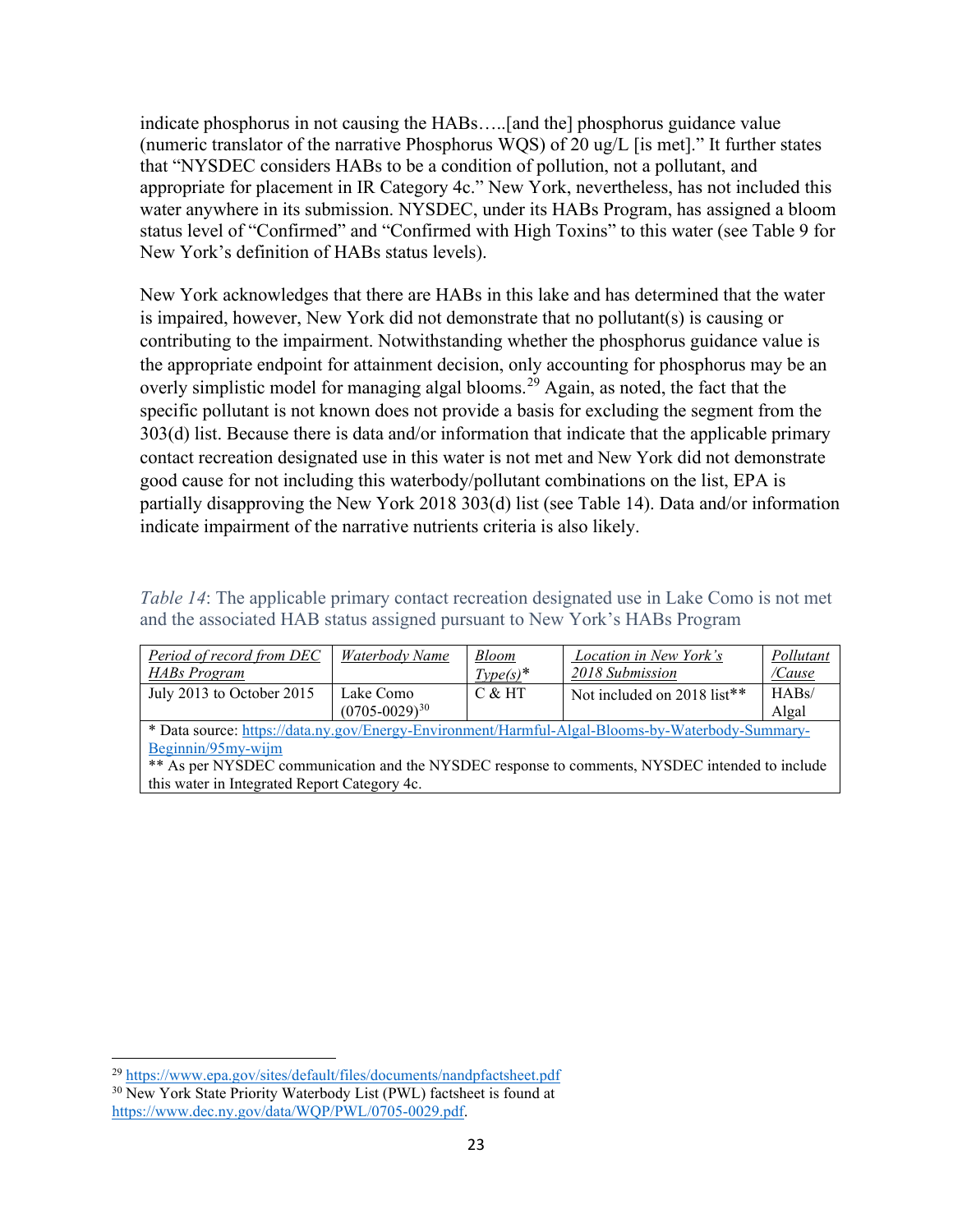## **Waters New York Did Not Include on the New York 2018 303(d) List Where Further Action is Pending by EPA**

Waters for which further action is pending by EPA maintain the listing status under the New York 2016 303(d) list, until action is taken by EPA on these waters.

## 1. New York did not include on the New York 2018 303(d) list, five (5) waters designated for shellfishing that are not certified for (or are otherwise closed to) shellfishing.

In a memorandum dated October 24, 2000, EPA included recommendations on the use of fish and shellfish consumption advisories and certain shellfish growing area classifications in determining attainment of water quality standards and listing impaired waterbodies under Section 303(d) of the CWA. In this memorandum, EPA indicates that "[it] generally believes that fish and shellfish consumption advisories and certain shellfish growing area classifications based on waterbody specific information demonstrate impairment of CWA section 101(a) 'fishable' uses. This applies to fish and shellfish consumption advisories and certain shellfish area classifications for all pollutants that constitute potential risks to human health, regardless of the source of the pollutant." [31](#page-25-0)

The National Shellfish Sanitation Program  $(NSSP)^{32}$  $(NSSP)^{32}$  $(NSSP)^{32}$  is the federal/state cooperative program recognized by the U.S. Food and Drug Administration (FDA) and the Interstate Shellfish Sanitation Conference  $(ISSC)^{33}$  $(ISSC)^{33}$  $(ISSC)^{33}$  for the sanitary control of shellfish produced and sold for human consumption. The purpose of the NSSP is to promote and improve the sanitation of shellfish (oysters, clams, mussels and scallops) moving in interstate commerce through federal/state cooperation and uniformity of State shellfish programs. The NSSP Guide for the Control of Molluscan Shellfish (2017 Model Ordinance)<sup>[34](#page-25-3)</sup> is intended to provide guidance and represents the FDA's current thinking on the safe and sanitary control of the growing, processing, and shipping of molluscan shellfish for human consumption. Through a state's participation in the NSSP and membership in the ISSC, the state agrees to enforce the Model Ordinance as the criteria which are minimally necessary for the sanitary control of molluscan shellfish. New York both participates in the NSSP and is a founding member of the ISSC.<sup>[35](#page-25-4)</sup>

<span id="page-25-3"></span>3[4https://www.fda.gov/media/117080/download](https://www.fda.gov/media/117080/download)

<span id="page-25-0"></span><sup>31</sup> <https://www.epa.gov/sites/production/files/2015-01/documents/standards-shellfish.pdf>

<span id="page-25-1"></span><sup>32</sup> <https://www.fda.gov/food/federalstate-food-programs/national-shellfish-sanitation-program-nssp>

<span id="page-25-2"></span><sup>&</sup>lt;sup>33</sup> The ISSC was formed in 1982 to foster and promote shellfish sanitation through the cooperation of state and federal regulatory agencies, the shellfish industry, and the academic community. FDA has a formal Memorandum of Understanding (MOU) with the ISSC that outlines each other's responsibilities.

<span id="page-25-4"></span><sup>35</sup> <https://www.dec.ny.gov/outdoor/9161.html>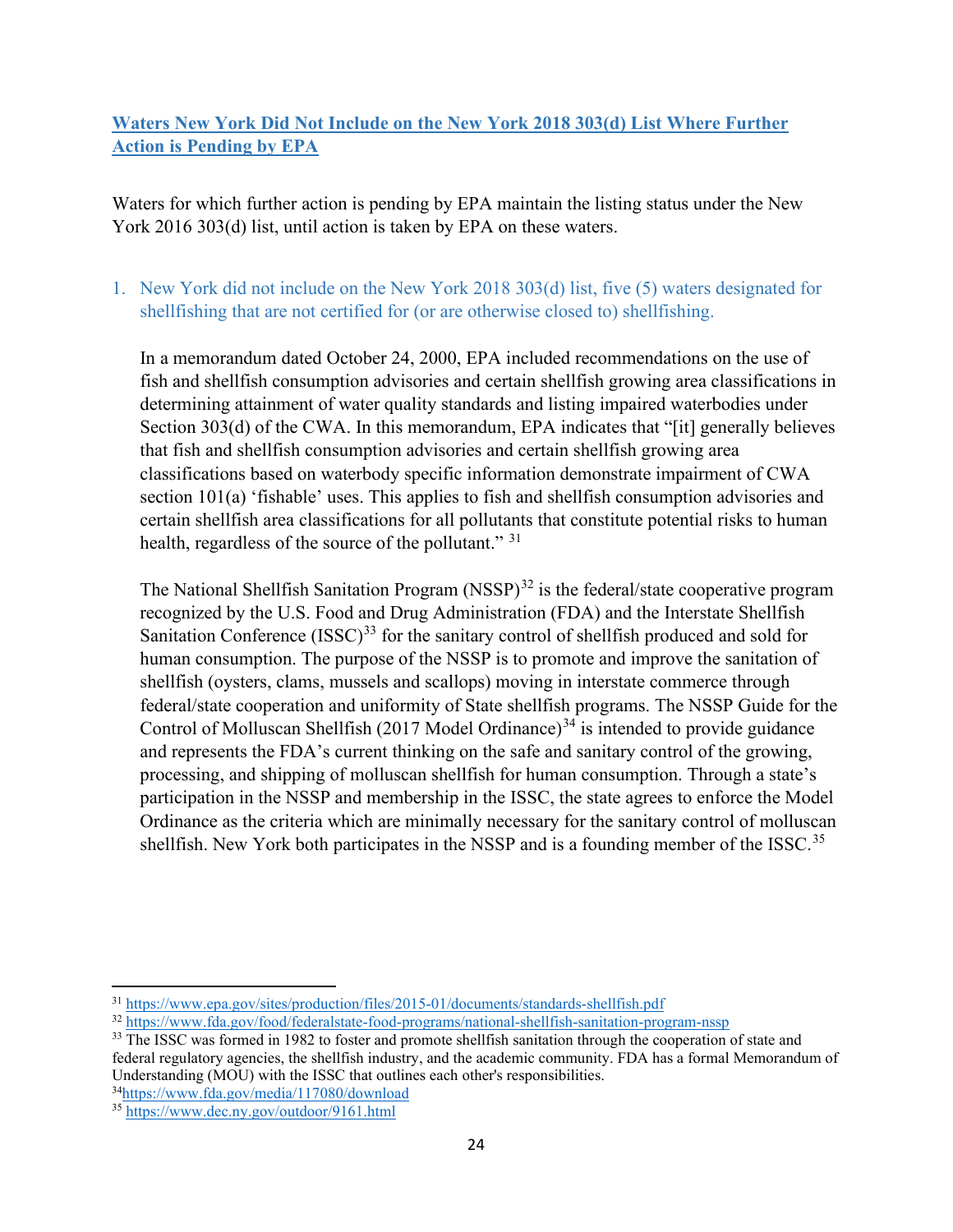Under the NSSP, states can classify waterbodies designated for shellfishing use as either: "Approved"  $36$ ; "Conditionally Approved"  $37$ ; "Restricted"  $38$ ; "Conditionally Restricted"  $39$ ; and/or "Prohibited." In particular, under NSSP, "Prohibited" means a classification used to identify a growing area where the harvest of shellstock for any purpose, except depletion, gathering of seed or nursery culture for aquaculture, is not permitted.

New York does not classify waterbodies designated for shellfishing consistent with the NSSP classifications. New York, rather, classifies waters designated for shellfishing as: "Certified" (open); "Seasonally uncertified"<sup>40</sup>; "Uncertified" (closed) and "Temporary Emergency Closures."[41](#page-26-5) When shellfishing areas are closed for administrative reasons, New York classifies these waters as "Uncertified" (also known as administrative closures). These administrative closures are not based on water quality data. The 5 waters on [Table 15](#page-27-0) of this document are classified as Class  $SA^{42}$  $SA^{42}$  $SA^{42}$  waters and New York has classified them as "Uncertified."

Further action is pending by EPA on these 5 waters. EPA is committed to working with New York to determine whether these waters are impaired and if so, are appropriate for inclusion on the 303(d) list. Pursuant to 40 C.F.R. § 130.7(b)(6)(iv), EPA requests that New York demonstrate good cause for not including these waters on the list. In particular, EPA requests that New York explain, in detail, why these waters are closed to shellfishing, specifically, the "administrative reasons" leading to their status as "Uncertified," and why New York believes that these waters, that are designated for shellfishing yet closed to shellfishing, should not be included on the New York 303(d) list.

<span id="page-26-1"></span><span id="page-26-0"></span><sup>&</sup>lt;sup>36</sup> "Approved" means a classification used to identify a growing area where harvest for direct marketing is allowed. <sup>37</sup> "Conditionally Approved" means a classification used to identify a growing area which meets the criteria for the approved classification except under certain conditions described in a management plan.

<span id="page-26-2"></span><sup>&</sup>lt;sup>38</sup> "Restricted" means a classification used to identify a growing area where harvesting shall be by special license and the shellstock, following harvest, is subjected to a suitable and effective treatment process through relaying or depuration.

<span id="page-26-3"></span> $39$  "Conditionally Restricted" means a classification used to identify a growing area that meets the criteria for the restricted classification except under certain conditions described in a management plan.

<span id="page-26-4"></span><sup>40</sup> <https://www.dec.ny.gov/outdoor/103483.html>

<span id="page-26-5"></span><sup>41</sup> <https://www.dec.ny.gov/outdoor/7765.html>

<span id="page-26-6"></span><sup>&</sup>lt;sup>42</sup> The best usages of Class SA waters are shellfishing for market purposes, primary and secondary contact recreation and fishing. These waters shall be suitable for fish, shellfish and wildlife propagation and survival (see New York's 6 NYCRR 701.10).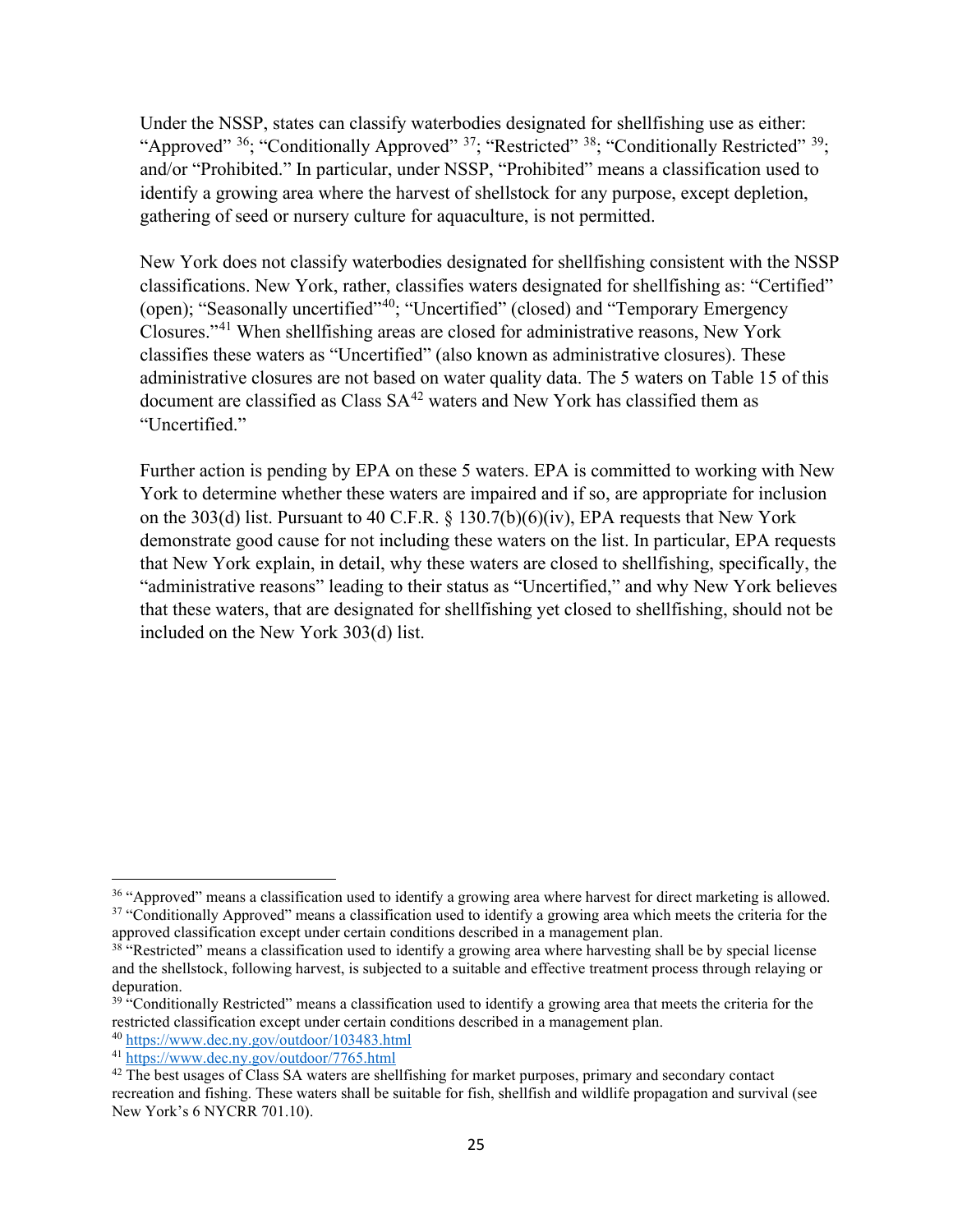<span id="page-27-0"></span>*Table 15*: Waters designated for shellfishing for which further action is pending by EPA.

| Waterbody (Assessment Unit)             | 2016 List Status (Pollutant) |
|-----------------------------------------|------------------------------|
| Spring Pond/Lake $(1701-0230)$ *        | Impaired, 5 (Pathogens)      |
| Dering Harbor (1701-0050)               | 4a (Pathogens)               |
| Budds Pond (1701-0234)                  | 4a (Pathogens)               |
| Wickham Creek and tribs (1701-0378)     | Impaired, 5 (Pathogens)      |
| West Harbor, Fishers Island (1702-0046) | 4a (Pathogens)               |

\* Spring Pond (1701-0230) is a Class SA waterbody and is listed for Pathogens on the New York 2016 303(d) list. New York resegmented Spring Pond/Lake (1701-0230) during the 2018 cycle and it is now part of the Upper Yaphank Lake (1701-0323) segment. Upper Yaphank Lake (1701-0323) is a Class B(T) waterbody as per the 2018 New York 303(d) list submission. Spring Pond (1701-0230) was listed for Chlordane in 2016 and in 2018 Upper Yaphank Lake (1701-0323) was listed for Chlordane; Upper Yaphank Lake (1701-0323) was not for Chlordane in 2016.

2. New York did not include seventy-two (72) impaired waters on the New York 2018 303(d) list and instead included them in Integrated Report Category 4c.

The following table summarizes the causes/pollutants of 72 waters that New York included on Integrated Report Category 4c based on a determination that these waters are impaired and development of a TMDL is not necessary [\(Appendix A: Impaired waters on Integrated](#page-38-0)  [Report Category 4c for which further action is pending by EPA](#page-38-0) (72) of this document tabulates all 72 4c waterbody/pollutant combinations):

<span id="page-27-1"></span>*Table 16*: Summary of the number of impaired waters grouped by causes/pollutants on Integrated Report Category 4c for which further action is pending by EPA.

| Causes/Pollutants                                                                                                                                                                                                                                                                                                                                                                                     | Number of waters |  |
|-------------------------------------------------------------------------------------------------------------------------------------------------------------------------------------------------------------------------------------------------------------------------------------------------------------------------------------------------------------------------------------------------------|------------------|--|
| Algal/Weed Growth                                                                                                                                                                                                                                                                                                                                                                                     | $69*$            |  |
| Aquatic vegetation                                                                                                                                                                                                                                                                                                                                                                                    |                  |  |
| Aquatic weeds                                                                                                                                                                                                                                                                                                                                                                                         |                  |  |
| Odors                                                                                                                                                                                                                                                                                                                                                                                                 |                  |  |
| * New York has identified on Integrated Report Category 4c, a total of 74 waters for "algal/<br>weed growth." Described earlier in this document, EPA determined that five (5) of these<br>waterbodies on Integrated Report Category 4c waters for "algal/ weed growth" meet 303(d)<br>listing requirements and are therefore excluded from the waters for which further action is<br>pending by EPA. |                  |  |

Noted above and repeated here, with respect to the appropriate use of Integrated Report Category 4c, "[s]egments should be placed in Category 4c when the states demonstrates that the failure to meet an applicable water quality standard is not caused by a pollutant, but instead is caused by other types of pollution….Pollution, as defined by the CWA, is 'the man-made or man-induced alteration of the chemical, physical, biological, and radiological integrity of water' (section 502(19)). In some cases, the pollution is caused by the presence of a pollutant and a TMDL is required. In other cases, pollution does not result from a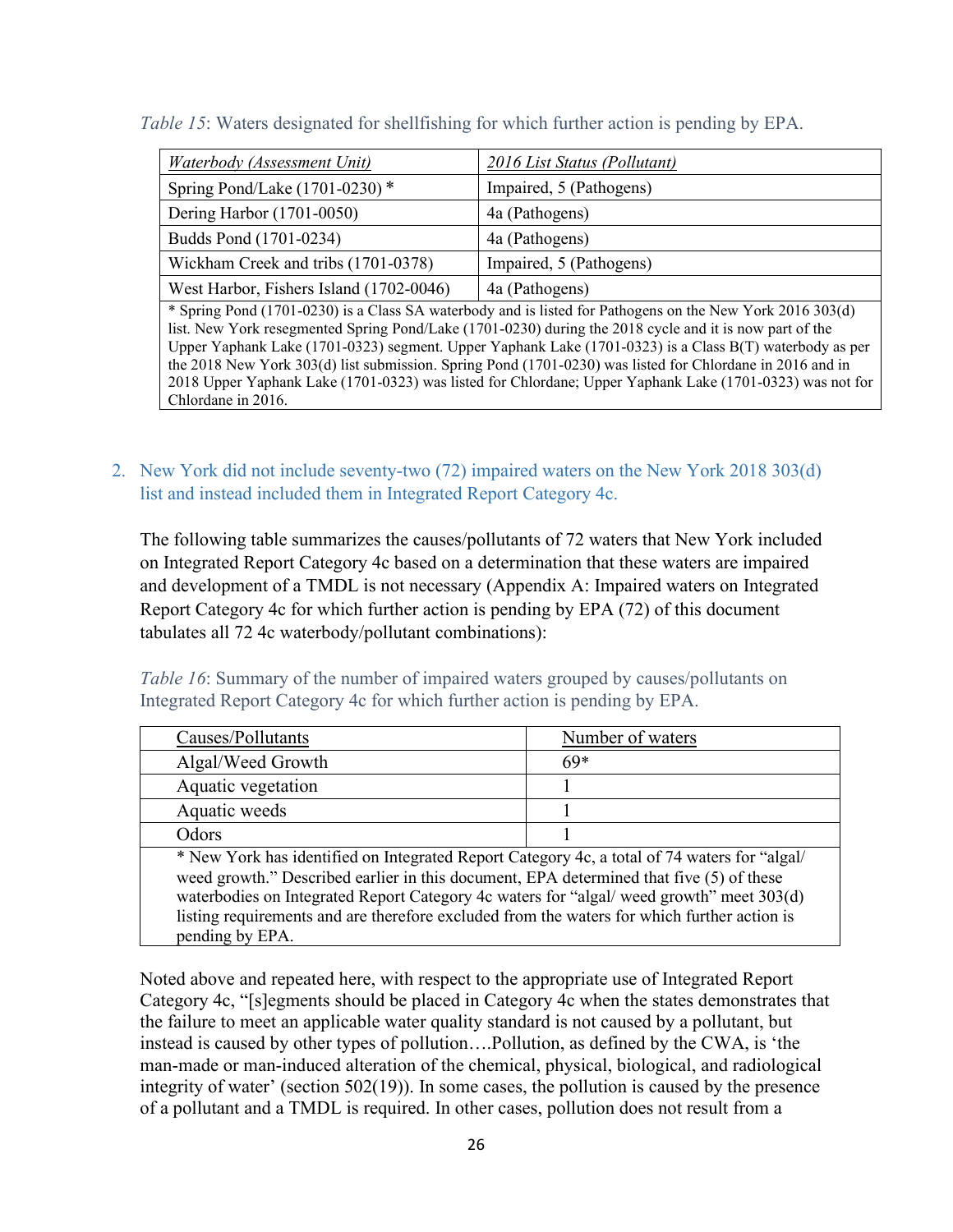pollutant and a TMDL is not required. States should schedule these segments for monitoring to confirm that there continues to be no pollutant associated with the failure to meet the water quality standard and to support water quality management actions necessary to address the cause(s) of the impairment." $43$ 

Also noted, a segment must be included on the 303(d) list even when the cause is not known. "[I]f a designated use is not supported and the segment is impaired or threatened, the fact that the specific pollutant is not known does not provide a basis for excluding the segment from Category 5. These segments must be listed unless the state can demonstrate that no pollutant(s) causes or contribute to the impairment*.* Prior to establishing a TMDL for such segments, the pollutant causing the impairment must be identified. If the assessment of the new data and information demonstrates that the use impairment is not associated with a pollutant and is attributable only to other types of pollution (e.g., flow or habitat alteration), the segment may be placed into Category  $4c.^{44}$  $4c.^{44}$  $4c.^{44}$ .

Further action is pending by EPA on these 72 waters identified on Integrated Report Category 4c to determine if these impaired waters are in the appropriate category and whether there is good cause for not including these waters on the 303(d) list (see [Table 16\)](#page-27-1). EPA is committed to working with New York to determine whether any of these waterbody/pollutant combinations are appropriate for inclusion on the 303(d) list. Pursuant to 40 C.F.R. § 130.7(b)(6)(iv), EPA requests that New York demonstrate good cause for not including these waters on the list, including a demonstration that any failure to meet water quality standards is not caused by a pollutant, but instead caused by other types of pollution.

3. New York changed the segmentation of sixty-five (65) assessment units that were on the New York 2016 303(d) list by incorporating them into another assessment unit and did not include the new assessment unit on the New York 2018 303(d) list

New York changed the segmentation of seventy-five (75) assessment units by resegmenting and incorporating assessment units less than 6.4 acres into another assessment unit. The impairments of ten of these assessment units were taken on by the new assessment unit (see [Table 2](#page-9-0) above). Sixty-five (65) of the assessment units were smaller, impaired waterbodies that comprised less than 20% of the total area of the new (i.e., combined) assessment unit and were not listed by New York, amounting to a total of 65 assessment units (see [Appendix B:](#page-42-0)  [Resegmented assessment units for which further action is pending by EPA\)](#page-42-0).

<span id="page-28-1"></span><span id="page-28-0"></span><sup>43</sup> *Guidance for 2006 Assessment, Listing and Reporting Requirements Pursuant to Sections 303(d), 305(b) and 314 of the Clean Water Act* (July 29, 2005)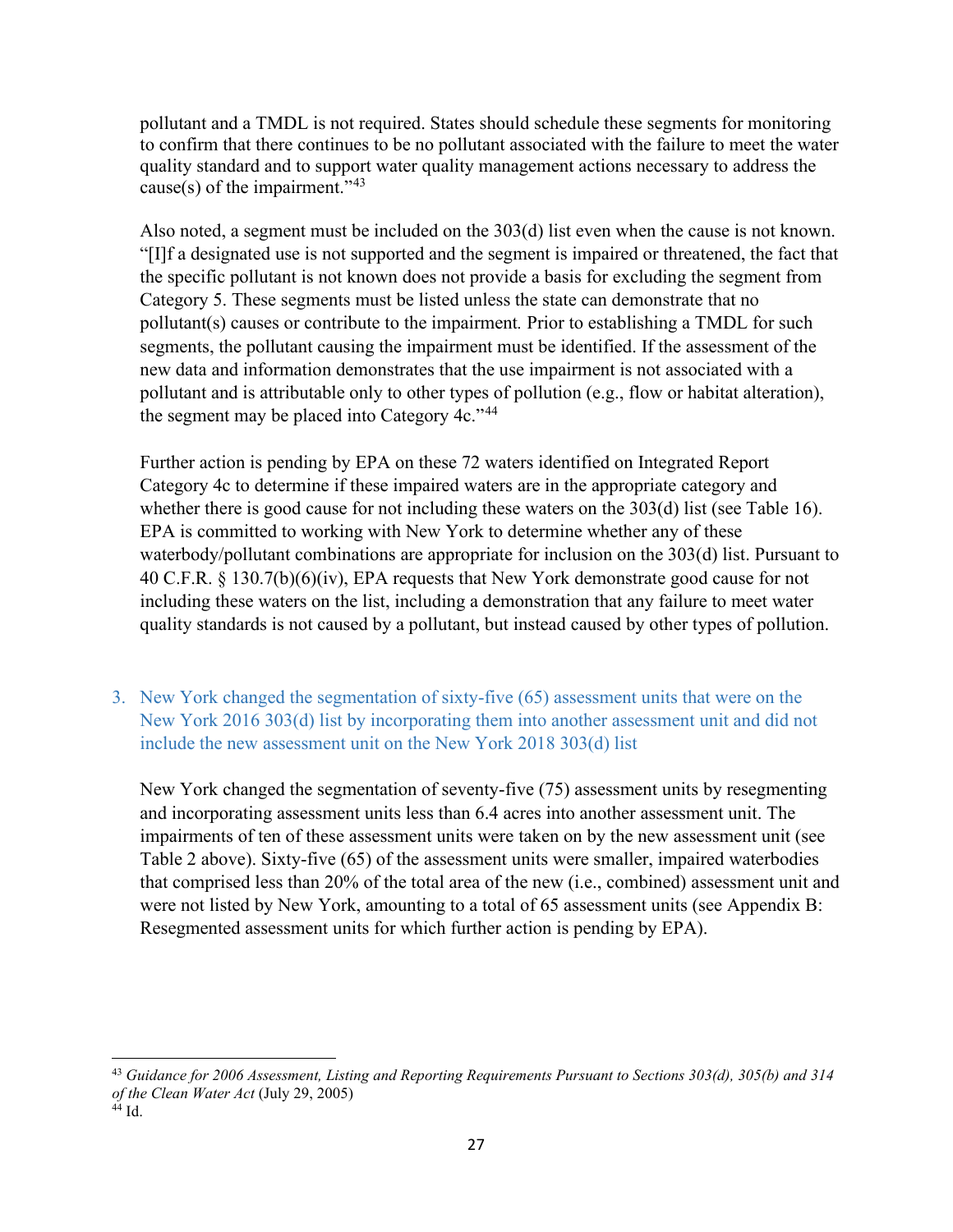All waters in the state that are "waters of the United States" (as defined in 40 C.F.R. § 122.2) should be assessed and reported on regardless of size.<sup>[45](#page-29-1)</sup> While there is no single approach to the development of a segmentation methodology, EPA does provide some guidance which is summarized here.<sup>[46](#page-29-2)</sup> It is important that the selected segmentation approach be consistent with the state's water quality standards and be capable of providing a spatial scale that is adequate to characterize the water quality standards attainment status of the segment. Segments should not span more than one water quality standard. The individual size of segments will vary based upon assessment methodologies. Segments should, however, be larger than a sampling station but small enough to represent a homogenous standard attainment within individual segments.

Further action is pending by EPA on the 65 waterbody/pollutant combinations identified on the New York 2016 303(d) list that New York resegmented and did not include the assessment unit to which the water was combined, on the New York 2018 303(d) list (see [Appendix B: Resegmented assessment units for which further action is pending by EPA\)](#page-42-0). EPA is committed to working with New York to determine whether any of these waterbody/pollutant combinations are appropriate for inclusion on the 303(d) list. Pursuant to 40 C.F.R. § 130.7(b)(6)(iv), EPA requests that New York demonstrate good cause for not including these waters on the list.

4. EPA will work with the State to assess data and/or information to determine if fourteen (14) waterbody/pollutant combinations that New York did not include on the 2018 303(d) list or delisted from the 2016 303(d) list do or do not meet the applicable standards, with respect to pathogens

<span id="page-29-0"></span>Further action is pending by EPA on these waterbody/pollutant combinations for the 14 waters in *[Table 17](#page-29-0)*. EPA will work with New York to determine whether these waters are impaired and if so, are appropriate for inclusion on the New York 303(d) list. See note in the table below regarding Spring Creek, which continues to be on the New York 303(d) list pending further action by EPA. Pursuant to 40 C.F.R. § 130.7(b)(6)(iv), EPA requests that New York demonstrate good cause for not including these waters on the list.

<span id="page-29-1"></span><sup>45</sup> *Guidance for 2006 Assessment, Listing and Reporting Requirements Pursuant to Sections 303(d), 305(b) and 314 of the Clean Water Act* (July 29, 2005)

<span id="page-29-2"></span><sup>46</sup> *Guidance for 2006 Assessment, Listing and Reporting Requirements Pursuant to Sections 303(d), 305(b) and 314 of the Clean Water Act* (July 29, 2005)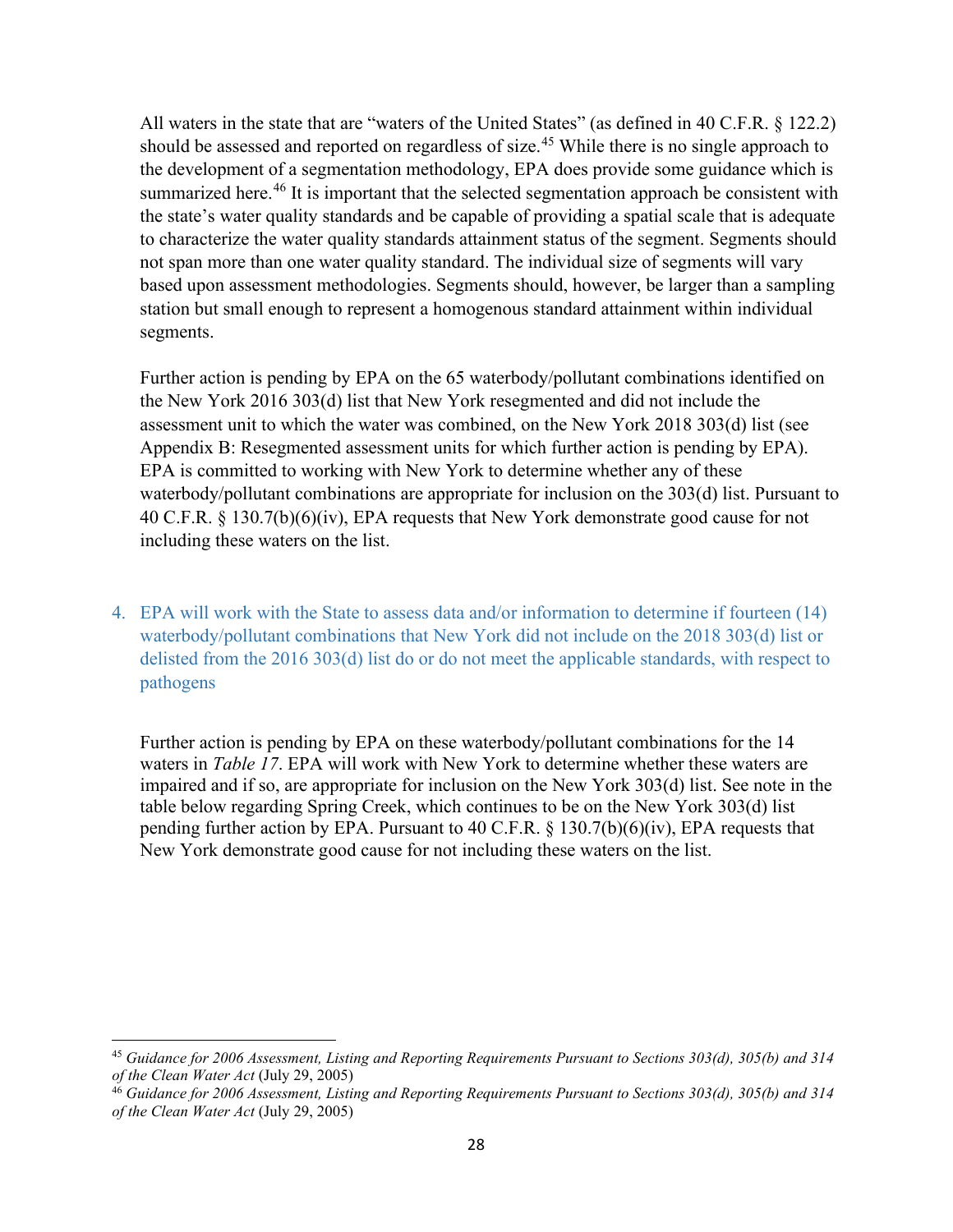| Assessment                                                                                                                                                                                                                                                                                                                                                                                |                                                   |                |             |                 |  |
|-------------------------------------------------------------------------------------------------------------------------------------------------------------------------------------------------------------------------------------------------------------------------------------------------------------------------------------------------------------------------------------------|---------------------------------------------------|----------------|-------------|-----------------|--|
| Unit ID                                                                                                                                                                                                                                                                                                                                                                                   | Waterbody name                                    | <b>6 NYCRR</b> | Class       | Pollutant/Cause |  |
| 1301-0006                                                                                                                                                                                                                                                                                                                                                                                 | Hudson River, Class I                             | 864.6-1        | I           | Pathogens       |  |
| 1701-0001                                                                                                                                                                                                                                                                                                                                                                                 | <b>Shellbank Basin</b>                            | 891.6-14       | I           | Pathogens       |  |
| 1701-0011                                                                                                                                                                                                                                                                                                                                                                                 | Gowanus Canal                                     | 890.6-7        | <b>SD</b>   | Pathogens       |  |
| 1701-0183                                                                                                                                                                                                                                                                                                                                                                                 | Newark Bay                                        | 890.6-14       | <b>SD</b>   | Pathogens       |  |
| 1701-0184                                                                                                                                                                                                                                                                                                                                                                                 | Kill Van Kull                                     | 890.6-15       | <b>SD</b>   | Pathogens       |  |
| 1701-0185                                                                                                                                                                                                                                                                                                                                                                                 | Erie Basin                                        | 890.6-6.1      | <b>SD</b>   | Pathogens       |  |
| 1701-0362                                                                                                                                                                                                                                                                                                                                                                                 | Fresh Creek                                       | 891.6-17       | I           | Pathogens       |  |
| 1701-0363                                                                                                                                                                                                                                                                                                                                                                                 | Paerdegat Basin                                   | 891.6-17       | I           | Pathogens       |  |
| 1702-0004                                                                                                                                                                                                                                                                                                                                                                                 | Harlem River                                      | 890.6-56       | I           | Pathogens       |  |
|                                                                                                                                                                                                                                                                                                                                                                                           |                                                   | 890.6-56.1     | I           | Pathogens       |  |
| 1702-0010                                                                                                                                                                                                                                                                                                                                                                                 | East River, Upper                                 | 890.6-53       | $\mathbf I$ | Pathogens       |  |
|                                                                                                                                                                                                                                                                                                                                                                                           |                                                   | 935.6-1        | $\mathbf I$ |                 |  |
|                                                                                                                                                                                                                                                                                                                                                                                           |                                                   | 935.6-2        | I           |                 |  |
| 1702-0011                                                                                                                                                                                                                                                                                                                                                                                 | East River, Lower                                 | 890.6-52       | I           | Pathogens       |  |
|                                                                                                                                                                                                                                                                                                                                                                                           |                                                   | 890.6-53       | I           |                 |  |
| 1702-0012                                                                                                                                                                                                                                                                                                                                                                                 | <b>Westchester Creek</b>                          | 935.6-47       | I           | Pathogens       |  |
| 1702-0115                                                                                                                                                                                                                                                                                                                                                                                 | Minor Tribs to Upper East<br>River                | 935.6-1        | I           | Pathogens       |  |
|                                                                                                                                                                                                                                                                                                                                                                                           |                                                   | 935.6-2        | I           |                 |  |
|                                                                                                                                                                                                                                                                                                                                                                                           |                                                   | 935.6-4        | <b>SD</b>   |                 |  |
| 1701-0361*                                                                                                                                                                                                                                                                                                                                                                                | <b>Spring Creek</b><br>891.6-16<br>I<br>Pathogens |                |             |                 |  |
| *New York delisted Spring Creek (1701-0361) as impaired by Pathogens, from the New York 2016 303(d)<br>list, however, because further action is pending by EPA on this waterbody/pollutant combination, Spring<br>Creek continues to be on the 303(d) list for Pathogens, because EPA approved the inclusion of this<br>waterbody/pollutant combination on the New York 2016 303(d) list. |                                                   |                |             |                 |  |

*Table 17*: Class I and SD waters for which further action is pending by EPA.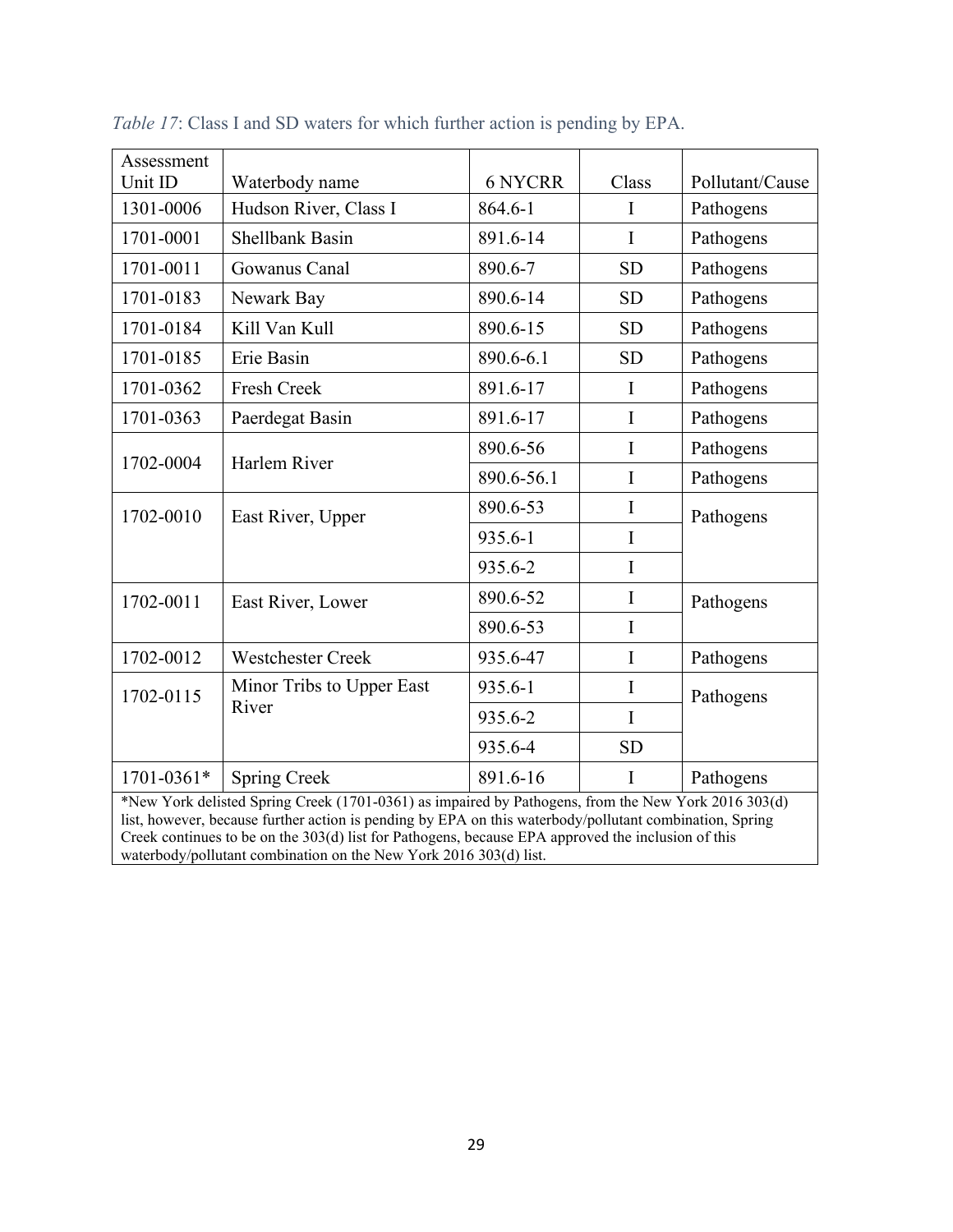### Additional EPA Comments on New York's Submission

- 1. New York, in its response to comments document, states that "USEPA recognizes NYC's floatable control efforts on their Trash Free Water's website as an acceptable TMDL substitute." EPA notes that it does not indicate on its website that NYC's floatable control efforts are "an acceptable TMDL substitute," rather, EPA points to NYC and its 2015 Municipal Separate Storm Sewer (MS4) permit as an example of a "jurisdiction actively addressing trash through……stormwater permits."<sup>[47](#page-31-0)</sup> Additionally, EPA does not indicate on its website that NYC's floatable control efforts will result in meeting New York's applicable water quality standards for floatables. Moreover, the NYC MS4 permit applies to the outfalls of the MS4 system and therefore, protects the receiving waters to which the outfalls discharge. NYC is not serviced wholly by an MS4 system and therefore all of the waters surrounding NYC are not protected by the MS4 permit.
- 2. Referring to EPA's comment regarding New York's listing of certain impaired waters by groups of pollutants (e.g., "pathogens," "other toxics," "pesticides"), New York, in its response to comments document, stated "the data required to split out the grouped pollutants into individual impairments supported by an underlying WQS is not immediately available to NYSDEC.…" Pursuant to Section 303(d) of the CWA, states must identify waters on the list for which "any water quality standard applicable to such waters" is not met. Pursuant to 40 C.F.R. § 130.7(b)(4), states "shall identify the pollutants causing or expected to cause violations of applicable water quality standards." EPA expects New York to assemble and evaluate all existing and readily available data and information to identify the specific pollutant(s) causing these impairments that will in turn, better identify the applicable water quality standard(s) that is not met.
- 3. EPA reiterates a comment it submitted on New York's Draft 2018 303(d) list. Pursuant to 40 C.F.R. § 130.7(d), "each State shall submit to EPA lists required under paragraph (b) on April 1 on every even-numbered year" and CWA Section 305(b)(1) requires states to prepare and submit to EPA a water quality 305(b) report on April 1, 1976, and biennially thereafter. States and territories, therefore, are required to submit both the 303(d) list and 305(b) report on April 1 of every even numbered year. New York is one of the few remaining states to submit the 303(d) list for EPA review and subsequently submit its 305(b) report after EPA's review and approval deadline for the list.

Nearly all 56 states and territories submit a biennial Integrated Report (consolidated CWA Section 303(d) list and 305(b) report) to EPA. EPA provides assistance to state and territorial partners in the data management and migration of a state or territory's Integrated Report into the Assessment, Total Maximum Daily Load (TMDL) Tracking and Implementation System (ATTAINS), which is an online database for accessing information about the Nation's surface waters. As stated in EPA's 2018 Integrated Report Guidance, "EPA expects all IR

<span id="page-31-0"></span><sup>47</sup> https://www.epa.gov/trash-free-waters/clean-water-act-and-trash-free-waters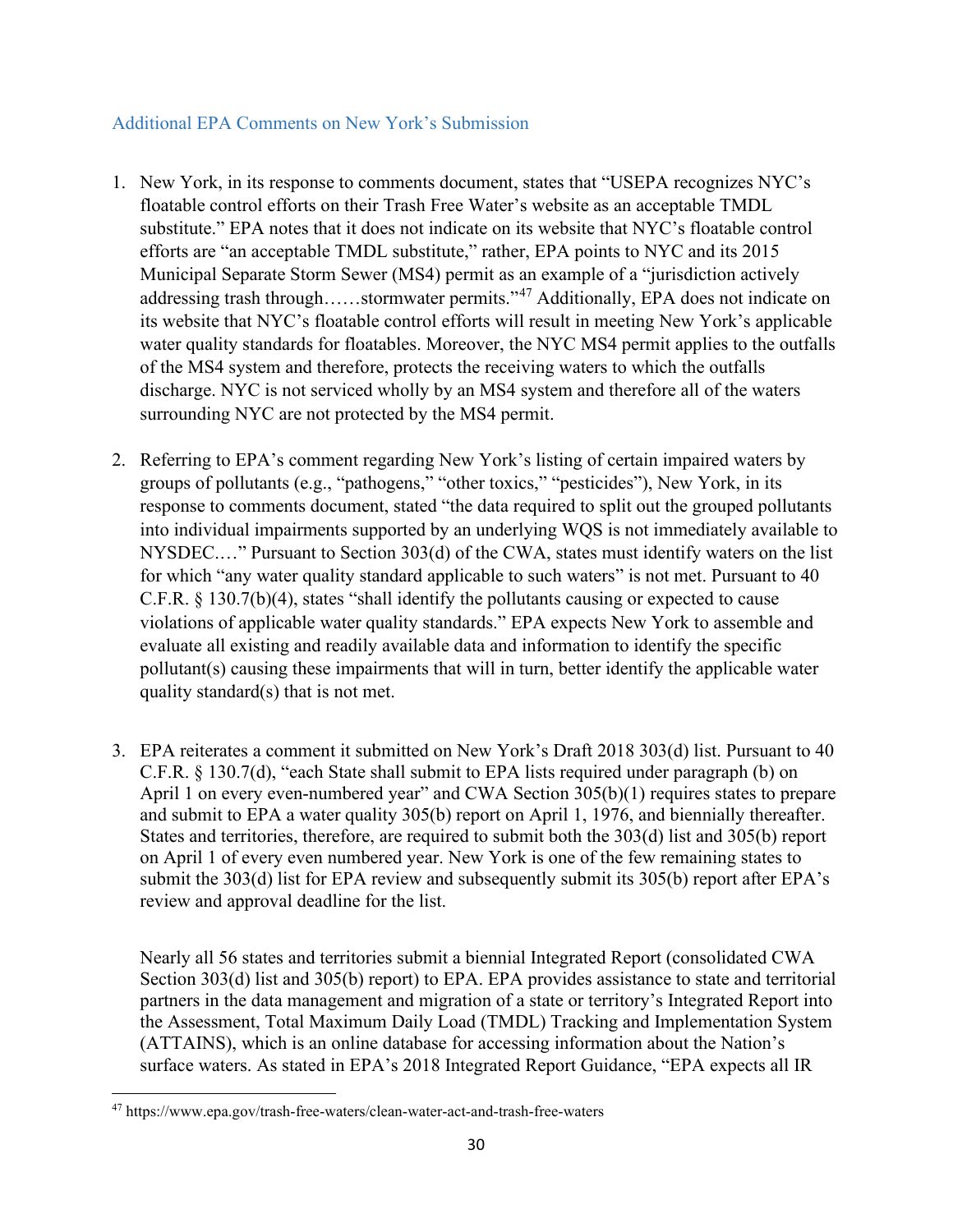[Integrated Report] submissions (both attribute and geospatial data) will be submitted electronically to the EPA via ATTAINS. This transition to an electronic IR submission allows the EPA and states to process information in a timelier manner for use in the *National Water Quality Inventory Report to Congress*; the variable portion of the Section 106 grant allocation formula; water quality listing decisions; and analyses supporting actions to protect and restore waters and track progress toward that goal."[48](#page-32-0) As NYSDEC and EPA work together to migrate the CWA Section 303(d) list and 305(b) report into the electronic ATTAINS database, EPA recommends future submissions of an electronic Integrated Report. Through one consolidated 303(d) list and 305(b) report, NYSDEC will benefit not only from a more streamlined process that minimizes the redundancy of reporting and reduces inconsistency in 303(d) and 305(b) assessment determinations, but also from a timelier submittal for EPA, a record of listing decisions and the ability to easily track waters from cycle to cycle (including a basis for previously listed waters and waterbody restoration), and provides transparency for all environmental partners and the public. EPA looks forward to continuing this collaboration with NYSDEC using the ATTAINS database and encourages electronic Integrated Report submissions for the future listing cycles.

- 4. For the waters listed on Part 3a of New York's 2018 303(d) list that are impaired by "Low D.O." and for which footnote 8 refers, New York states, "[m]orphology and other natural conditions may contribute to periodic dissolved oxygen (D.O.) depletion at lower depths in this water. However, bottom water conditions are not necessarily representative of the waterbody as a whole and the aquatic life best use within this waterbody are fully supported." New York's water quality criteria for dissolved oxygen applicable to these waters do not contain an exception to meeting the criteria where natural conditions exist and cause an exceedance. Pursuant to 40 C.F.R. §131.11(a), states must adopt water quality criteria to protect the designated use. Criteria, therefore, are set at levels to protect the designated use of the water, and when criteria are not met, the designate use is not met.<sup>[49](#page-32-1)</sup>
- 5. New York, in its response to comments document, states," Flanders Bay, West/Lower Sawmill Creek (1701-0254), Meetinghouse/Terry Creek and tribs (1701-0256), and Peconic River, Lower and tidal tribs (1701-0259) are Class SC waters and should no longer be included as IR Category 4a waters for pathogen impairments. The subject waters had coverage under the shellfishing TMDLs, because they were adjacent Class SA waters impaired for pathogens…..The waters have been removed from IR Category 4a and assigned to IR 3 until updated monitoring data is available." EPA notes that these waters were not covered by the shellfishing TMDLs to which NYSDEC refers, however, EPA supports NYSDEC's commitment to obtaining updated monitoring data to adequately assess whether these waters are impaired for pathogens.

<span id="page-32-0"></span><sup>48</sup> Information Concerning 2018 Clean Water Act Sections 303(d), 305(b), and 314 Integrated Reporting and Listing Decisions (December 22, 2017)

<span id="page-32-1"></span><sup>&</sup>lt;sup>49</sup> EPA's 303(d) listing regulations at 40 C.F.R. § 130.7(b)(3) define a "water quality standard applicable to such waters" and "applicable water quality standards" as "those water quality standards established under 303 of the Act, including numeric criteria, narrative criteria, waterbody uses, and antidegradation requirements;" *Guidance for 2004 Assessment, Listing and Reporting Requirements Pursuant to Sections 303(d), 305(b) and 314 of the Clean Water Act* (July 21, 2003)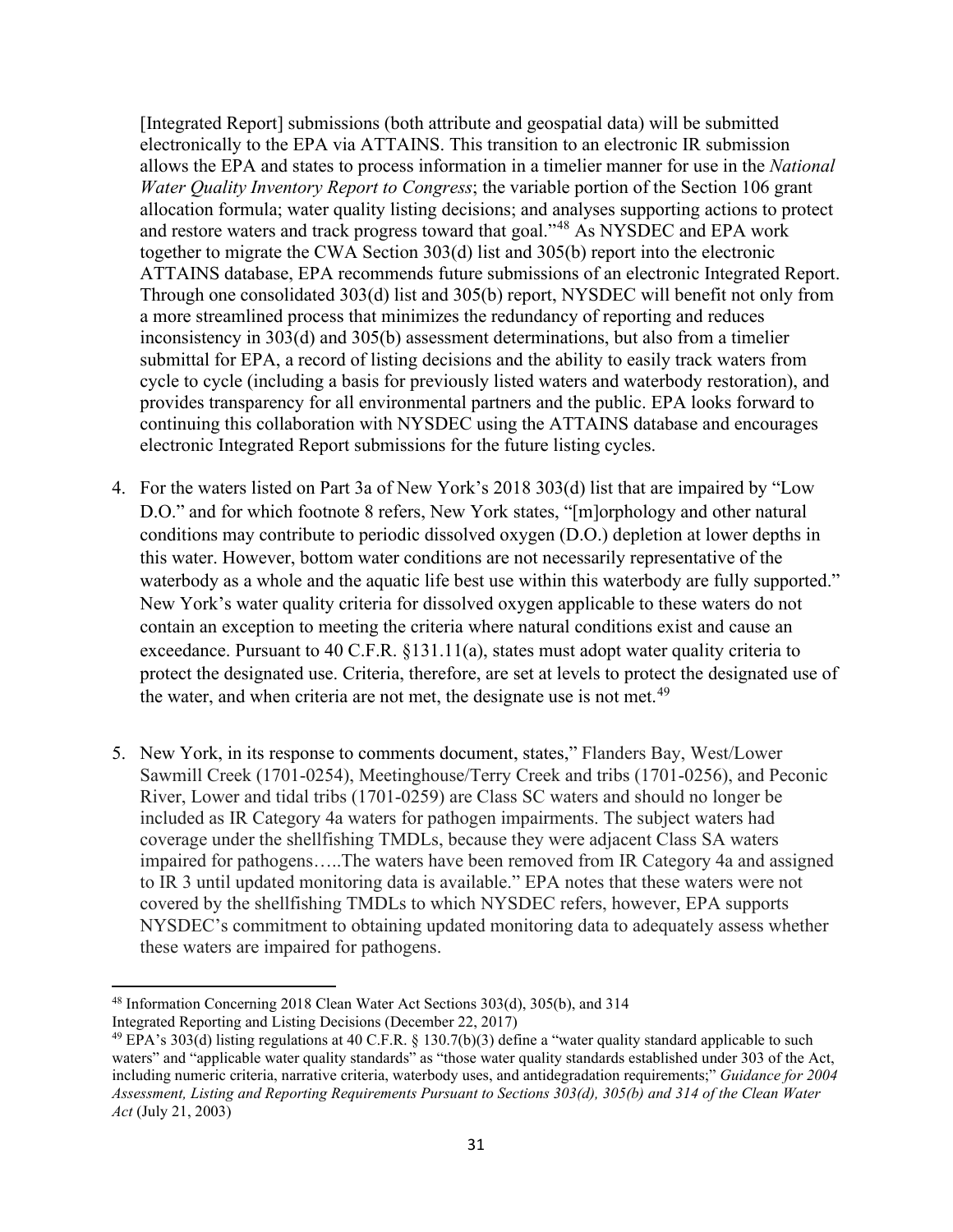- 6. On the New York 2018 303(d) list, New York states, "Section 303(d) of the Act also requires states to identify Impaired Waters, where specific designated uses are not fully supported, and for which the state must consider the development of a Total Maximum Daily Load (TMDL) *or other strategy to reduce the input of the specific pollutant(s) that restrict waterbody uses, in order to restore and protect such uses*" (emphasis added). EPA notes that TMDLs are required for all waters on the 303(d) list. Through the requirement, under Section 303(d) of the CWA, to rank waters on the 303(d) list for TMDL development, states have the discretion to determine when it will develop a TMDL for each water. In making this determination, it is reasonable for states to consider other restoration strategies, if any, that are underway or planned for each water.
- 7. New York, in footnote 5 of the 2018 303(d) list, states, "[i]n addition to the contaminants for which there are specific Health Advisories for the consumption of fish, other contaminants have also been identified as contributing to the fish consumption impairment. These substances may include mercury, dioxins/furan, PAHs, pesticides and other heavy metals." Pursuant to Section 303(d) of the CWA, states must identify waters on the list for which "any water quality standard applicable to such waters" is not met. Pursuant to 40 C.F.R. § 130.7(b)(4), states "shall identify the pollutants causing or expected to cause violations of applicable water quality standards." EPA expects New York to assemble and evaluate all existing and readily available data and information to identify the specific pollutant(s) causing these impairments that will in turn, better identify the applicable water quality standard(s) that is not met, including mercury, dioxins/furan, PAHs and the specific pesticides and other heavy metals.
- 8. New York, on Part 2b of the 2018 303(d) list, "Multiple Segment/Categorical Waterbody Segments Impaired due to Fish Consumption Advisories," states, "[d]esignation of waters as impaired for fish consumption and inclusion in the Section 303(d) List is based on New York State Department of Health advisories contained in its annual Chemicals in Sportfish and Game publications. Where available water quality data for a waterbody is in conflict with these health advisories, decisions regarding listing will reflect the health advisories. Because the specific extent and conditions of the health advisories are reported more precisely/ frequently through these advisories than through the Section 303(d) List, the health advisories provide better delineated and more timely information regarding fish consumption recommendations for the waters of New York than does the Section 303(d) List."

Water quality data indicating that an applicable water quality standard is not met is existing and readily available water quality data or information. EPA expects, therefore, that where there is water quality data that indicates that an applicable water quality standard is not met but there is no heath advisory for that water, New York will include the water on its 303(d) list, unless it reasonably concludes that a water is not impaired or otherwise does not require a TMDL, and New York submits documentation to EPA in support of a determination not to list the water.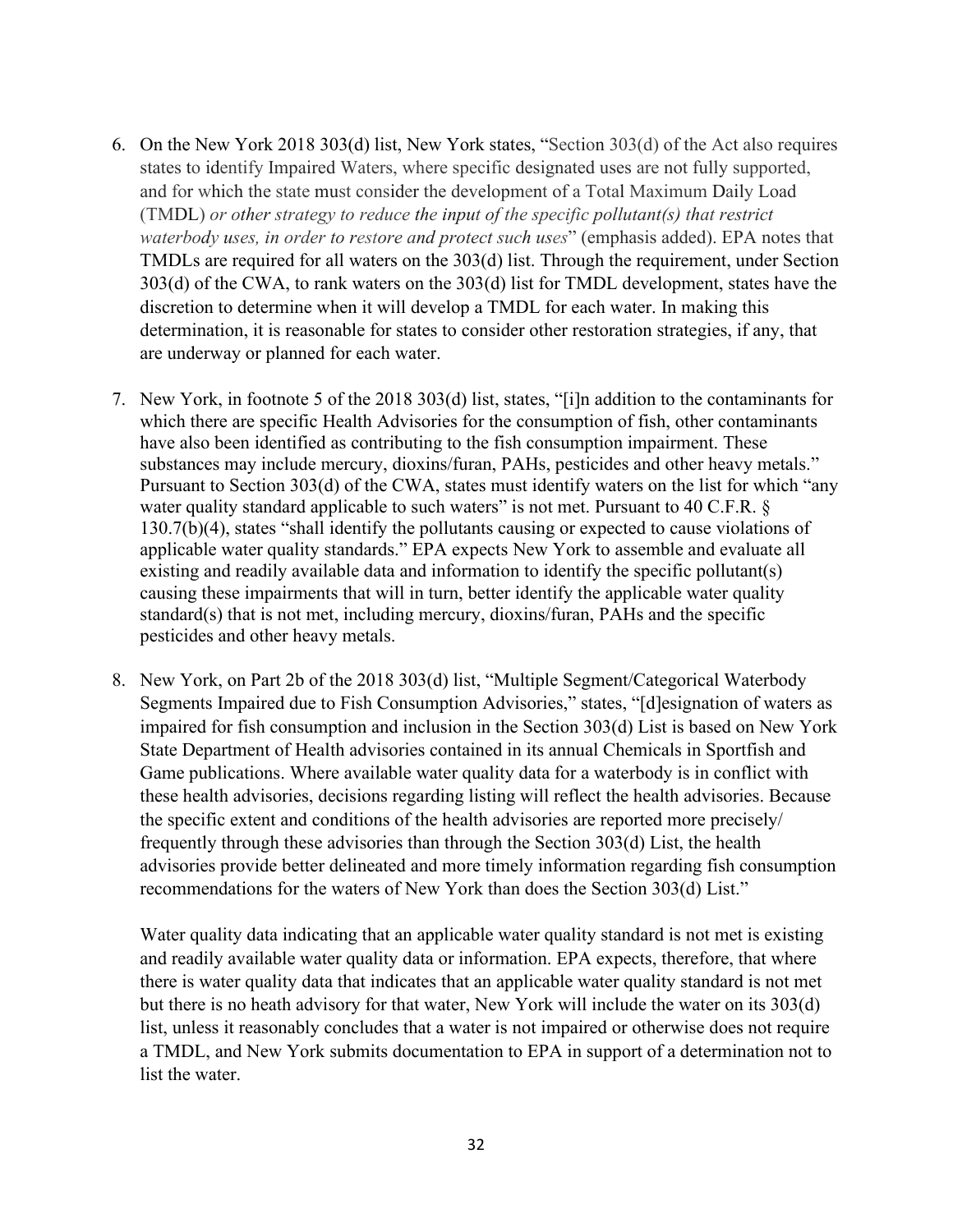9. New York, on Part 2c of the 2018 303(d) list, "Multiple Segment/Categorical Waterbody Segments Impaired due to Shellfishing Restrictions," states, "[d]esignation of waters as impaired for shellfishing use and inclusion in the Section 303(d) List is based on shellfishing certifications issued by NYSDEC Shellfisheries Program per 6 NYCRR Part 47.3 and the National Shellfish Sanitation Program. Where available water quality data for a waterbody is in conflict with its shellfishing certification status, decisions regarding listing will reflect the shellfishing certification status. Because the specific extent and conditions of the closures are reported more precisely/frequently through the shellfishing programs than through the Section 303(d) List, these programs provide better delineated and more timely information regarding shell fishing certification in the waters of New York than docs the Section 303(d) List."

Water quality data indicating that an applicable water quality standard is not met is existing and readily available water quality data or information. EPA expects, therefore, that where there is water quality data that indicates that an applicable water quality standard is not met but the water is not closed to shellfishing, New York will include the water on its 303(d) list, unless it reasonably concludes that a water is not impaired or otherwise does not require a TMDL, and New York submits documentation to EPA in support of a determination not to list the water.

### **Priority Ranking**

EPA regulations codify Section  $303(d)(1)(A)$  of the CWA, which requires states to establish a priority ranking for listed waters. EPA regulations, at 40 C.F.R. § 130.7(b)(4), require states to prioritize waters on their Section 303(d) lists for TMDL development, and to identify those waterbody segments targeted for TMDL development in the next two years. In prioritizing and targeting waters, states must take into account the severity of the pollution and the uses of the waters. See, Section 303(d)(1)(A) of the CWA. States may consider other factors relevant to prioritizing waters for TMDL development, including immediate programmatic needs, vulnerability of particular waters as aquatic habitats, recreation, economic and aesthetic importance of particular waters, degree of public interest and support and state or national policies and priorities. See, 57 *Federal Register* 33040, 33045 (July 24, 1992) and EPA's 1991 Guidance.

The State has identified the below six waterbody/pollutant combinations for "TMDL/restoration strategy scheduled for development in 2018" and 14 waterbody/pollutant combinations for "TMDL/restoration strategy scheduled for development…..over longer term, through 2022." See, New York 2018 303(d) list. These two sets of waters are considered high priority for TMDL/restoration strategy development, while the remaining waters on the 303(d) list have been ranked as medium or low priority for TMDL/restoration strategy development.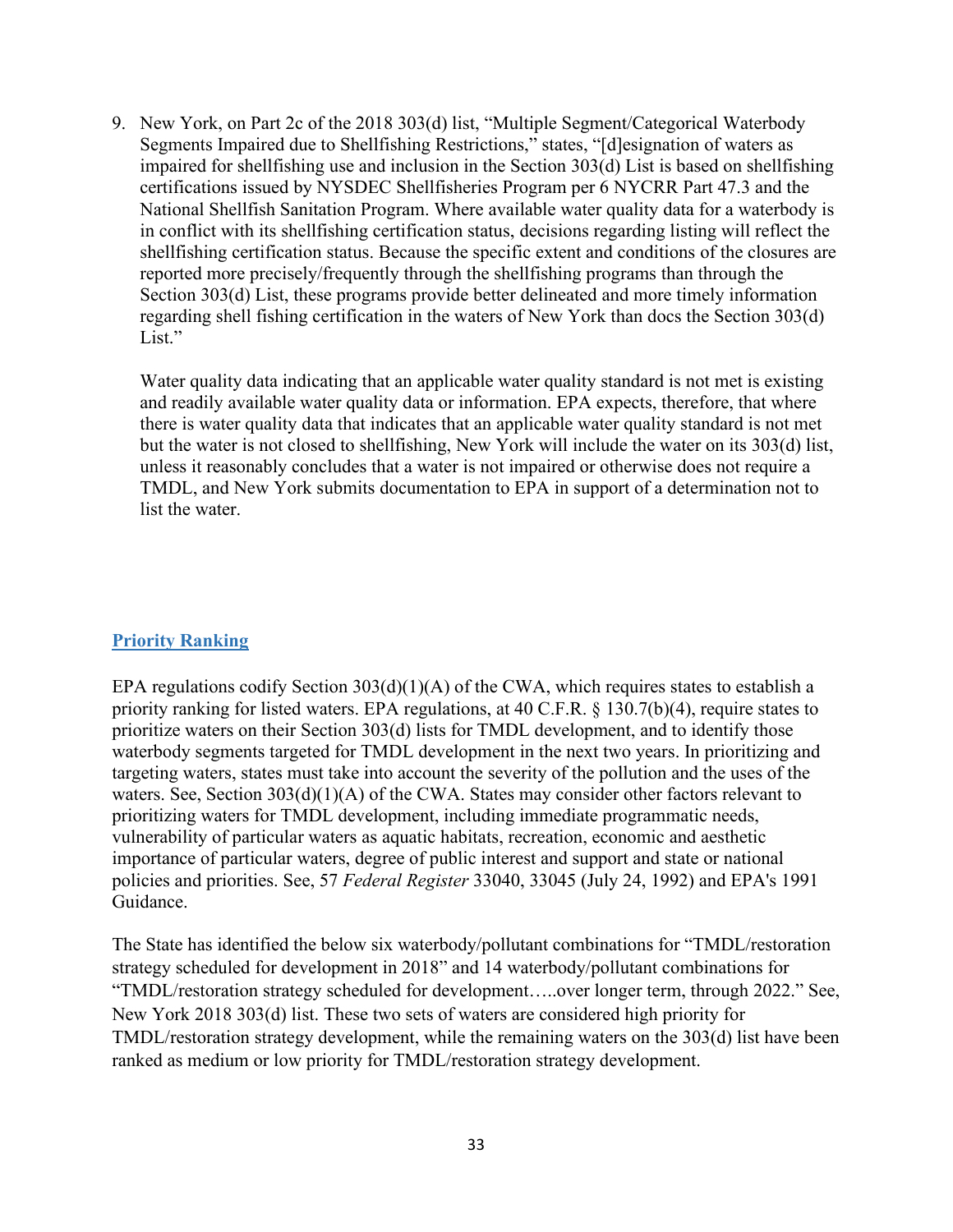Six Waterbody/Pollutant Combinations Identified for TMDL/Restoration Strategy Development through 2018:

Honeoye Lake (0402-0032) for Phosphorus<sup>[50](#page-35-0)</sup> Honeoye Lake (0402-0032) for Low D.O. Conesus Lake (0402-0004) for Phosphorus<sup>[51](#page-35-1)</sup> Conesus Lake (0402-0004) for Low D.O. Tidal Tribs to West Moriches Bay  $(1701-0312)$  for Nitrogen<sup>[52](#page-35-2)</sup> Tidal Tribs to West Moriches Bay (1701-0312) for Low D.O.

EPA notes that Honeoye Lake (0402-0032) and Conesus Lake (0402-0004) are included on the New York 2018 303(d) list as impaired for phosphorus, however, a TMDL for phosphorus for Honeoye Lake (0402-0032) and Conesus Lake (0402-0004) was approved by EPA on August 15, 2019. These TMDLs were approved after June 20, 2018, the date NYSDEC provided notice of availability of the draft New York 2018 303(d) list. EPA expects NYSDEC to delist these waterbody/pollutant combinations in the 2020 303(d) listing cycle due to approval or establishment by EPA of a TMDL (Integrated Report Category 4a).

14 Waterbody/Pollutant Combinations Identified for TMDL/Restoration Strategy Development through 2022:

Owasco Inlet, Upper and tribs (0706-0014) for Nutrients Cayuga Lake, Southern End (0705-0040) for Phosphorus Steele Creek tribs (1201-0197) for Phosphorus Ballou, Nail Creeks (1201-0203) for Phosphorus Ballou, Nail Creeks (1201-0203) for Low D.O. Great South Bay, East (1701-0039) for Nitrogen <sup>[53](#page-35-3)</sup> Great South Bay, East (1701-0039) for Low D.O. [54](#page-35-4) Great South Bay, Middle (1701-0040) for Nitrogen [55](#page-35-5) Great South Bay, Middle (1701-0040) for Low D.O. [56](#page-35-6) Great South Bay, West (1701-0173) for Nitrogen <sup>[57](#page-35-7)</sup> Great South Bay, West (1701-0173) for Low D.O. [58](#page-35-8) Lake Ronkonkoma (1701-0020) for Fecal Coliform Lake Ronkonkoma (1701-0020) for Phosphorus Hempstead Bay, Broad Channel (1701-0032) for Nitrogen

<span id="page-35-2"></span><span id="page-35-1"></span><sup>51</sup> Total Maximum Daily Load (TMDL) for Phosphorus in Honeoye Lake, Ontario County, NY (dated August 2019) <sup>52</sup> Alternative Restoration Plan for Suffolk County Nitrogen Impaired Waters (ARP)" (no date), submitted to EPA on April 20, 2021. Accepted by EPA under the 303(d) Program Vision on June 10, 2021.

<span id="page-35-0"></span><sup>&</sup>lt;sup>50</sup> Total Maximum Daily Load (TMDL) for Phosphorus in Conesus Lake, Livingston County, NY (dated August 2019)

<span id="page-35-3"></span><sup>53</sup> Alternative Restoration Plan for Suffolk County Nitrogen Impaired Waters (ARP) (no date), submitted to EPA on April 20, 2021. Accepted by EPA under the 303(d) Program Vision on June 10, 2021.

<span id="page-35-4"></span><sup>54</sup> Id.

<span id="page-35-5"></span><sup>55</sup> Id.

<span id="page-35-6"></span><sup>56</sup> Id. <sup>57</sup> Id.

<span id="page-35-8"></span><span id="page-35-7"></span><sup>58</sup> Id.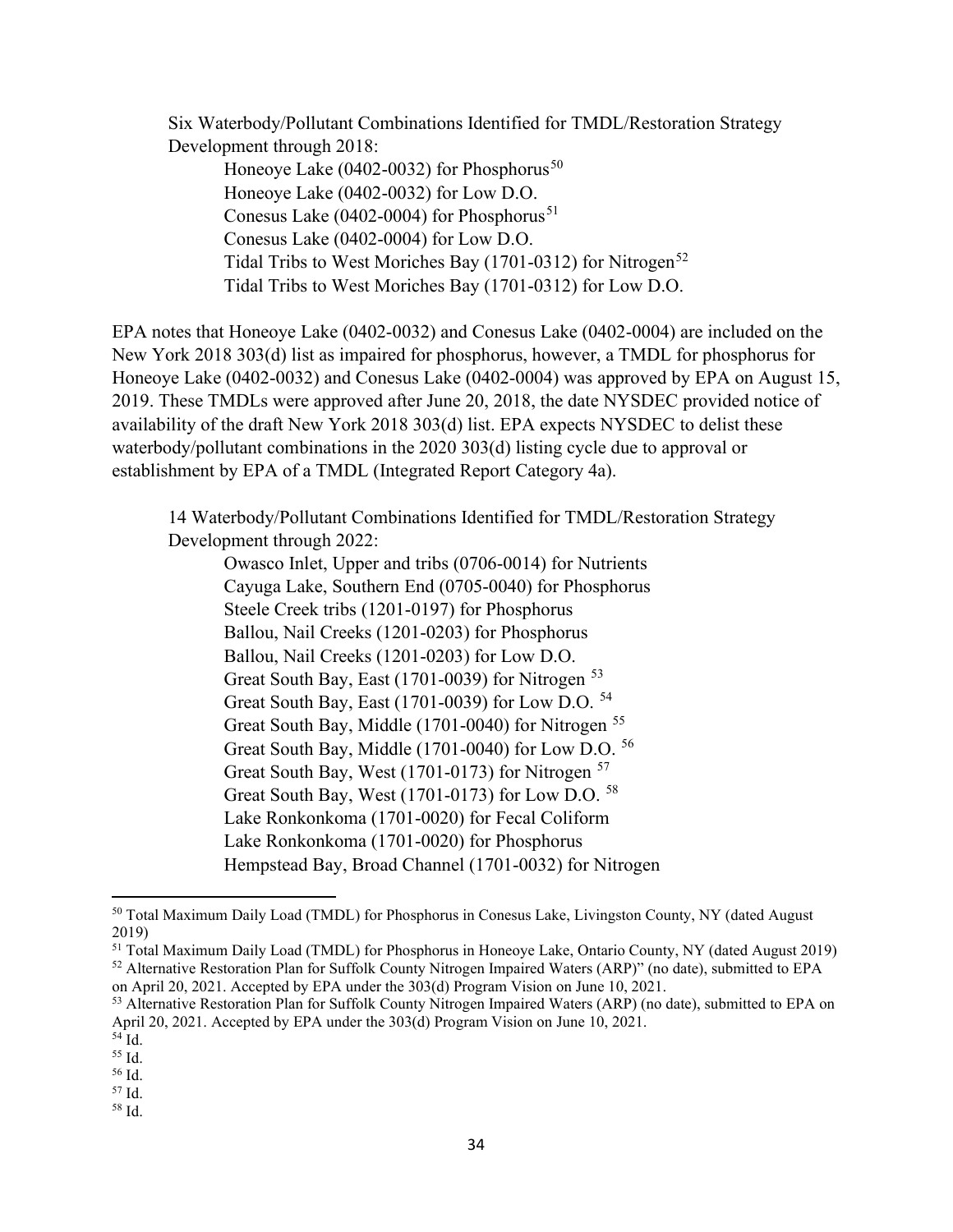According to NYSDEC's Listing Methodology documents, the State has satisfied the Section 303(d) requirement to take into account the severity of the pollution and the uses to be made of such waters in establishing its priority ranking.<sup>[59](#page-36-0)</sup> The State's identification of high priority waters is also based on factors such as the current understanding of the water quality problem and sources, the availability of the necessary data to develop a TMDL and the value (i.e., presumed effectiveness) of a TMDL toward addressing the problem, and other factors.<sup>[60](#page-36-1)</sup> To provide a more general sense of these factors and their impact on priorities, and the timing of TMDL development, the waters on the 303(d) list are segregated into sub-parts, as described on page 5 of this document. These sub-parts allow for clarification of widely differing conditions, limitations and other circumstances that affect the scheduling and development of TMDLs or other strategies.

Consistent with EPA's Vision for the  $303(d)$  program<sup>[61](#page-36-2)</sup>, EPA also welcomes the identification of any specific waterbody/pollutant combinations targeted for alternative restoration strategies. While a TMDL will remain the most dominant program analytic and informational tool to address impairments, EPA recognizes that other tools or alternative strategies may be more immediately beneficial or practicable to achieve water quality standards under certain circumstances. Should New York proceed to address an impairment through an alternative restoration strategy that does not meet the threshold for delisting to Integrated Report Category 4b, that waterbody/pollutant combination must remain on the 303(d) list until water quality standards are attained. If water quality standards are not fully attained through the alternative approach, development of the TMDL would remain necessary. In addition, the State identified waters for potential TMDL development over the next two years.

### **Public Participation**

The NYSDEC public participation process for developing its 2018 303(d) list included public solicitation of data, requests for comment on the methods document and requests for comments on the draft New York 2018 303(d) list. NYSDEC announced the availability of the draft New York 2018 303(d) list in the State's June 20, 2018 Environmental Notice Bulletin (ENB) and provided a public comment period, which ended on August 6, 2018. Following the conclusion of the comment period, the State provided copies of all comments and responses received during the data solicitation and public comment periods to EPA.

<span id="page-36-0"></span><sup>&</sup>lt;sup>59</sup> The New York State Consolidated Assessment and Listing Methodology- Section 305(b) Assessment Methodology (March 2017); The New York State Consolidated Assessment and Listing Methodology - Section 303(d) Listing Methodology (March 2015); VISION APPROACH to implement the Clean Water Act 303(d) Program and Clean Water Planning (December 2015)-

<span id="page-36-1"></span>https://www.dec.ny.gov/docs/water\_pdf/dowvision.pdf <sup>60</sup> Id.

<span id="page-36-2"></span><sup>61</sup> *A Long-Term Vision for Assessment, Restoration, and Protection under the Clean Water Act Section 303(d) Program* (December 5, 2013).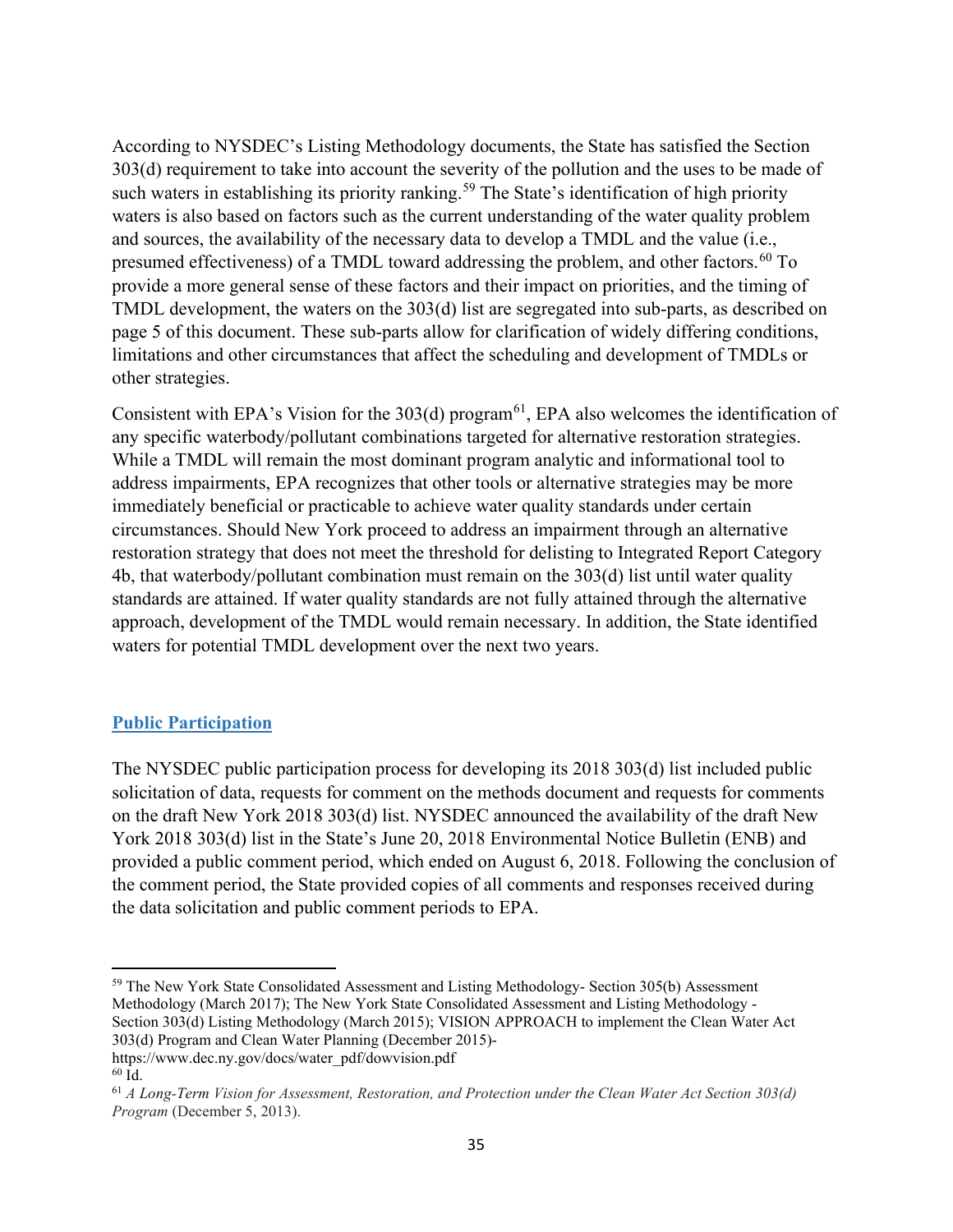As part of its action on a state's 303(d) list, EPA reviews a state's responses to public comments but does not take legal action on the responses directly and considers them only insofar as they provide a record for the state's listing determinations. EPA has reviewed the public comments received and NYSDEC's responses, and concludes that—except for those issues related to EPA's disapproval and further action pending decisions discussed above—the State adequately addressed the issues that commenters raised about the State's listing obligations under section 303(d) and EPA's implementing regulations. In addition, please refer to the section above regarding "Additional EPA Comments on New York's Submission," for further EPA reactions to the State's response to comments.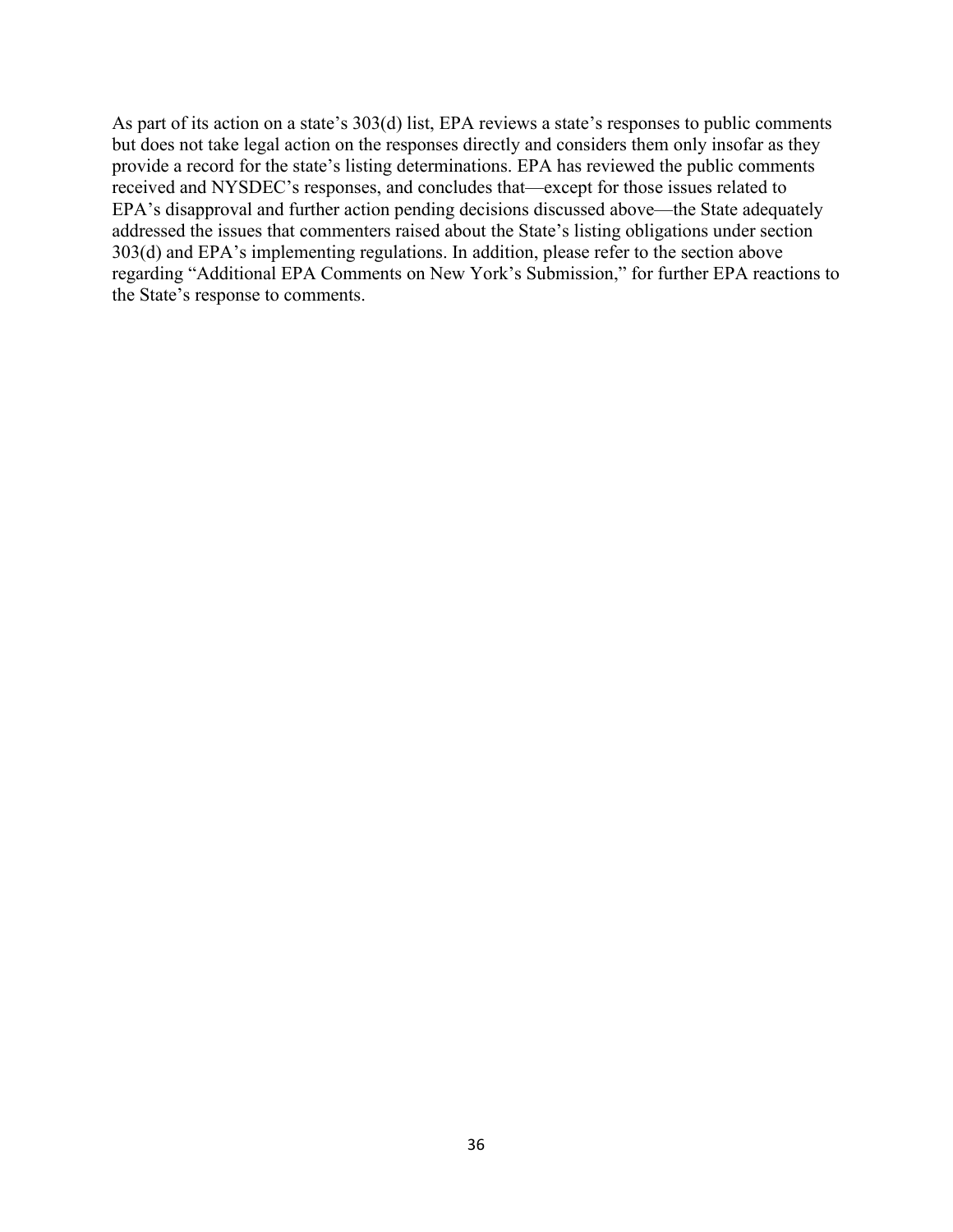<span id="page-38-0"></span>Appendix A: Impaired waters on Integrated Report Category 4c for which further action is pending by  $EPA(72)$ 

| NYS index number         | Waterbody (Assessment Unit)              | Pollutant/Cause |
|--------------------------|------------------------------------------|-----------------|
| Ont 158E-23-P152         | Java Lake (0104-0004)                    | Algal/Weed      |
|                          |                                          | Growth          |
| Pa-63-13-4-P122 (portion | Chautauqua Lake, South (0202-0020)       | Algal/Weed      |
| 1)                       |                                          | Growth          |
| Pa-63-13-4-P122 (portion | Chautauqua Lake, North (0202-0072)       | Algal/Weed      |
| 2)                       |                                          | Growth          |
| Pa-63-13-23-P131         | Bear Lake (0201-0003)                    | Algal/Weed      |
|                          |                                          | Growth          |
| Pa-63-13-P133            | Lower Cassadaga Lake (0202-0003)         | Algal/Weed      |
|                          |                                          | Growth          |
| Pa-63-13-P133-3-P134     | Middle Cassadaga Lake (0202-0002)        | Algal/Weed      |
|                          |                                          | Growth          |
| Pa-84-2-P153             | Findley Lake (0202-0004)                 | Algal/Weed      |
|                          |                                          | Growth          |
| Ont 74/P76               | Little Sodus Bay (0302-0017)             | Algal/Weed      |
|                          |                                          | Growth          |
| Ont 75/P77               | Blind Sodus Bay (0302-0021)              | Algal/Weed      |
|                          |                                          | Growth          |
| Ont 122-P153             | Buck Pond (0301-0017)                    | Algal/Weed      |
|                          |                                          | Growth          |
| Ont 123-P154             | Long Pond (0301-0015)                    | Algal/Weed      |
|                          |                                          | Growth          |
| Ont 123-P154-2-P155      | Cranberry Pond (0301-0016)               | Algal/Weed      |
|                          |                                          | Growth          |
| Ont 117-27-P57           | Honeoye Lake (0402-0032)                 | Algal/Weed      |
|                          |                                          | Growth          |
| Ont 117-40-P67           | Conesus Lake (0402-0004)                 | Algal/Weed      |
|                          |                                          | Growth          |
| Ont 117-70-P115          | Silver Lake (0403-0002)                  | Algal/Weed      |
|                          |                                          | Growth          |
| Pa 3-58-20-P51           | Lake Salubria (0502-0011)                | Algal/Weed      |
|                          |                                          | Growth          |
| Pa 3-58-31-7-P66         | Smith Pond (0502-0012)                   | Algal/Weed      |
|                          |                                          | Growth          |
| SR-44-14-27 (portion     | Whitney Point Lake/Reservoir (0602-0004) | Algal/Weed      |
| $1)$ /P $35a$            |                                          | Growth          |
| Ont 66-3-P9              | Lake Neatahwanta (0701-0018)             | Algal/Weed      |
|                          |                                          | Growth          |
| Ont 66-12-P296 (portion  | Cayuga Lake, Southern End (0705-0040)    | Algal/Weed      |
| 4)                       |                                          | Growth          |
| SL-25-7/P1               | Black Lake Outlet/Black Lake (0906-0001) | Algal/Weed      |
|                          |                                          | Growth          |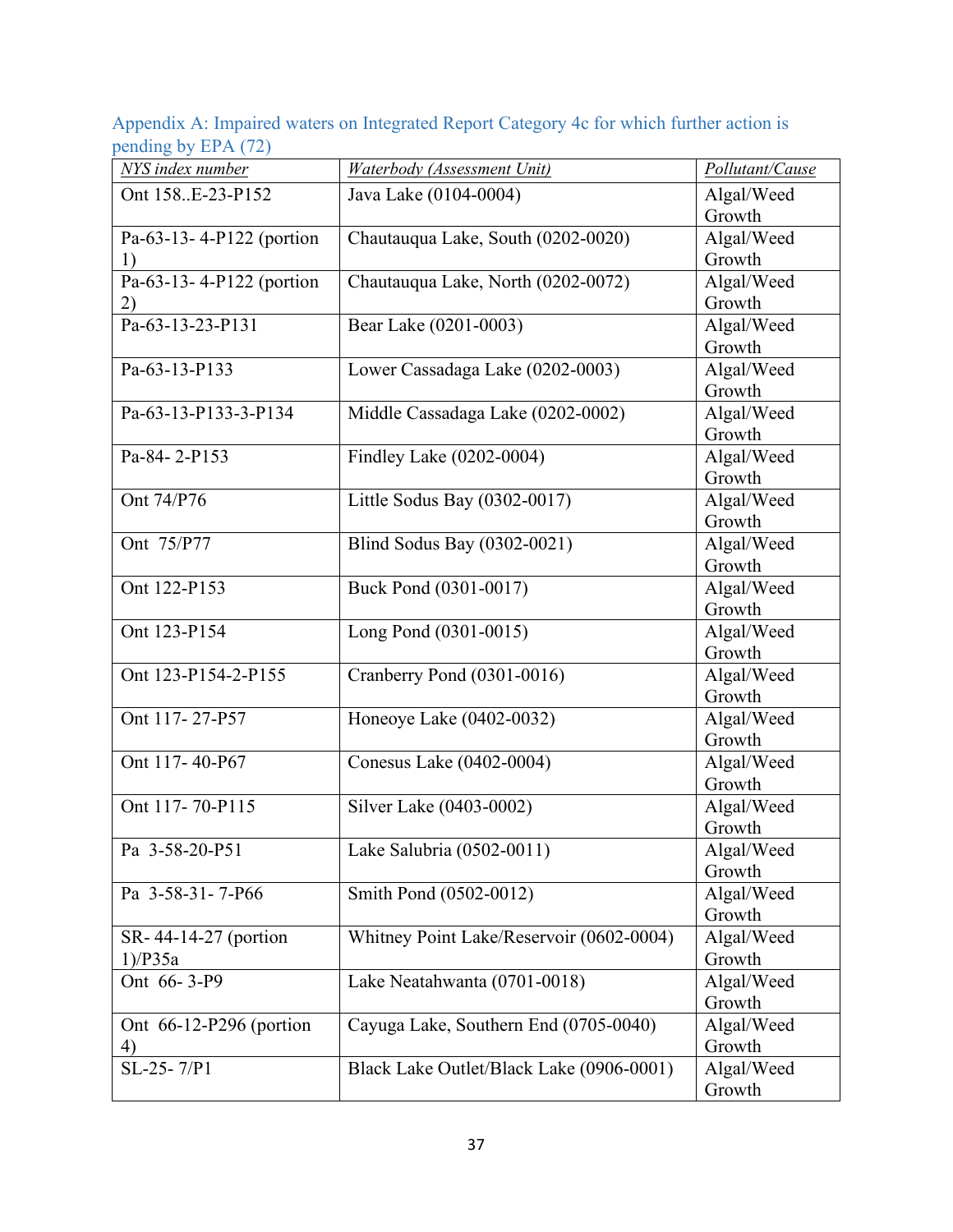| $C$ (portion 4)          | Lake Champlain, South Lake (1000-0004)    | Algal/Weed |
|--------------------------|-------------------------------------------|------------|
|                          |                                           | Growth     |
| $C$ (portion 5)          | Lake Champlain, South Bay (1005-0014)     | Algal/Weed |
|                          |                                           | Growth     |
| H-301-17-P79             | Cossayuna Lake (1103-0002)                | Algal/Weed |
|                          |                                           | Growth     |
| H-240-11-P496/P498       | Ann Lee (Shakers) Pond, Stump Pond (1201- | Algal/Weed |
|                          | 0096)                                     | Growth     |
| H-240-22-P519            | Collins Lake (1201-0077)                  | Algal/Weed |
|                          |                                           | Growth     |
| H-240-82-63-19-9-P589    | Engleville Pond (1202-0009)               | Algal/Weed |
|                          |                                           | Growth     |
| H-240-82-104-P629        | Summit Lake (1202-0014)                   | Algal/Weed |
|                          |                                           | Growth     |
| H-240-187-               | Steele Creek tribs (1201-0197)            | Algal/Weed |
|                          |                                           | Growth     |
| H-31-P44-14-P50-2-P50a   | Lake Shenorock (1302-0083)                | Algal/Weed |
|                          |                                           | Growth     |
| H-31-P44-17-5-P57a       | Lake Lincolndale (1302-0089)              | Algal/Weed |
|                          |                                           | Growth     |
| H-31-P44-23-P59-2-4-P59b | Lake Casse (1302-0100)                    | Algal/Weed |
|                          |                                           | Growth     |
| H-31-P44-23-P59-6-       | Lake Carmel (1302-0006)                   | Algal/Weed |
| P62P62a                  |                                           | Growth     |
| H-31-P44-24-P89-10-P93   | Peach Lake (1302-0004)                    | Algal/Weed |
|                          |                                           | Growth     |
| H-31-P44-35-P109-6-13-   | Truesdale Lake (1302-0054)                | Algal/Weed |
| P115a                    |                                           | Growth     |
| H-31-P44-54-P128a        | Teatown Lake (1302-0150)                  | Algal/Weed |
|                          |                                           | Growth     |
| H-49a-P160               | Lake Meahagh (1301-0053)                  | Algal/Weed |
|                          |                                           | Growth     |
| $H-55-1-P165$            | Wallace Pond (1301-0140)                  | Algal/Weed |
|                          |                                           | Growth     |
| H-55-8-P175              | Oscawana Lake (1301-0035)                 | Algal/Weed |
|                          |                                           | Growth     |
| H-55-11-P179             | Lake Mohegan (1301-0149)                  | Algal/Weed |
|                          |                                           | Growth     |
| H-188-P902               | Robinson Pond (1308-0003)                 | Algal/Weed |
|                          |                                           | Growth     |
| H-193-29-P950a           | Basic Creek Reservoir (1309-0001)         | Algal/Weed |
|                          |                                           | Growth     |
| H-202-P8f                | Sleepy Hollow Lake (1301-0059)            | Algal/Weed |
|                          |                                           | Growth     |
| H-204-2-7-P24            | Kinderhook Lake (1310-0002)               | Algal/Weed |
|                          |                                           | Growth     |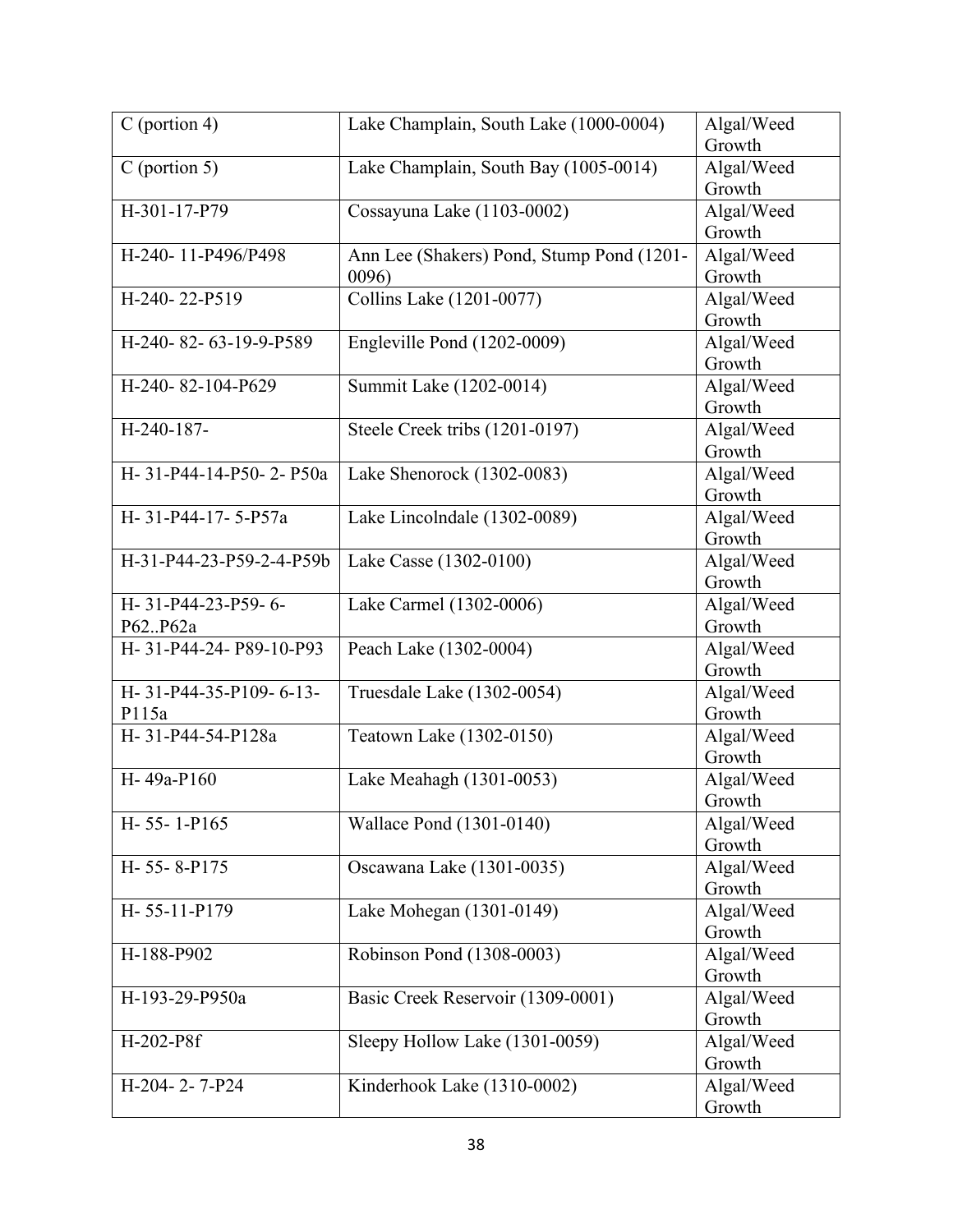| H-204-2-7-P34             | Nassau Lake (1310-0001)                      | Algal/Weed |
|---------------------------|----------------------------------------------|------------|
|                           |                                              | Growth     |
| H-204-3-8-32-P108a        | Copake Lake (1310-0014)                      | Algal/Weed |
|                           |                                              | Growth     |
| H-221-4-P270-1-9-P276a    | Duane Lake (1311-0006)                       | Algal/Weed |
|                           |                                              | Growth     |
| D-71-10-6-P388, P389      | Fly Pond, Deer Lake (1404-0038)              | Algal/Weed |
|                           |                                              | Growth     |
| NJ-1/P977a-13-            | Congers Lake, Swartout Lake (1501-0019)      | Algal/Weed |
| P984, P984a               |                                              | Growth     |
| NJ-P1026                  | Greenwood Lake (1501-0001)                   | Algal/Weed |
|                           |                                              | Growth     |
| Conn 15-12-21-P1134       | Rudd Pond (1601-0001)                        | Algal/Weed |
|                           |                                              | Growth     |
| (MW1.2)                   | Grasmere, Arbutus and Wolfes Lakes (1701-    | Algal/Weed |
| SI.P1039, P1051.1053      | 0357)                                        | Growth     |
| (MW5.3) LIS-62-P296       | Millers Pond (1702-0013)                     | Algal/Weed |
|                           |                                              | Growth     |
| (MW6.2) GB.FB-112         | Peconic River, Lower, and tidal tribs (1701- | Algal/Weed |
| (port 1)                  | 0259                                         | Growth     |
| $(MW6.3a)$ GBFB-RB        | Reeves Bay and tidal tribs (1701-0272)       | Algal/Weed |
|                           |                                              | Growth     |
| $(MW7.1b)$ AO-SB          | Shinnecock Bay (and Inlet) (1701-0033)       | Algal/Weed |
|                           |                                              | Growth     |
| $(MW7.1c)$ AO-QB          | Quantuck Bay (1701-0042)                     | Algal/Weed |
|                           |                                              | Growth     |
| $(MW7.2a)$ AO-MB (portion | Moriches Bay, East (1701-0305)               | Algal/Weed |
| 1)                        |                                              | Growth     |
| (MW7.2a) AO-MB (portion   | Moriches Bay, West (1701-0038)               | Algal/Weed |
| 2)                        |                                              | Growth     |
| (MW7.3) AO-GSB            | Great South Bay, East (1701-0039)            | Algal/Weed |
| (portion 1)               |                                              | Growth     |
| $(MW7.3)$ AO-GSB          | Great South Bay, Middle (1701-0040)          | Algal/Weed |
| (portion 2)               |                                              | Growth     |
| (MW7.3) AO-GSB            | Great South Bay, West (1701-0173)            | Algal/Weed |
| (portion 3)               |                                              | Growth     |
| (MW7.7) AO-GSB-           | Lake Ronkonkoma (1701-0020)                  | Algal/Weed |
| 193.P304                  |                                              | Growth     |
| $(MW8.3) MDB-RC$          | Reynolds Channel, East (1701-0215)           | Algal/Weed |
| (portion 1)               |                                              | Growth     |
| $(MW8.4)$ HB              | Hempstead Bay (1701-0032)                    | Algal/Weed |
|                           |                                              | Growth     |
| $(MW8.4)$ HB (portion 4)  | Hog Island Channel (1701-0020)               | Algal/Weed |
| <b>HIC</b>                |                                              | Growth     |
| (MW8.4a) HB-232 thru      | LI Tidal Tribs to Hempstead Bay (1701-       | Algal/Weed |
| 237                       | 0218)                                        | Growth     |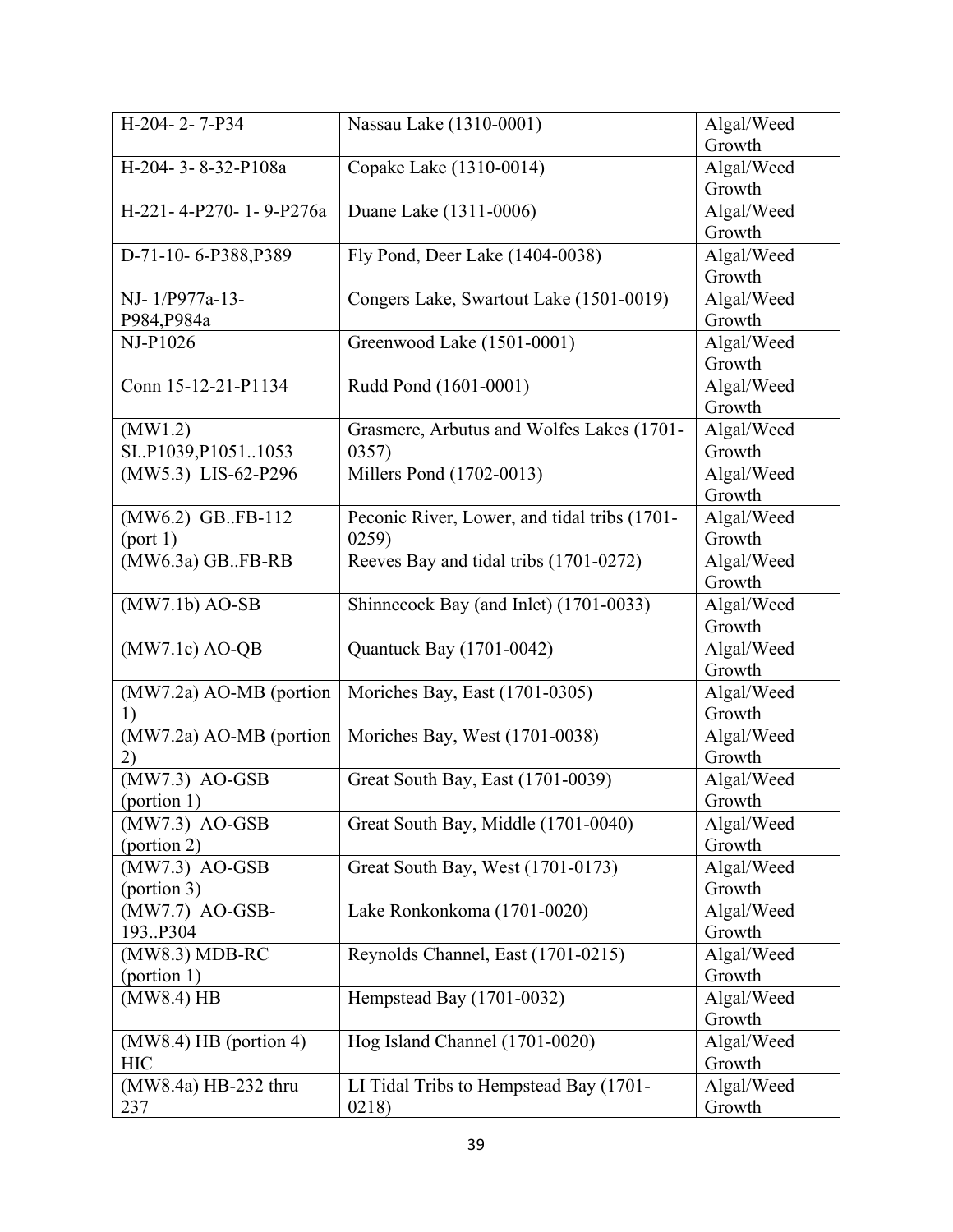| (MW8.4) HB-RC (portion | Reynolds Channel, West (1701-0216)      | Algal/Weed    |
|------------------------|-----------------------------------------|---------------|
| $\left( 2\right)$      |                                         | Growth        |
| (MW8.4a) HB-236        | Woodmere Channel (1701-0219)            | Algal/Weed    |
|                        |                                         | Growth        |
| $H-95-10-1b-P345g$     | Hillside Lake (1304-0001)               | Aquatic       |
|                        |                                         | vegetation    |
| Ont 108/P113-3-33-P143 | Hundred Acre Pond (0302-0034)           | Aquatic weeds |
| Ont $66-11-P26-37-6-2$ | Limestone Creek, Lower, and minor tribs | Odors         |
|                        | $(0703 - 0008)$                         |               |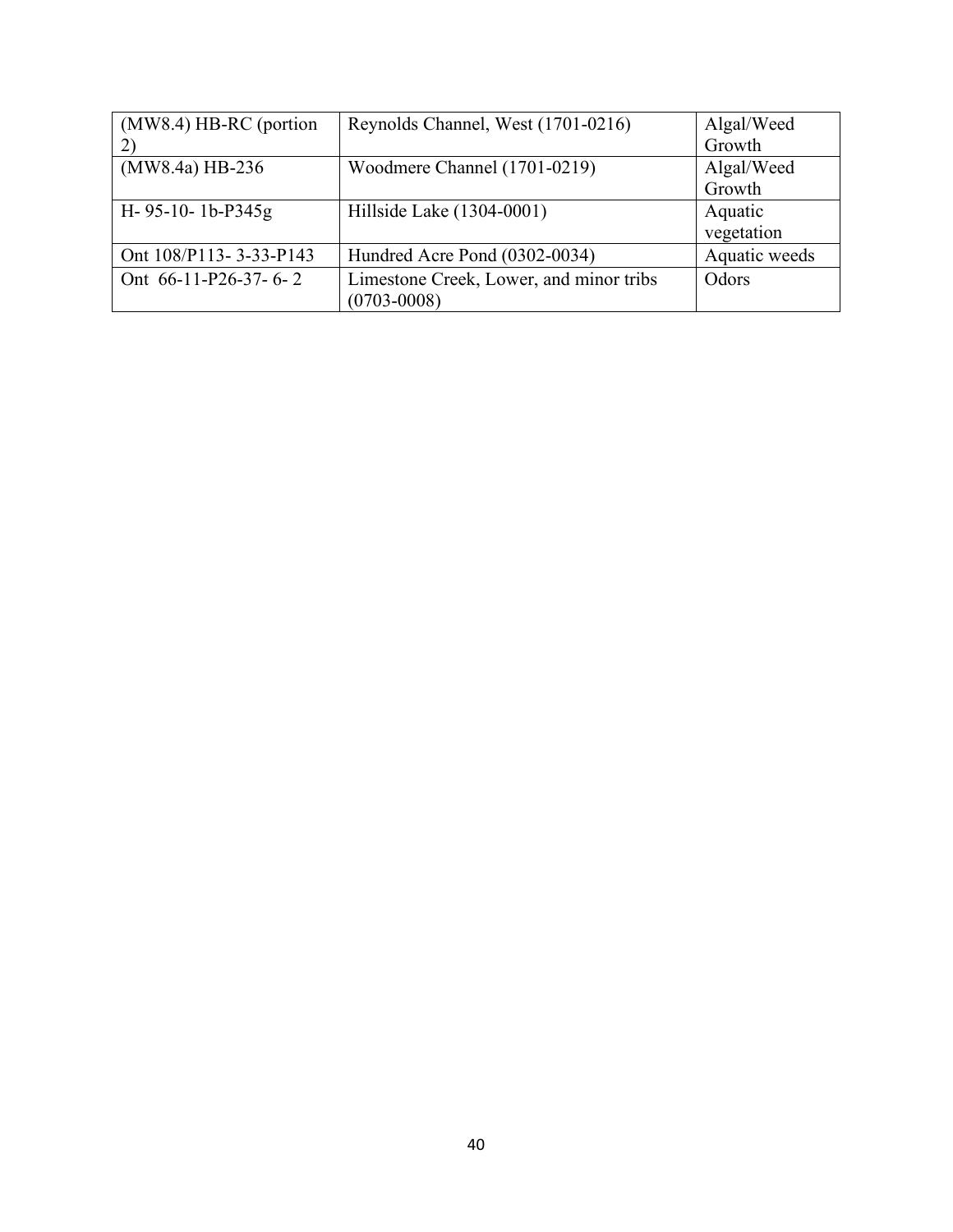| NYS index number                  | 2016 Assessment Unit                | 2016<br>Pollutant/C<br>ause | 2018 Assessment Unit                                         |
|-----------------------------------|-------------------------------------|-----------------------------|--------------------------------------------------------------|
| SLC-32-P 170a                     | Unnamed P #3-170<br>$(0902 - 0009)$ | pH                          | Mud Pd, Long Pd, Little Clear Pd (0902-<br>$0005)*$          |
| $-$                               | Ridders Pond (1701-<br>0176)        | Chlordane                   | Lake Success (1702-0139)                                     |
| Ont 19-94-1-P918                  | Doe Pond (0801-0161)                | pH                          | Long Lake Outlet/Cummings Creek, and<br>tribs (0801-0415)    |
| Ont 19-40-P449-2-<br>P450.P453    | Mirror Pond (0801-<br>0146)         | pH                          | Francis Lake segment (0801-0192)                             |
| Ont 19-90-5-P909                  | Poplar Pond (0801-<br>0078          | pH                          | Mile Brook and tribs (0801-0408)                             |
| Ont 19-40-3-P409                  | Unnamed P #4-409<br>$(0801 - 0142)$ | pH                          | Murmur Creek and tribs (0801-0219)                           |
| Ont 19-40-17-P437                 | Unnamed P #4-437<br>$(0801 - 0143)$ | pH                          | Beaver River, Middle, and tribs (0801-0278)                  |
| SLC-29-13-P31                     | Owlshead Pond (0902-<br>0016        | pH                          | Roaring Brook, Salmon River Trib (0902-<br>0077)             |
| SLC-29-13P32                      | Childs Pond (0902-<br>0013)         | pH                          | Roaring Brook, Salmon River Trib (0902-<br>0077)             |
| SLC-29-21 -7- P40a                | Razorback Pond (0902-<br>0017       | pH                          | Duck Pond (0902-0081)                                        |
| SLC-29-P050-3-1-P57               | South Duck Pond<br>$(0902 - 0018)$  | pH                          | Mountain View Lake, Indian Lake (0902-<br>0030)              |
| SLC-32-52-1 5-P179a-<br>5-7-P186  | Ward Pond (0902-0020)               | pH                          | South Star Mountain, Baker, McColloms<br>Ponds (0902-0145)   |
| SLC-32-69-6-P226                  | Hidden Pond (0902-<br>0022          | pH                          | Madawaska Pond, Quebec Pond (0902-<br>0153)                  |
| SLC-32-86-P252                    | Unnamed P #3-252<br>$(0902 - 0023)$ | pH                          | Black Pond, Long Pond (0905-0156)                            |
| SLC-32-P257a-P264-<br>P265  P268a | Mikes Pond (0902-<br>0024)          | pH                          | Rolley. Little Long, Bear, Bickford Ponds<br>$(0902 - 0007)$ |
| SL-1-58-1-P37                     | Unnamed P #6-037<br>$(0903 - 0034)$ | pH                          | McCuen Pond, Duck Pond (0903-0102)                           |
| SL-1-65-26-2-P52                  | Spring Pond (0903-<br>0035)         | pH                          | Minor Lakes Trib to Jordan River (0903-<br>0107              |
| SL-1-65-26-3-P55                  | Unnamed P #6-055<br>$(0903 - 0036)$ | pH                          | Minor Lakes Trib to Jordan River (0903-<br>0107)             |
| SL-1-65-P60                       | Roberts Pond (0903-<br>0030)        | pH                          | Leonard Pond, Crooked Lake (0903-0109)                       |
| SL-1-74-1-P063 P64                | Preston Pond (0903-<br>0031)        | pH                          | Leonard Pond, Crooked Lake (0903-0109)                       |
| SL-1-77-P67                       | Unnamed P #6-067<br>$(0903 - 0026)$ | pH                          | Chandler Pond (0903-0110)                                    |
| SL-1-109-4-1-P80-2-<br>P81        | Buck Pond (0903-0037)               | pH                          | Eagle Crag Lake (0903-0114)                                  |
| SL-1-P089-1-2-P94                 | Unnamed P #6-094<br>$(0903 - 0023)$ | pH                          | Lead Pond (0903-0118)                                        |
| SL-1-P089-1P107                   | Unnamed P #6-107<br>$(0903 - 0038)$ | pH                          | Heavens Pond (0903-0121)                                     |

# <span id="page-42-0"></span>Appendix B: Resegmented assessment units for which further action is pending by EPA (65)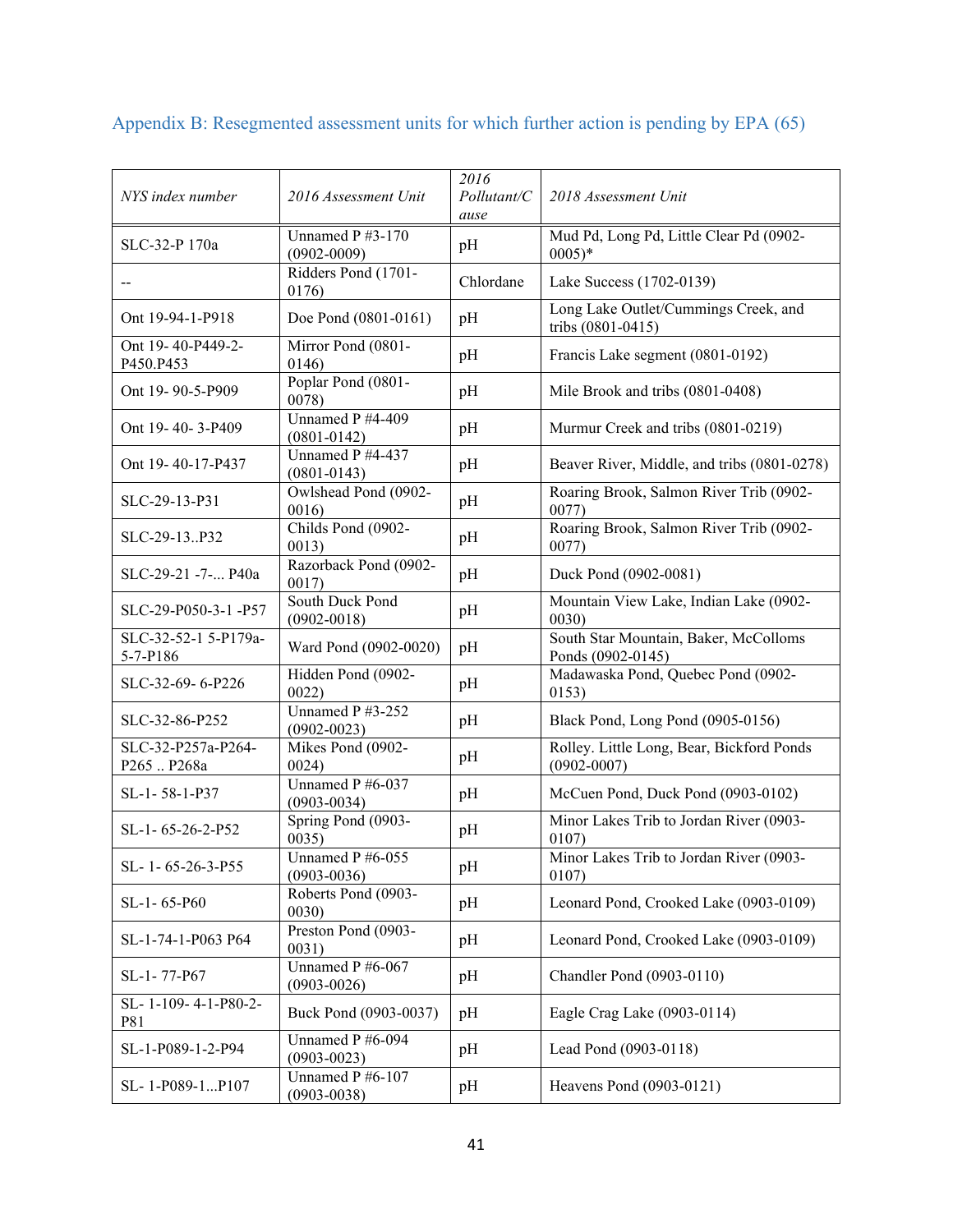| SL-1-P109-11-2-P118-<br>3-P121            | Hedgehog Pond (0903-<br>0020                | pH | Bog Stream and tribs (0903-0215)                          |
|-------------------------------------------|---------------------------------------------|----|-----------------------------------------------------------|
| SL-1-P109-11-2-P118-<br>P122              | Unnamed P #6-122<br>$(0903 - 0039)$         | pH | Bog Stream and tribs (0903-0215)                          |
| SL-1-P109-11-2-P118-<br>P125a             | Unnamed P #6-125a<br>$(0903 - 0040)$        | pH | Bog Stream and tribs (0903-0215)                          |
| $SL-1-P109-11-2$<br>P141                  | Unnamed P #6-141<br>$(0903 - 0018)$         | pH | Otter Pond, Loon Ponds (0903-0141)                        |
| SL-1-162-P235-2-P238<br>$\therefore$ P240 | Hunter Pond (0903-<br>0042)                 | pH | Lower, Upper Preston Ponds (0903-0178)                    |
| SL-2-59-32-1-P353                         | Egg Pond (0904-0003)                        | pH | Sampson Pond (0904-0060)                                  |
| SL-2-59-32-2-1-P355                       | Cartridge Hills P (0904-<br>0004)           | pH | Jocks Pond (0904-0064)                                    |
| SL-25-73-40-P235                          | Unnamed P #4-235<br>$(0905 - 0076)$         | pH | Little Deer Pond (0905-0167)                              |
| SL-25-101-P279                            | Readway Pond (0905-<br>0043)                | pH | Star Lake (0905-0180)                                     |
| SL-25-101-24-P282                         | Unnamed P #4-282<br>$(0905 - 0077)$         | pH | Shingle Pond (0905-0175)                                  |
| SL-25-101-34-2-P297                       | Unnamed P #4-297<br>$(0905 - 0079)$         | pH | Heath Pond, Muskrat Pond (0905-0182)                      |
| SL-25-P309-9-P317                         | Little Dog Pond (0905-<br>0039)             | pH | Curtis Pond, Dog Pond (0905-0004)                         |
| SL-25-P309-11 P324                        | Unnamed P #4-324<br>$(0905 - 0070)$         | pH | John Pond, Scott Pond, Colvin Pond (0905-<br>0190)        |
| $C-15-18$ P34                             | Dow Pond (1003-0022)                        | pH | True Brook and tribs (1003-0055)                          |
| $C-15-18$ P36                             | Unnamed P #2-036<br>$(1003 - 0023)$         | pH | True Brook and tribs (1003-0055)                          |
| C-15-22  P46a                             | Line Pond (1003-0025)                       | pH | Loon Lake (1003-0060)                                     |
| C-15-22-24-P48  P51                       | Bass Lake (1003-0011)                       | pH | Loon Lake (1003-0060)                                     |
| $C-15-22$ P67                             | Unnamed P #2-067<br>$(1003 - 0026)$         | pH | Minor Lakes Trib to Upper North Branch<br>$(1003 - 0064)$ |
| $C-15-22$ P68                             | <b>Unnamed P 112-068</b><br>$(1003 - 0017)$ | pH | Minor Lakes Trib to Upper North Branch<br>$(1003 - 0064)$ |
| C-15-P114  P120<br>P122                   | West Polliwog Pond<br>$(1003 - 0016)$       | pH | Polliwog Pond (1003-0090)                                 |
| $C-15-P114$ $P125$<br>P127a               | Little Egg Pond (1003-<br>0031)             | pH | Square Pond (1003-0093)                                   |
| C-15-P114  P125<br>P132                   | SW Amphitheatre Pond<br>$(1003 - 0015)$     | pH | Square Pond (1003-0093)                                   |
| $C-15-P114P125$<br>P139                   | East Copperas Pond<br>$(1003 - 0004)$       | pH | Square Pond (1003-0093)                                   |
| $C-15-P114$ $P140$<br>P141                | North Whey Pond<br>$(1003 - 0013)$          | pH | Little Square Pond (1003-0094)                            |
| C-15-P114  P142<br>P145                   | Marsh Pond (1003-<br>0029)                  | pH | Rock Pond (1003-0101)                                     |
| C-15-P114 $P142$<br>P166                  | Unnamed $P$ #2-166<br>$(1003 - 0032)$       | pH | Floodwood Pond (1003-0095)                                |
| C-15-P114  P189                           | Unnamed P #2-189<br>$(1003 - 0033)$         | pH | Minor Lakes Trib to Upper Saranac Lake<br>$(1003 - 0086)$ |
| $C-15-P114$<br>P191P191a                  | McCaffery Pond (1003-<br>0034)              | pH | Little Clear Pond (1003-0107)                             |